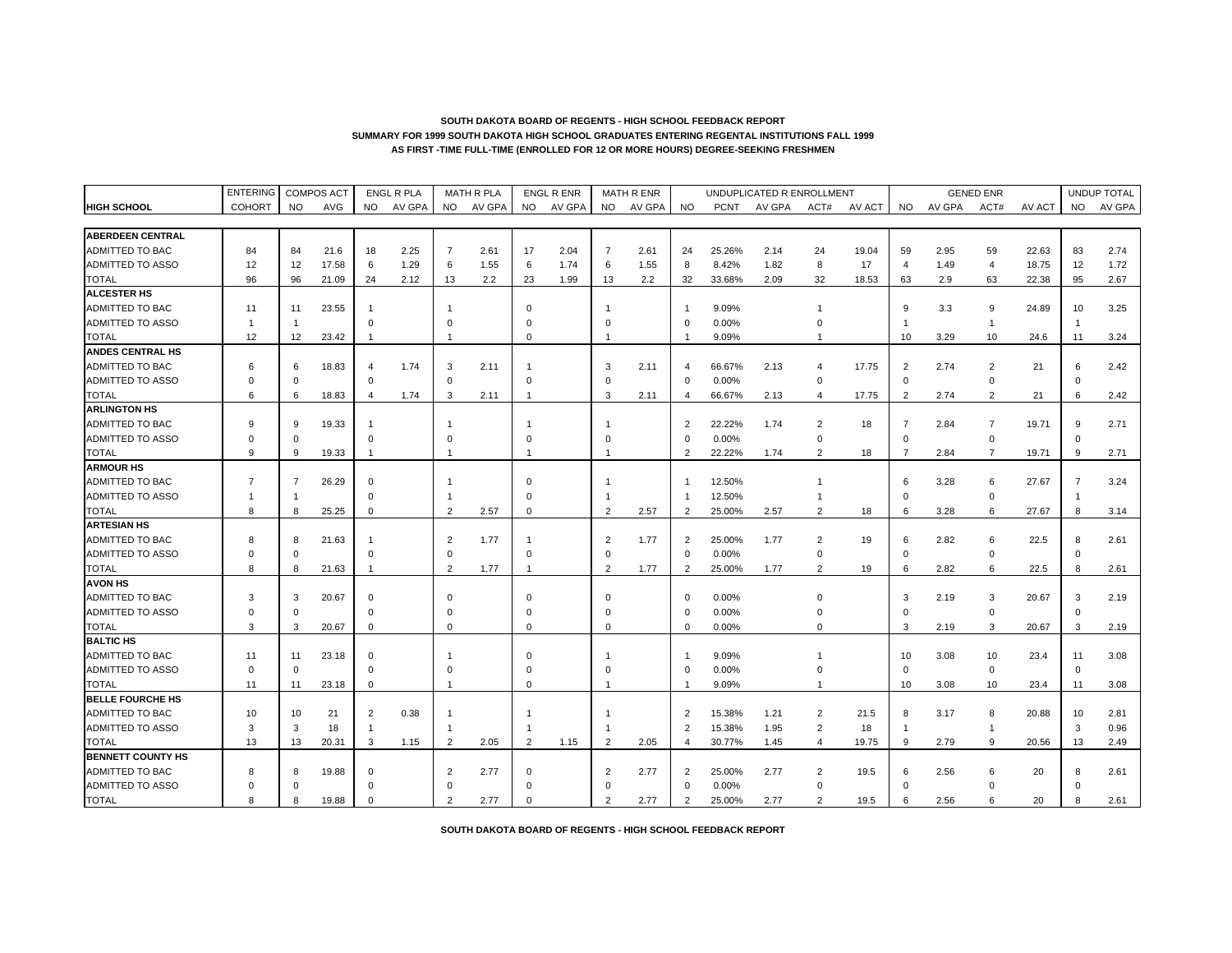|                          | <b>ENTERING</b> |                         | <b>COMPOS ACT</b> |                | <b>ENGL R PLA</b> |                | <b>MATH R PLA</b> |                | <b>ENGL R ENR</b> |                | <b>MATH R ENR</b> |                |             | UNDUPLICATED R ENROLLMENT |                |        |                |                | <b>GENED ENR</b> |        |                | <b>UNDUP TOTAL</b> |
|--------------------------|-----------------|-------------------------|-------------------|----------------|-------------------|----------------|-------------------|----------------|-------------------|----------------|-------------------|----------------|-------------|---------------------------|----------------|--------|----------------|----------------|------------------|--------|----------------|--------------------|
| <b>HIGH SCHOOL</b>       | <b>COHORT</b>   | <b>NO</b>               | AVG               | <b>NO</b>      | AV GPA            | <b>NO</b>      | AV GPA            | <b>NO</b>      | AV GPA            | NO.            | AV GPA            | <b>NO</b>      | <b>PCNT</b> | AV GPA                    | ACT#           | AV ACT | NO.            | AV GPA         | ACT#             | AV ACT | <b>NO</b>      | AV GPA             |
|                          |                 |                         |                   |                |                   |                |                   |                |                   |                |                   |                |             |                           |                |        |                |                |                  |        |                |                    |
| <b>BERESFORD HS</b>      |                 |                         |                   |                |                   |                |                   |                |                   |                |                   |                |             |                           |                |        |                |                |                  |        |                |                    |
| <b>ADMITTED TO BAC</b>   | 24              | 24                      | 23.25             | 3              | 2.17              |                |                   | 3              | 2.17              |                |                   | $\overline{4}$ | 16.67%      | 2.18                      | $\overline{4}$ | 20     | 20             | 2.99           | 20               | 23.9   | 24             | 2.88               |
| <b>ADMITTED TO ASSO</b>  | $\Omega$        | $\mathbf 0$             |                   | $\Omega$       |                   | $\Omega$       |                   | $\Omega$       |                   | $\Omega$       |                   | $\Omega$       | 0.00%       |                           | $\Omega$       |        | $\mathbf 0$    |                | $\mathbf 0$      |        | $\Omega$       |                    |
| <b>TOTAL</b>             | 24              | 24                      | 23.25             | 3              | 2.17              | $\mathbf{1}$   |                   | 3              | 2.17              | -1             |                   | $\overline{4}$ | 16.67%      | 2.18                      | 4              | 20     | 20             | 2.99           | 20               | 23.9   | 24             | 2.88               |
| <b>BISON HS</b>          |                 |                         |                   |                |                   |                |                   |                |                   |                |                   |                |             |                           |                |        |                |                |                  |        |                |                    |
| ADMITTED TO BAC          | 5               | 5                       | 21                | -1             |                   |                |                   | $\Omega$       |                   |                |                   |                | 20.00%      |                           |                |        | 4              | 3.03           | 4                | 21.5   | 5              | 2.98               |
| ADMITTED TO ASSO         |                 | $\Omega$                |                   | $\Omega$       |                   | $\Omega$       |                   | $\Omega$       |                   |                |                   | $\Omega$       | 0.00%       |                           |                |        | $\sqrt{2}$     |                | $\Omega$         |        | $\Omega$       |                    |
| <b>TOTAL</b>             | 5               | 5                       | 21                | -1             |                   | -1             |                   | $\Omega$       |                   |                |                   |                | 20.00%      |                           |                |        | $\overline{4}$ | 3.03           | 4                | 21.5   | 5              | 2.98               |
| <b>BON HOMME HS</b>      |                 |                         |                   |                |                   |                |                   |                |                   |                |                   |                |             |                           |                |        |                |                |                  |        |                |                    |
| <b>ADMITTED TO BAC</b>   | 17              | 17                      | 23.65             | -1             |                   | -1             |                   | -1             |                   |                |                   | $\overline{2}$ | 12.50%      | 2.78                      | $\overline{2}$ | 23     | 14             | 3.19           | 14               | 23.93  | 16             | 3.13               |
| <b>ADMITTED TO ASSO</b>  | $\Omega$        | 0                       |                   | $\Omega$       |                   | $\Omega$       |                   | $\Omega$       |                   | $\Omega$       |                   | $\mathbf 0$    | 0.00%       |                           | $\mathbf 0$    |        | $\mathbf 0$    |                | 0                |        | $\Omega$       |                    |
| <b>TOTAL</b>             | 17              | 17                      | 23.65             | $\overline{1}$ |                   |                |                   |                |                   |                |                   | $\overline{2}$ | 12.50%      | 2.78                      | $\overline{c}$ | 23     | 14             | 3.19           | 14               | 23.93  | 16             | 3.13               |
| <b>BONESTEEL HS</b>      |                 |                         |                   |                |                   |                |                   |                |                   |                |                   |                |             |                           |                |        |                |                |                  |        |                |                    |
| <b>ADMITTED TO BAC</b>   | 5               | 5                       | 19.4              | $\overline{2}$ | 1.9               |                |                   | $\overline{2}$ | 1.9               |                |                   | $\overline{2}$ | 40.00%      | 1.9                       | $\overline{c}$ | 19     | 3              | 2.1            | 3                | 19.67  | 5              | 2.01               |
| <b>ADMITTED TO ASSO</b>  | $\Omega$        | $\Omega$                |                   | $\Omega$       |                   | $\Omega$       |                   | $\Omega$       |                   | $\Omega$       |                   | $\Omega$       | 0.00%       |                           | $\Omega$       |        | $\Omega$       |                | $\Omega$         |        | $\Omega$       |                    |
| <b>TOTAL</b>             | 5               | 5                       | 19.4              | $\overline{2}$ | 1.9               | $\mathbf 0$    |                   | $\overline{2}$ | 1.9               | $\mathbf 0$    |                   | $\overline{2}$ | 40.00%      | 1.9                       | $\overline{2}$ | 19     | 3              | 2.1            | 3                | 19.67  | 5              | 2.01               |
| <b>BOWDLE HS</b>         |                 |                         |                   |                |                   |                |                   |                |                   |                |                   |                |             |                           |                |        |                |                |                  |        |                |                    |
| <b>ADMITTED TO BAC</b>   | 5               |                         | 22.5              | $\Omega$       |                   |                |                   | $\Omega$       |                   |                |                   |                | 20.00%      |                           |                |        | 4              | $\overline{2}$ | 3                | 23.33  | 5              | 1.95               |
| <b>ADMITTED TO ASSO</b>  | $\Omega$        | $\Omega$                |                   | $\Omega$       |                   | $\Omega$       |                   | $\Omega$       |                   | $\Omega$       |                   | $\Omega$       | 0.00%       |                           | $\Omega$       |        | $\Omega$       |                | $\mathbf 0$      |        | $\Omega$       |                    |
| <b>TOTAL</b>             | 5               | $\overline{\mathbf{A}}$ | 22.5              | $\mathbf 0$    |                   |                |                   | $\Omega$       |                   |                |                   |                | 20.00%      |                           |                |        | $\overline{4}$ | $\overline{2}$ | 3                | 23.33  | 5              | 1.95               |
| <b>BRANDON VALLEY HS</b> |                 |                         |                   |                |                   |                |                   |                |                   |                |                   |                |             |                           |                |        |                |                |                  |        |                |                    |
| <b>ADMITTED TO BAC</b>   | 46              | 45                      | 22.31             | $\overline{2}$ | 2.59              |                |                   | $\Omega$       |                   |                |                   |                | 2.17%       |                           |                |        | 45             | 2.66           | 44               | 22.32  | 46             | 2.66               |
| <b>ADMITTED TO ASSO</b>  | $\Omega$        | $\Omega$                |                   | $\mathbf 0$    |                   | $\mathbf 0$    |                   | $\Omega$       |                   | $\Omega$       |                   | $\mathbf 0$    | 0.00%       |                           |                |        | $\Omega$       |                | $\mathbf 0$      |        | $\mathbf 0$    |                    |
| <b>TOTAL</b>             | 46              | 45                      | 22.31             | $\overline{2}$ | 2.59              | -1             |                   | $\Omega$       |                   |                |                   |                | 2.17%       |                           | $\overline{1}$ |        | 45             | 2.66           | 44               | 22.32  | 46             | 2.66               |
| <b>BRIDGEWATER HS</b>    |                 |                         |                   |                |                   |                |                   |                |                   |                |                   |                |             |                           |                |        |                |                |                  |        |                |                    |
| <b>ADMITTED TO BAC</b>   | 3               | 3                       | 22                | $\Omega$       |                   | $\Omega$       |                   | $\Omega$       |                   | $\Omega$       |                   | $\Omega$       | 0.00%       |                           | $\Omega$       |        | 3              | 2.6            | 3                | 22     | 3              | 2.6                |
| ADMITTED TO ASSO         | 3               | 3                       | 19.67             | -1             |                   | $\overline{2}$ | 2.1               | $\mathbf 1$    |                   | $\overline{2}$ | 2.1               | $\overline{2}$ | 33.33%      | 2.1                       | $\overline{c}$ | 19     | -1             |                | $\overline{1}$   |        | 3              | 1.83               |
| <b>TOTAL</b>             | ĥ               | 6                       | 20.83             | $\overline{1}$ |                   | $\overline{2}$ | 2.1               | $\overline{1}$ |                   | 2              | 2.1               | $\overline{2}$ | 33.33%      | 2.1                       | $\overline{2}$ | 19     | $\overline{4}$ | 2.35           | 4                | 21.75  | 6              | 2.3                |
| <b>BRISTOL HS</b>        |                 |                         |                   |                |                   |                |                   |                |                   |                |                   |                |             |                           |                |        |                |                |                  |        |                |                    |
| ADMITTED TO BAC          | 3               | 3                       | 22                | -1             |                   | $\Omega$       |                   | $\Omega$       |                   | $\Omega$       |                   | $\Omega$       | 0.00%       |                           | $\Omega$       |        | 3              | 3.01           | 3                | 22     | 3              | 3.01               |
| ADMITTED TO ASSO         | $\Omega$        | $\Omega$                |                   | $\Omega$       |                   | $\Omega$       |                   | $\Omega$       |                   | $\Omega$       |                   | $\mathbf 0$    | 0.00%       |                           | $\Omega$       |        | $\Omega$       |                | $\Omega$         |        | $\mathbf 0$    |                    |
| <b>TOTAL</b>             | 3               | 3                       | 22                | $\overline{1}$ |                   | $\mathbf 0$    |                   | $\Omega$       |                   | $\Omega$       |                   | $\mathbf 0$    | 0.00%       |                           | $\mathbf 0$    |        | 3              | 3.01           | 3                | 22     | 3              | 3.01               |
| <b>BROOKINGS HS</b>      |                 |                         |                   |                |                   |                |                   |                |                   |                |                   |                |             |                           |                |        |                |                |                  |        |                |                    |
| <b>ADMITTED TO BAC</b>   | 71              | 70                      | 21.8              | 5              | 2.69              | 12             | 2.64              | -1             |                   | 12             | 2.64              | 13             | 18.06%      | 2.58                      | 13             | 18.92  | 57             | 2.65           | 57               | 22.46  | 70             | 2.63               |
| <b>ADMITTED TO ASSO</b>  | $\overline{2}$  | 2                       | 17.5              | $\mathbf 0$    |                   | $\mathbf{1}$   |                   | $\Omega$       |                   | $\mathbf{1}$   |                   | -1             | 1.39%       |                           | $\overline{1}$ |        | $\overline{1}$ |                | $\mathbf{1}$     |        | $\overline{2}$ | 1.26               |
| <b>TOTAL</b>             | 73              | 72                      | 21.68             | 5              | 2.69              | 13             | 2.6               | -1             |                   | 13             | 2.6               | 14             | 19.44%      | 2.55                      | 14             | 18.86  | 58             | 2.62           | 58               | 22.36  | 72             | 2.61               |
| <b>BROWN HS</b>          |                 |                         |                   |                |                   |                |                   |                |                   |                |                   |                |             |                           |                |        |                |                |                  |        |                |                    |
| ADMITTED TO BAC          | 46              | 46                      | 22.48             | $\overline{4}$ | 2.29              |                | 2.03              | $\overline{2}$ | 2.14              | 6              | 2.03              | 8              | 17.39%      | 2.06                      | 8              | 19     | 37             | 2.76           | 37               | 23.11  | 45             | 2.64               |
| <b>ADMITTED TO ASSO</b>  | -1              |                         |                   | $\mathbf 0$    |                   | $\Omega$       |                   | $\Omega$       |                   | $\Omega$       |                   | $\Omega$       | 0.00%       |                           | $\Omega$       |        |                |                | $\overline{1}$   |        |                |                    |
| <b>TOTAL</b>             | 47              | 47                      | 22.38             |                | 2.29              |                | 2.03              | $\mathcal{P}$  | 2.14              | 6              | 2.03              | 8              | 17.39%      | 2.06                      | $\mathsf{R}$   | 19     | 38             | 2.76           | 38               | 22.97  | 46             | 2.64               |

#### **SUMMARY FOR 1999 SOUTH DAKOTA HIGH SCHOOL GRADUATES ENTERING REGENTAL INSTITUTIONS FALL 1999 AS FIRST -TIME FULL-TIME (ENROLLED FOR 12 OR MORE HOURS) DEGREE-SEEKING FRESHMEN**

**SOUTH DAKOTA BOARD OF REGENTS - HIGH SCHOOL FEEDBACK REPORT SUMMARY FOR 1999 SOUTH DAKOTA HIGH SCHOOL GRADUATES ENTERING REGENTAL INSTITUTIONS FALL 1999**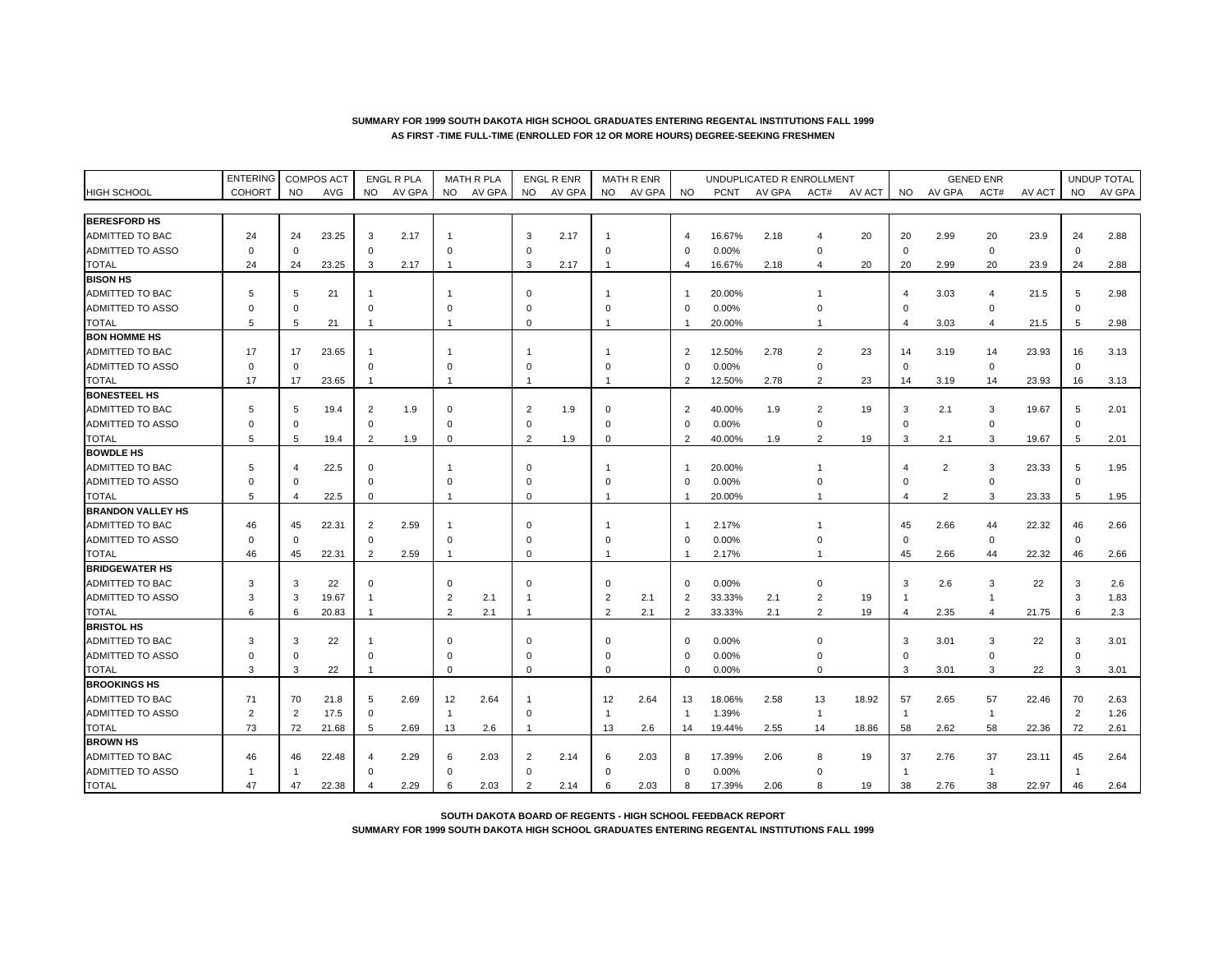#### **AS FIRST -TIME FULL-TIME (ENROLLED FOR 12 OR MORE HOURS) DEGREE-SEEKING FRESHMEN**

|                         | <b>ENTERING</b> |                | <b>COMPOS ACT</b> |                | <b>ENGL R PLA</b> |                | MATH R PLA |                | <b>ENGL R ENR</b> |                | <b>MATH R ENR</b> |                |             | UNDUPLICATED R ENROLLMENT |                |        |                |        | <b>GENED ENR</b> |        |                | UNDUP TOTAL |
|-------------------------|-----------------|----------------|-------------------|----------------|-------------------|----------------|------------|----------------|-------------------|----------------|-------------------|----------------|-------------|---------------------------|----------------|--------|----------------|--------|------------------|--------|----------------|-------------|
| <b>HIGH SCHOOL</b>      | <b>COHORT</b>   | <b>NO</b>      | AVG               | <b>NO</b>      | AV GPA            | NO.            | AV GPA     | NO.            | AV GPA            | <b>NO</b>      | AV GPA            | <b>NO</b>      | <b>PCNT</b> | AV GPA                    | ACT#           | AV ACT | NO.            | AV GPA | ACT#             | AV ACT | <b>NO</b>      | AV GPA      |
|                         |                 |                |                   |                |                   |                |            |                |                   |                |                   |                |             |                           |                |        |                |        |                  |        |                |             |
| <b>BUFFALO HS</b>       |                 |                |                   |                |                   |                |            |                |                   |                |                   |                |             |                           |                |        |                |        |                  |        |                |             |
| <b>ADMITTED TO BAC</b>  | 4               | 4              | 24.25             | $\mathbf 0$    |                   | $\mathbf 0$    |            | $\mathbf 0$    |                   | $\mathbf 0$    |                   | $\mathbf 0$    | 0.00%       |                           | $\Omega$       |        | 4              | 2.87   | 4                | 24.25  |                | 2.87        |
| ADMITTED TO ASSO        | $\Omega$        | $\Omega$       |                   | $\Omega$       |                   | $\Omega$       |            | $\Omega$       |                   | $\Omega$       |                   | $\mathbf 0$    | 0.00%       |                           | $\Omega$       |        | $\Omega$       |        | $\mathbf 0$      |        | $\Omega$       |             |
| <b>TOTAL</b>            | 4               | 4              | 24.25             | $\mathbf 0$    |                   | 0              |            | $\mathbf 0$    |                   | $\mathbf 0$    |                   | $\Omega$       | 0.00%       |                           | $\Omega$       |        | 4              | 2.87   | $\overline{4}$   | 24.25  | 4              | 2.87        |
| <b>BURKE HS</b>         |                 |                |                   |                |                   |                |            |                |                   |                |                   |                |             |                           |                |        |                |        |                  |        |                |             |
| <b>ADMITTED TO BAC</b>  | 6               | 6              | 23.17             | $\mathbf 0$    |                   | $\overline{2}$ | 1.85       | $\Omega$       |                   | 2              | 1.85              | $\overline{2}$ | 40.00%      | 1.85                      | 2              | 23.5   | 3              | 3.44   | 3                | 24.33  | 5              | 2.74        |
| ADMITTED TO ASSO        | O               | $\Omega$       |                   | $\Omega$       |                   | $\Omega$       |            | $\Omega$       |                   | $\mathbf 0$    |                   | $\mathbf 0$    | 0.00%       |                           | $\Omega$       |        | $\Omega$       |        | $\mathbf 0$      |        | $\Omega$       |             |
| <b>TOTAL</b>            | 6               | 6              | 23.17             | $\Omega$       |                   | $\overline{2}$ | 1.85       | $\mathbf 0$    |                   | $\overline{2}$ | 1.85              | $\overline{2}$ | 40.00%      | 1.85                      | $\overline{2}$ | 23.5   | 3              | 3.44   | 3                | 24.33  | 5              | 2.74        |
| <b>CANISTOTA HS</b>     |                 |                |                   |                |                   |                |            |                |                   |                |                   |                |             |                           |                |        |                |        |                  |        |                |             |
| <b>ADMITTED TO BAC</b>  | $\overline{7}$  | $\overline{7}$ | 22.71             | $\mathbf 0$    |                   | -1             |            | $\Omega$       |                   | -1             |                   | -1             | 14.29%      |                           |                |        | 6              | 2.45   | 6                | 23     | $\overline{7}$ | 2.55        |
| ADMITTED TO ASSO        | $\Omega$        | $\Omega$       |                   | $\Omega$       |                   | $\Omega$       |            | $\Omega$       |                   | $\Omega$       |                   | $\Omega$       | 0.00%       |                           | $\Omega$       |        | $\Omega$       |        | $\mathbf 0$      |        | $\Omega$       |             |
| <b>TOTAL</b>            | $\overline{7}$  | $\overline{7}$ | 22.71             | $\mathbf 0$    |                   | $\overline{1}$ |            | $\Omega$       |                   | -1             |                   |                | 14.29%      |                           |                |        | 6              | 2.45   | 6                | 23     | $\overline{7}$ | 2.55        |
| <b>CANTON HS</b>        |                 |                |                   |                |                   |                |            |                |                   |                |                   |                |             |                           |                |        |                |        |                  |        |                |             |
| <b>ADMITTED TO BAC</b>  | 30              | 30             | 23.23             | $\overline{2}$ | 2.56              | 5              | 2.29       | $\overline{2}$ | 2.56              | 5              | 2.29              | 6              | 20.00%      | 2.24                      | 6              | 20.5   | 24             | 2.78   | 24               | 23.92  | 30             | 2.69        |
| <b>ADMITTED TO ASSO</b> | $\Omega$        | $\mathbf 0$    |                   | $\mathbf 0$    |                   | $\mathbf 0$    |            | $\Omega$       |                   | $\mathbf 0$    |                   | $\Omega$       | 0.00%       |                           | $\Omega$       |        | $\mathbf 0$    |        | $\mathbf 0$      |        | $\mathbf 0$    |             |
| <b>TOTAL</b>            | 30              | 30             | 23.23             | $\overline{2}$ | 2.56              | 5              | 2.29       | $\overline{2}$ | 2.56              | 5              | 2.29              | 6              | 20.00%      | 2.24                      | 6              | 20.5   | 24             | 2.78   | 24               | 23.92  | 30             | 2.69        |
| <b>ICASTLEWOOD HS</b>   |                 |                |                   |                |                   |                |            |                |                   |                |                   |                |             |                           |                |        |                |        |                  |        |                |             |
| <b>ADMITTED TO BAC</b>  | 5               | 5              | 20.2              | -1             |                   | $\overline{2}$ | 1.03       | -1             |                   | 2              | 1.03              | 3              | 60.00%      | 1.02                      | 3              | 18.33  | $\overline{2}$ | 3.04   | $\overline{2}$   | 23     | 5              | 1.89        |
| <b>ADMITTED TO ASSO</b> | $\Omega$        | $\mathbf 0$    |                   | $\mathbf 0$    |                   | $\Omega$       |            | $\mathbf 0$    |                   | $\mathbf 0$    |                   | $\mathbf 0$    | 0.00%       |                           | $\mathbf 0$    |        | $\mathbf 0$    |        | $\mathbf 0$      |        | $\mathbf 0$    |             |
| <b>TOTAL</b>            | 5               | 5              | 20.2              | $\mathbf{1}$   |                   | $\overline{2}$ | 1.03       | $\overline{1}$ |                   | $\overline{2}$ | 1.03              | 3              | 60.00%      | 1.02                      | 3              | 18.33  | $\overline{2}$ | 3.04   | $\overline{2}$   | 23     | 5              | 1.89        |
| <b>CENTERVILLE HS</b>   |                 |                |                   |                |                   |                |            |                |                   |                |                   |                |             |                           |                |        |                |        |                  |        |                |             |
| <b>ADMITTED TO BAC</b>  | 5               | 5              | 21.4              | -1             |                   |                |            | $\Omega$       |                   |                |                   | -1             | 14.29%      |                           |                |        |                | 2.58   | $\overline{4}$   | 21.25  | 5              | 2.54        |
| <b>ADMITTED TO ASSO</b> | $\overline{2}$  | $\overline{2}$ | 19.5              | $\overline{2}$ | 2.7               | $\overline{1}$ |            | $\Omega$       |                   |                |                   |                | 14.29%      |                           |                |        |                |        | $\mathbf{1}$     |        | $\overline{2}$ | 2.7         |
| <b>TOTAL</b>            | $\overline{7}$  | $\overline{7}$ | 20.86             | 3              | 2.61              | 2              | 2.7        | $\mathbf 0$    |                   | 2              | 2.7               | $\overline{2}$ | 28.57%      | 2.7                       | 2              | 21     | 5              | 2.55   | 5                | 20.8   | 7              | 2.59        |
| <b>CHAMBERLAIN HS</b>   |                 |                |                   |                |                   |                |            |                |                   |                |                   |                |             |                           |                |        |                |        |                  |        |                |             |
| <b>ADMITTED TO BAC</b>  | 28              | 28             | 22.36             | 3              | 2.81              |                |            | $\overline{2}$ | 2.62              |                |                   | $\overline{2}$ | 6.90%       | 2.62                      | $\overline{2}$ | 17.5   | 26             | 2.77   | 26               | 22.73  | 28             | 2.76        |
| <b>ADMITTED TO ASSO</b> | $\overline{1}$  | $\overline{1}$ |                   | $\overline{1}$ |                   |                |            | -1             |                   |                |                   | $\overline{1}$ | 3.45%       |                           | $\overline{1}$ |        | $\mathbf 0$    |        | $\mathbf 0$      |        | $\mathbf{1}$   |             |
| <b>TOTAL</b>            | 29              | 29             | 22.14             | $\overline{4}$ | 2.66              | $\overline{2}$ | 2.31       | 3              | 2.43              | 2              | 2.31              | 3              | 10.34%      | 2.43                      | 3              | 17     | 26             | 2.77   | 26               | 22.73  | 29             | 2.74        |
| <b>CHESTER AREA SCH</b> |                 |                |                   |                |                   |                |            |                |                   |                |                   |                |             |                           |                |        |                |        |                  |        |                |             |
| ADMITTED TO BAC         | 4               | 4              | 19.75             | $\overline{2}$ | 2.58              |                |            | $\overline{2}$ | 2.58              |                |                   | $\overline{2}$ | 33.33%      | 2.58                      | $\overline{2}$ | 21     | $\overline{c}$ | 2.38   | $\overline{2}$   | 18.5   | $\overline{4}$ | 2.45        |
| <b>ADMITTED TO ASSO</b> | $\overline{2}$  | $\overline{2}$ | 18                | $\mathbf 0$    |                   | $\overline{2}$ | 1.71       | $\mathbf 0$    |                   | $\overline{2}$ | 1.71              | $\overline{2}$ | 33.33%      | 1.71                      | $\overline{2}$ | 18     | $\mathbf 0$    |        | $\mathbf 0$      |        | $\overline{2}$ | 1.71        |
| <b>TOTAL</b>            | 6               | 6              | 19.17             | 2              | 2.58              | 3              | 1.66       | $\overline{2}$ | 2.58              | 3              | 1.66              | $\overline{4}$ | 66.67%      | 2.13                      | $\overline{4}$ | 19.5   | $\overline{2}$ | 2.38   | $\overline{2}$   | 18.5   | 6              | 2.24        |
| <b>CHEYENNE E B HS</b>  |                 |                |                   |                |                   |                |            |                |                   |                |                   |                |             |                           |                |        |                |        |                  |        |                |             |
| <b>ADMITTED TO BAC</b>  | 6               | 5              | 18.8              | $\mathbf 0$    |                   | $\mathbf 0$    |            | $\mathbf 0$    |                   | $\mathbf 0$    |                   | $\mathbf 0$    | 0.00%       |                           | $\mathbf 0$    |        | 6              | 1.52   | 5                | 18.8   | 6              | 1.52        |
| <b>ADMITTED TO ASSO</b> | 9               | 6              | 15.67             | 2              | 0.68              | $\overline{2}$ | 1.4        | $\overline{2}$ | 0.68              | $\overline{2}$ | 1.4               | 3              | 21.43%      | 0.86                      | 3              | 15     | 5              | 1.7    | $\overline{2}$   | 16     | 8              | 1.25        |
| <b>TOTAL</b>            | 15              | 11             | 17.09             | 2              | 0.68              | 2              | 1.4        | $\overline{2}$ | 0.68              | 2              | 1.4               | 3              | 21.43%      | 0.86                      | 3              | 15     | 11             | 1.58   | $\overline{7}$   | 18     | 14             | 1.39        |
| <b>CLARK HS</b>         |                 |                |                   |                |                   |                |            |                |                   |                |                   |                |             |                           |                |        |                |        |                  |        |                |             |
| <b>ADMITTED TO BAC</b>  | 14              | 14             | 21.79             | $\mathbf 0$    |                   |                |            | $\Omega$       |                   |                |                   |                | 7.14%       |                           |                |        | 13             | 2.87   | 13               | 22.08  | 14             | 2.75        |
| ADMITTED TO ASSO        | $\Omega$        | $\mathbf 0$    |                   | $\Omega$       |                   | $\Omega$       |            | $\Omega$       |                   |                |                   | $\Omega$       | 0.00%       |                           |                |        | $\Omega$       |        | $\mathbf 0$      |        | $\mathbf 0$    |             |
| <b>TOTAL</b>            | 14              | 14             | 21.79             | $\Omega$       |                   |                |            | $\Omega$       |                   |                |                   | $\overline{1}$ | 7.14%       |                           |                |        | 13             | 2.87   | 13               | 22.08  | 14             | 2.75        |

**SOUTH DAKOTA BOARD OF REGENTS - HIGH SCHOOL FEEDBACK REPORT**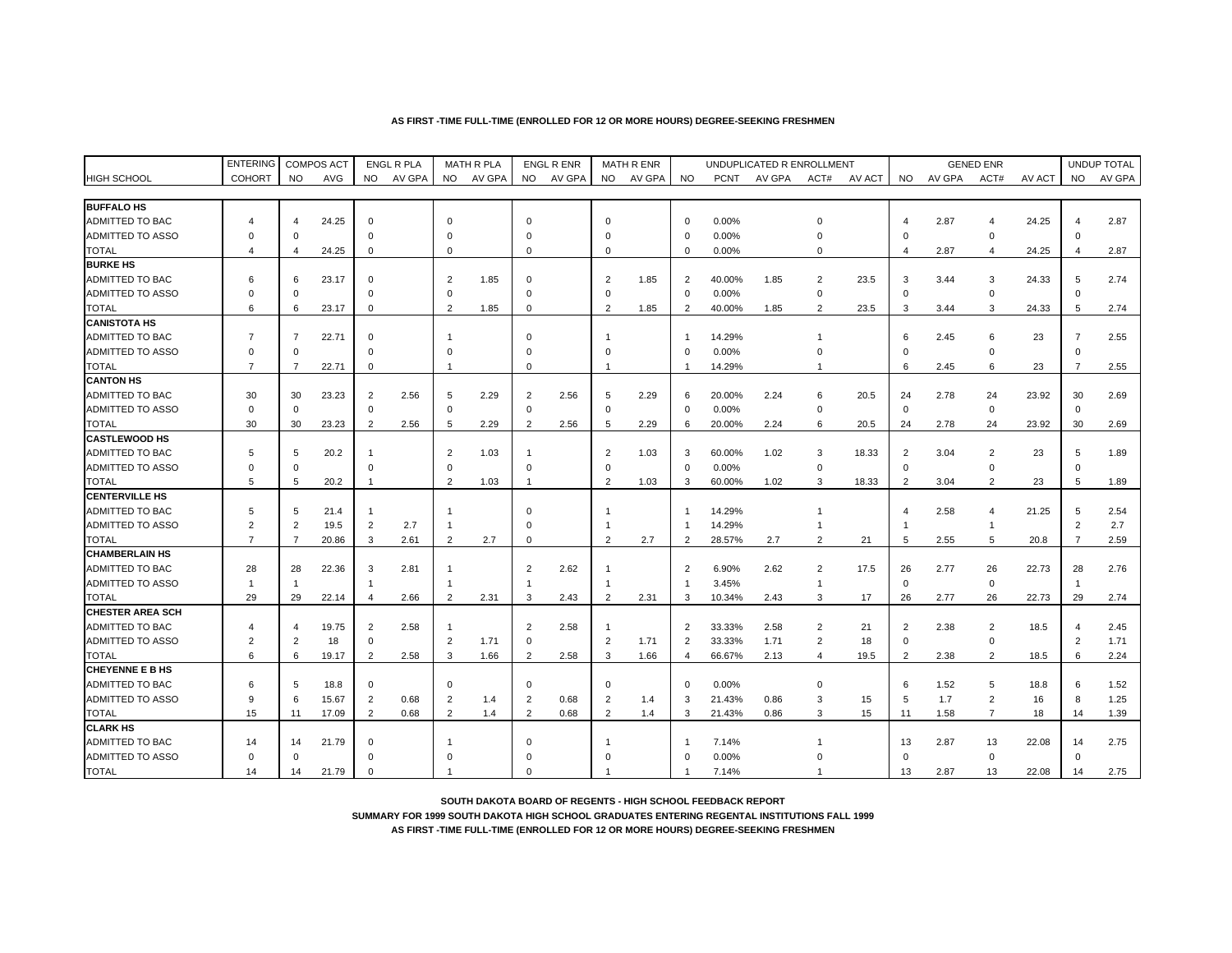|                         | <b>ENTERING</b> |                | <b>COMPOS ACT</b> |                | <b>ENGL R PLA</b> |                | <b>MATH R PLA</b> |                | <b>ENGL R ENR</b> |                | MATH R ENR |                |             | UNDUPLICATED R ENROLLMENT |                |        |              |        | <b>GENED ENR</b> |        |                         | UNDUP TOTAL |
|-------------------------|-----------------|----------------|-------------------|----------------|-------------------|----------------|-------------------|----------------|-------------------|----------------|------------|----------------|-------------|---------------------------|----------------|--------|--------------|--------|------------------|--------|-------------------------|-------------|
| <b>HIGH SCHOOL</b>      | <b>COHORT</b>   | <b>NO</b>      | AVG               | <b>NO</b>      | AV GPA            | <b>NO</b>      | AV GPA            | <b>NO</b>      | AV GPA            | <b>NO</b>      | AV GPA     | <b>NO</b>      | <b>PCNT</b> | AV GPA                    | ACT#           | AV ACT | NO.          | AV GPA | ACT#             | AV ACT | <b>NO</b>               | AV GPA      |
|                         |                 |                |                   |                |                   |                |                   |                |                   |                |            |                |             |                           |                |        |              |        |                  |        |                         |             |
| <b>COLMAN HS</b>        |                 |                |                   |                |                   |                |                   |                |                   |                |            |                |             |                           |                |        |              |        |                  |        |                         |             |
| <b>ADMITTED TO BAC</b>  | 8               | 8              | 21.75             | -1             |                   |                |                   |                |                   |                |            | -1             | 11.11%      |                           |                |        | 7            | 2.77   | 7                | 22.86  | 8                       | 2.73        |
| <b>ADMITTED TO ASSO</b> |                 | -1             |                   | $\Omega$       |                   |                |                   | $\Omega$       |                   |                |            |                | 11.11%      |                           | 1              |        | $\Omega$     |        | $\mathbf 0$      |        | -1                      |             |
| <b>TOTAL</b>            | 9               | 9              | 20.78             | $\overline{1}$ |                   | $\mathcal{P}$  | 2.36              | $\overline{1}$ |                   | 2              | 2.36       | $\overline{2}$ | 22.22%      | 2.36                      | $\overline{2}$ | 13.5   | 7            | 2.77   | $\overline{7}$   | 22.86  | 9                       | 2.68        |
| <b>COLOME HS</b>        |                 |                |                   |                |                   |                |                   |                |                   |                |            |                |             |                           |                |        |              |        |                  |        |                         |             |
| ADMITTED TO BAC         | 3               | 3              | 23                | $\Omega$       |                   |                |                   | $\mathbf 0$    |                   | -1             |            | -1             | 33.33%      |                           |                |        | 2            | 3.73   | $\overline{c}$   | 24     | 3                       | 3.35        |
| ADMITTED TO ASSO        | $\Omega$        | $\Omega$       |                   | $\Omega$       |                   | $\Omega$       |                   | $\Omega$       |                   | $\Omega$       |            | $\Omega$       | 0.00%       |                           | $\Omega$       |        | $\Omega$     |        | $\Omega$         |        | $\mathbf 0$             |             |
| <b>TOTAL</b>            | 3               | 3              | 23                | $\mathbf 0$    |                   | $\overline{1}$ |                   | $\mathbf 0$    |                   | $\mathbf{1}$   |            | $\mathbf{1}$   | 33.33%      |                           | 1              |        | 2            | 3.73   | $\overline{2}$   | 24     | 3                       | 3.35        |
| <b>CORSICA HS</b>       |                 |                |                   |                |                   |                |                   |                |                   |                |            |                |             |                           |                |        |              |        |                  |        |                         |             |
| <b>ADMITTED TO BAC</b>  | Δ               | Δ              | 25                | $\mathbf 0$    |                   | $\Omega$       |                   | $\Omega$       |                   | $\Omega$       |            | $\mathbf 0$    | 0.00%       |                           | $\Omega$       |        | 4            | 2.38   | $\overline{4}$   | 25     | $\overline{4}$          | 2.38        |
| <b>ADMITTED TO ASSO</b> | $\Omega$        | $\Omega$       |                   | $\Omega$       |                   | $\Omega$       |                   | $\Omega$       |                   | $\mathbf 0$    |            | $\Omega$       | 0.00%       |                           | $\Omega$       |        | $\mathbf 0$  |        | $\Omega$         |        | $\Omega$                |             |
| <b>TOTAL</b>            | 4               | 4              | 25                | $\mathbf 0$    |                   | $\Omega$       |                   | $\Omega$       |                   | $\mathbf 0$    |            | $\Omega$       | 0.00%       |                           | $\Omega$       |        | 4            | 2.38   | $\overline{4}$   | 25     | $\overline{4}$          | 2.38        |
| <b>CRESBARD HS</b>      |                 |                |                   |                |                   |                |                   |                |                   |                |            |                |             |                           |                |        |              |        |                  |        |                         |             |
| <b>ADMITTED TO BAC</b>  |                 | 4              | 21.25             |                |                   |                |                   | $\Omega$       |                   |                |            | -1             | 20.00%      |                           |                |        | 3            | 3      | 3                | 22.33  | $\overline{\mathbf{4}}$ | 2.74        |
| <b>ADMITTED TO ASSO</b> |                 |                |                   | -1             |                   | $\Omega$       |                   |                |                   | <sup>0</sup>   |            |                | 20.00%      |                           |                |        | $\Omega$     |        | $\Omega$         |        |                         |             |
| <b>TOTAL</b>            | 5               | 5              | 20.4              | 2              | 2.65              | $\mathbf{1}$   |                   | $\overline{1}$ |                   | -1             |            | $\overline{2}$ | 40.00%      | 1.81                      | 2              | 17.5   | 3            | 3      | 3                | 22.33  | 5                       | 2.58        |
| <b>CUSTER HS</b>        |                 |                |                   |                |                   |                |                   |                |                   |                |            |                |             |                           |                |        |              |        |                  |        |                         |             |
| ADMITTED TO BAC         | $\overline{7}$  | $\overline{7}$ | 22.43             | -1             |                   | $\Omega$       |                   | $\overline{2}$ | 1.21              | $\mathbf 0$    |            | $\overline{2}$ | 28.57%      | 1.21                      | $\overline{2}$ | 21     | 5            | 3.06   | 5                | 23     | $\overline{7}$          | 2.53        |
| ADMITTED TO ASSO        | $\Omega$        | $\Omega$       |                   | $\Omega$       |                   | $\Omega$       |                   | $\Omega$       |                   | $\mathbf 0$    |            | $\Omega$       | 0.00%       |                           | $\mathbf 0$    |        | $\mathbf 0$  |        | $\mathbf 0$      |        | $\mathbf 0$             |             |
| <b>TOTAL</b>            | $\overline{7}$  | $\overline{7}$ | 22.43             | -1             |                   | $\Omega$       |                   | $\overline{2}$ | 1.21              | $\mathbf 0$    |            | $\overline{2}$ | 28.57%      | 1.21                      | $\overline{2}$ | 21     | 5            | 3.06   | 5                | 23     | $\overline{7}$          | 2.53        |
| <b>DAKOTA VALLEY HS</b> |                 |                |                   |                |                   |                |                   |                |                   |                |            |                |             |                           |                |        |              |        |                  |        |                         |             |
| <b>ADMITTED TO BAC</b>  | 10              | 9              | 19.56             |                |                   | 3              | 2.88              | $\Omega$       |                   | 3              | 2.88       | 3              | 30.00%      | 2.88                      | 3              | 19.33  | 7            | 2.72   | 6                | 19.67  | 10                      | 2.75        |
| ADMITTED TO ASSO        | $\Omega$        | $\Omega$       |                   | $\Omega$       |                   | $\Omega$       |                   | $\Omega$       |                   | $\mathbf 0$    |            | $\Omega$       | 0.00%       |                           | $\Omega$       |        | $\Omega$     |        | $\mathbf 0$      |        | $\Omega$                |             |
| <b>TOTAL</b>            | 10              | 9              | 19.56             | -1             |                   | 3              | 2.88              | $\mathbf 0$    |                   | 3              | 2.88       | 3              | 30.00%      | 2.88                      | 3              | 19.33  | 7            | 2.72   | 6                | 19.67  | 10                      | 2.75        |
| <b>DE SMET HS</b>       |                 |                |                   |                |                   |                |                   |                |                   |                |            |                |             |                           |                |        |              |        |                  |        |                         |             |
| <b>ADMITTED TO BAC</b>  | 14              | 14             | 23                | $\overline{2}$ | 3.1               |                |                   | $\Omega$       |                   |                |            |                | 7.14%       |                           |                |        | 13           | 2.76   | 13               | 23.23  | 14                      | 2.73        |
| <b>ADMITTED TO ASSO</b> | $\Omega$        | $\Omega$       |                   | $\mathbf 0$    |                   | $\Omega$       |                   | $\Omega$       |                   | $\Omega$       |            | $\Omega$       | 0.00%       |                           | $\Omega$       |        | $\mathbf 0$  |        | $\mathbf 0$      |        | $\mathbf 0$             |             |
| <b>TOTAL</b>            | 14              | 14             | 23                | $\overline{2}$ | 3.1               |                |                   | $\mathbf 0$    |                   | -1             |            |                | 7.14%       |                           |                |        | 13           | 2.76   | 13               | 23.23  | 14                      | 2.73        |
| <b>DELL RAPIDS HS</b>   |                 |                |                   |                |                   |                |                   |                |                   |                |            |                |             |                           |                |        |              |        |                  |        |                         |             |
| <b>ADMITTED TO BAC</b>  | 16              | 16             | 20.19             | $\Omega$       |                   | 6              | 2.51              | $\Omega$       |                   | 6              | 2.51       | 6              | 35.29%      | 2.51                      | 6              | 16.67  | 10           | 2.84   | 10               | 22.3   | 16                      | 2.75        |
| <b>ADMITTED TO ASSO</b> | -1              | -1             |                   | -1             |                   |                |                   | $\mathbf 0$    |                   | -1             |            | $\mathbf{1}$   | 5.88%       |                           | -1             |        | $\mathbf 0$  |        | $\mathbf 0$      |        | -1                      |             |
| <b>TOTAL</b>            | 17              | 17             | 19.88             | -1             |                   | $\overline{7}$ | 2.42              | $\mathbf 0$    |                   | $\overline{7}$ | 2.42       | $\overline{7}$ | 41.18%      | 2.42                      | $\overline{7}$ | 16.43  | 10           | 2.84   | 10               | 22.3   | 17                      | 2.71        |
| <b>DEUBROOK HS</b>      |                 |                |                   |                |                   |                |                   |                |                   |                |            |                |             |                           |                |        |              |        |                  |        |                         |             |
| <b>ADMITTED TO BAC</b>  | 8               | 8              | 23                | $\mathbf 0$    |                   | $\overline{2}$ | 2.53              | $\mathbf 0$    |                   | 2              | 2.53       | $\overline{2}$ | 20.00%      | 2.53                      | $\overline{2}$ | 18     | 6            | 3.33   | 6                | 24.67  | 8                       | 3.15        |
| ADMITTED TO ASSO        | 2               | 2              | 20.5              | 2              | 3.02              | -1             |                   | $\overline{2}$ | 3.02              | -1             |            | $\overline{2}$ | 20.00%      | 3.02                      | $\overline{2}$ | 20.5   | $\mathbf 0$  |        | $\mathbf 0$      |        | $\overline{2}$          | 3.02        |
| <b>TOTAL</b>            | 10              | 10             | 22.5              | 2              | 3.02              | 3              | 2.34              | $\overline{2}$ | 3.02              | 3              | 2.34       | $\overline{4}$ | 40.00%      | 2.78                      | 4              | 19.25  | 6            | 3.33   | 6                | 24.67  | 10                      | 3.12        |
| <b>DEUEL HS</b>         |                 |                |                   |                |                   |                |                   |                |                   |                |            |                |             |                           |                |        |              |        |                  |        |                         |             |
| ADMITTED TO BAC         | 9               | 9              | 22.11             |                |                   | $\Omega$       |                   |                |                   | O              |            |                | 11.11%      |                           |                |        | 8            | 3.02   | 8                | 22.25  | 9                       | 2.77        |
| <b>ADMITTED TO ASSO</b> | $\Omega$        | O              |                   | $\Omega$       |                   |                |                   | $\Omega$       |                   |                |            | $\Omega$       | 0.00%       |                           |                |        | $\Omega$     |        |                  |        | $\mathbf 0$             |             |
| <b>TOTAL</b>            | q               | $\mathbf{Q}$   | 22.11             |                |                   |                |                   |                |                   |                |            | $\mathbf{1}$   | 11.11%      |                           |                |        | <sub>8</sub> | 3.02   |                  | 22.25  | $\mathbf{Q}$            | 2.77        |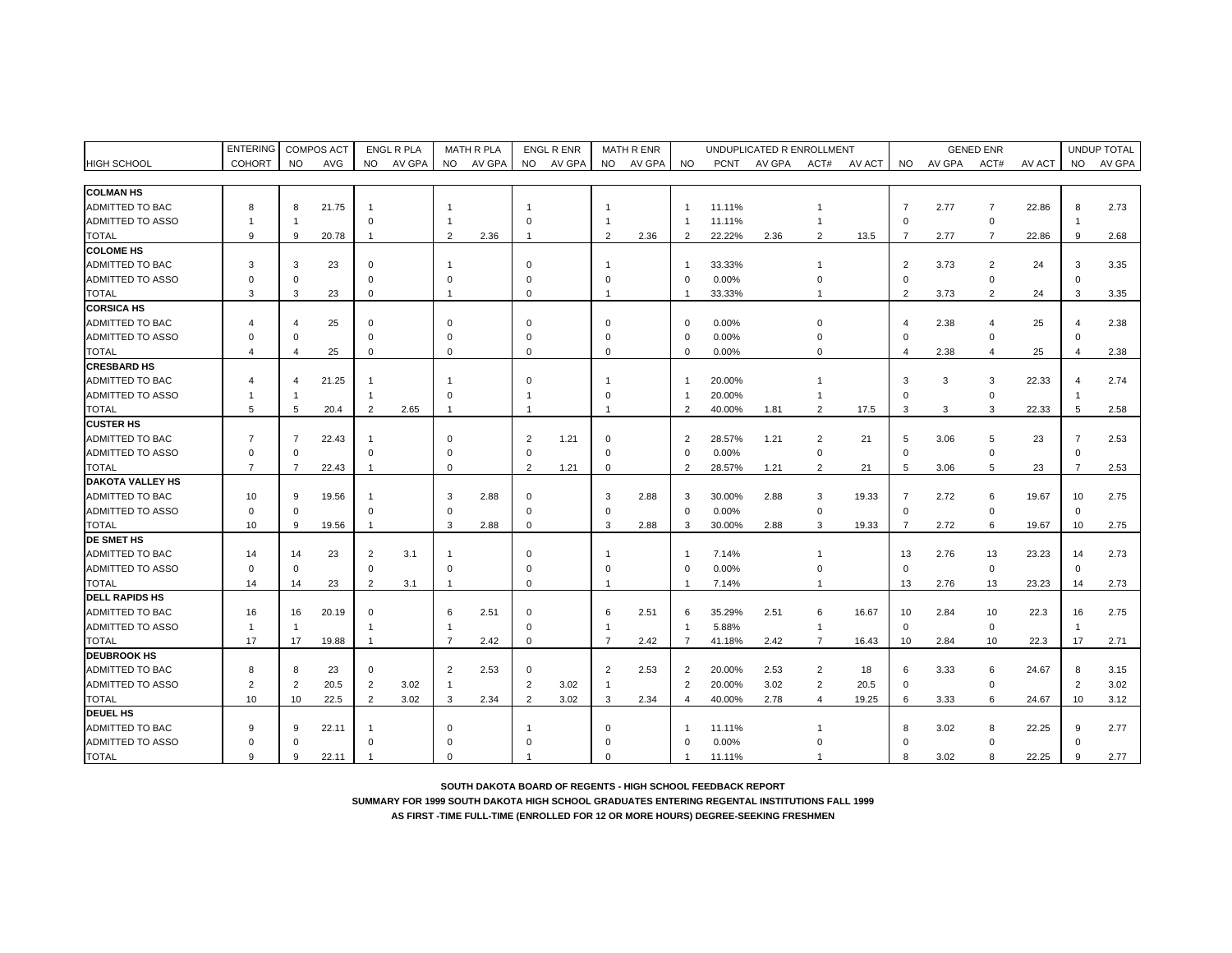|                           | <b>ENTERING</b> |                | <b>COMPOS ACT</b> |                | ENGL R PLA |                | <b>MATH R PLA</b> | <b>ENGL R ENR</b> |        |                | MATH R ENR |                |             | UNDUPLICATED R ENROLLMENT |                |        |                |        | <b>GENED ENR</b> |        |                | UNDUP TOTAL |
|---------------------------|-----------------|----------------|-------------------|----------------|------------|----------------|-------------------|-------------------|--------|----------------|------------|----------------|-------------|---------------------------|----------------|--------|----------------|--------|------------------|--------|----------------|-------------|
| <b>HIGH SCHOOL</b>        | <b>COHORT</b>   | <b>NO</b>      | AVG               |                | NO AV GPA  | <b>NO</b>      | AV GPA            | <b>NO</b>         | AV GPA | NO.            | AV GPA     | <b>NO</b>      | <b>PCNT</b> | AV GPA                    | ACT#           | AV ACT | <b>NO</b>      | AV GPA | ACT#             | AV ACT | <b>NO</b>      | AV GPA      |
|                           |                 |                |                   |                |            |                |                   |                   |        |                |            |                |             |                           |                |        |                |        |                  |        |                |             |
| <b>DOLAND HS</b>          |                 |                |                   |                |            |                |                   |                   |        |                |            |                |             |                           |                |        |                |        |                  |        |                |             |
| <b>ADMITTED TO BAC</b>    | 4               | $\overline{4}$ | 22.25             | $\mathbf{1}$   |            | $\Omega$       |                   | $\Omega$          |        | $\Omega$       |            | $\Omega$       | 0.00%       |                           | O              |        | 4              | 2.73   | $\overline{4}$   | 22.25  | $\overline{4}$ | 2.73        |
| ADMITTED TO ASSO          | -1              | -1             |                   | $\mathbf{1}$   |            | $\Omega$       |                   |                   |        | $\mathbf 0$    |            | $\mathbf{1}$   | 20.00%      |                           |                |        | $\mathbf 0$    |        | $\mathbf 0$      |        |                |             |
| TOTAL                     | 5               | 5              | 21                | $\overline{2}$ | 2.06       | $\Omega$       |                   |                   |        | $\Omega$       |            | $\mathbf{1}$   | 20.00%      |                           |                |        | 4              | 2.73   | $\overline{4}$   | 22.25  | 5              | 2.45        |
| <b>DOUGLAS HS</b>         |                 |                |                   |                |            |                |                   |                   |        |                |            |                |             |                           |                |        |                |        |                  |        |                |             |
| ADMITTED TO BAC           | 17              | 16             | 22.63             | $\mathbf 0$    |            |                |                   | $\Omega$          |        |                |            | $\overline{1}$ | 5.88%       |                           |                |        | 16             | 2.68   | 15               | 22.6   | 17             | 2.68        |
| ADMITTED TO ASSO          | $\Omega$        | $\mathbf 0$    |                   | $\mathbf 0$    |            | $\Omega$       |                   | $\Omega$          |        | $\Omega$       |            | $\Omega$       | 0.00%       |                           | O              |        | $\mathbf 0$    |        | $\mathbf 0$      |        | $\mathbf 0$    |             |
| <b>TOTAL</b>              | 17              | 16             | 22.63             | $\mathbf 0$    |            | $\overline{1}$ |                   | $\Omega$          |        | $\overline{1}$ |            | $\mathbf{1}$   | 5.88%       |                           |                |        | 16             | 2.68   | 15               | 22.6   | 17             | 2.68        |
| <b>DUPREE HS</b>          |                 |                |                   |                |            |                |                   |                   |        |                |            |                |             |                           |                |        |                |        |                  |        |                |             |
| ADMITTED TO BAC           | 3               | 3              | 18.67             | $\overline{1}$ |            | $\mathbf 0$    |                   |                   |        | $\mathbf 0$    |            | $\mathbf{1}$   | 25.00%      |                           |                |        | 2              | 2.47   | $\overline{2}$   | 19     | 3              | 2.71        |
| ADMITTED TO ASSO          | -1              | -1             |                   | $\Omega$       |            | -1             |                   | $\Omega$          |        | -1             |            | $\mathbf{1}$   | 25.00%      |                           | -1             |        | $\mathbf 0$    |        | $\mathbf 0$      |        | -1             |             |
| <b>TOTAL</b>              | $\overline{a}$  | $\overline{4}$ | 19.5              | $\mathbf{1}$   |            | -1             |                   |                   |        | $\mathbf{1}$   |            | $\overline{2}$ | 50.00%      | 3.56                      | $\overline{2}$ | 20     | 2              | 2.47   | $\overline{2}$   | 19     | $\overline{4}$ | 3.01        |
| <b>EDMUNDS CENTRAL HS</b> |                 |                |                   |                |            |                |                   |                   |        |                |            |                |             |                           |                |        |                |        |                  |        |                |             |
| ADMITTED TO BAC           | 5               | 5              | 22                | $\Omega$       |            | $\Omega$       |                   | $\Omega$          |        | $\Omega$       |            | $\Omega$       | 0.00%       |                           | $\Omega$       |        | 5              | 3.13   | 5                | 22     | 5              | 3.13        |
| <b>ADMITTED TO ASSO</b>   | ŋ               | $\Omega$       |                   | $\Omega$       |            | $\Omega$       |                   | $\Omega$          |        | $\Omega$       |            | $\Omega$       | 0.00%       |                           | O              |        | $\Omega$       |        | $\Omega$         |        | $\mathbf 0$    |             |
| TOTAL                     | 5               | 5              | 22                | $\mathbf 0$    |            | $\mathbf 0$    |                   | $\mathbf 0$       |        | $\mathbf 0$    |            | $\Omega$       | 0.00%       |                           | $\Omega$       |        | 5              | 3.13   | 5                | 22     | 5              | 3.13        |
| <b>ELK POINT HS</b>       |                 |                |                   |                |            |                |                   |                   |        |                |            |                |             |                           |                |        |                |        |                  |        |                |             |
| ADMITTED TO BAC           | 18              | 18             | 22.78             | $\overline{1}$ |            | $\Omega$       |                   | $\mathbf 0$       |        | $\Omega$       |            | $\Omega$       | 0.00%       |                           | $\Omega$       |        | 18             | 2.81   | 18               | 22.78  | 18             | 2.81        |
| ADMITTED TO ASSO          | $\Omega$        | $\mathbf 0$    |                   | $\mathbf 0$    |            | $\Omega$       |                   | $\Omega$          |        | $\mathbf 0$    |            | $\Omega$       | 0.00%       |                           | O              |        | $\mathbf 0$    |        | $\mathbf 0$      |        | $\mathbf 0$    |             |
| TOTAL                     | 18              | 18             | 22.78             | $\overline{1}$ |            | $\mathbf 0$    |                   | $\Omega$          |        | $\Omega$       |            | $\Omega$       | 0.00%       |                           | $\Omega$       |        | 18             | 2.81   | 18               | 22.78  | 18             | 2.81        |
| <b>ELKTON HS</b>          |                 |                |                   |                |            |                |                   |                   |        |                |            |                |             |                           |                |        |                |        |                  |        |                |             |
| ADMITTED TO BAC           | 9               | 9              | 19.33             | $\overline{1}$ |            | - 1            |                   |                   |        |                |            | $\overline{2}$ | 22.22%      | 2.68                      | $\overline{2}$ | 16.5   | $\overline{7}$ | 2.91   | $\overline{7}$   | 20.14  | 9              | 2.89        |
| ADMITTED TO ASSO          | $\Omega$        | $\Omega$       |                   | $\Omega$       |            | $\Omega$       |                   | $\Omega$          |        | $\Omega$       |            | $\Omega$       | 0.00%       |                           | $\mathbf 0$    |        | $\mathbf 0$    |        | $\mathbf 0$      |        | $\mathbf 0$    |             |
| <b>TOTAL</b>              | 9               | 9              | 19.33             | $\mathbf{1}$   |            | $\overline{1}$ |                   | $\overline{1}$    |        | $\mathbf{1}$   |            | $\overline{2}$ | 22.22%      | 2.68                      | $\overline{2}$ | 16.5   | $\overline{7}$ | 2.91   | $\overline{7}$   | 20.14  | 9              | 2.89        |
| <b>EMERY HS</b>           |                 |                |                   |                |            |                |                   |                   |        |                |            |                |             |                           |                |        |                |        |                  |        |                |             |
| ADMITTED TO BAC           | g               | 9              | 23.67             | $\mathbf 0$    |            | $\Omega$       |                   | $\mathbf 0$       |        | $\Omega$       |            | $\Omega$       | 0.00%       |                           | $\Omega$       |        | 8              | 3.29   | 8                | 23.38  | 8              | 3.29        |
| ADMITTED TO ASSO          | $\Omega$        | $\Omega$       |                   | $\mathbf 0$    |            | $\Omega$       |                   | $\Omega$          |        | $\Omega$       |            | $\Omega$       | 0.00%       |                           | ŋ              |        | $\Omega$       |        | $\mathbf 0$      |        | $\mathbf 0$    |             |
| <b>TOTAL</b>              | 9               | 9              | 23.67             | $\mathbf 0$    |            | $\mathbf 0$    |                   | $\Omega$          |        | $\Omega$       |            | $\Omega$       | 0.00%       |                           | $\Omega$       |        | 8              | 3.29   | 8                | 23.38  | 8              | 3.29        |
| <b>ETHAN HS</b>           |                 |                |                   |                |            |                |                   |                   |        |                |            |                |             |                           |                |        |                |        |                  |        |                |             |
| ADMITTED TO BAC           | 10              | 10             | 23.4              | $\overline{2}$ | 2.58       | $\Omega$       |                   | $\mathbf 0$       |        | $\Omega$       |            | $\Omega$       | 0.00%       |                           | $\Omega$       |        | 10             | 2.64   | 10               | 23.4   | 10             | 2.64        |
| ADMITTED TO ASSO          | $\Omega$        | $\mathbf 0$    |                   | $\mathsf 0$    |            | $\Omega$       |                   | $\Omega$          |        | $\Omega$       |            | $\Omega$       | 0.00%       |                           |                |        | $\mathbf 0$    |        | $\mathsf 0$      |        | $\mathbf 0$    |             |
| <b>TOTAL</b>              | 10              | 10             | 23.4              | 2              | 2.58       | $\mathbf 0$    |                   | $\mathbf 0$       |        | $\mathbf 0$    |            | $\Omega$       | 0.00%       |                           | $\mathbf 0$    |        | 10             | 2.64   | 10               | 23.4   | 10             | 2.64        |
| <b>EUREKA HS</b>          |                 |                |                   |                |            |                |                   |                   |        |                |            |                |             |                           |                |        |                |        |                  |        |                |             |
| <b>ADMITTED TO BAC</b>    | g               | 9              | 23.22             | $\Omega$       |            | $\overline{2}$ | 3.08              | $\Omega$          |        | $\overline{2}$ | 3.08       | 2              | 22.22%      | 3.08                      | $\overline{2}$ | 22.5   | $\overline{7}$ | 2.96   | $\overline{7}$   | 23.43  | 9              | 2.98        |
| ADMITTED TO ASSO          | $\Omega$        | $\mathbf 0$    |                   | $\mathbf 0$    |            | $\Omega$       |                   | $\mathbf 0$       |        | $\mathbf 0$    |            | $\Omega$       | 0.00%       |                           | $\mathbf 0$    |        | $\mathbf 0$    |        | $\mathbf 0$      |        | $\mathbf 0$    |             |
| <b>TOTAL</b>              | 9               | 9              | 23.22             | $\mathbf 0$    |            | $\overline{2}$ | 3.08              | $\mathbf 0$       |        | $\overline{2}$ | 3.08       | 2              | 22.22%      | 3.08                      | $\overline{2}$ | 22.5   | $\overline{7}$ | 2.96   | $\overline{7}$   | 23.43  | 9              | 2.98        |
| <b>FAITH HS</b>           |                 |                |                   |                |            |                |                   |                   |        |                |            |                |             |                           |                |        |                |        |                  |        |                |             |
| ADMITTED TO BAC           | 4               |                | 21.75             | $\Omega$       |            | $\Omega$       |                   | $\Omega$          |        | $\Omega$       |            | $\Omega$       | 0.00%       |                           | O              |        |                | 2.24   | $\overline{4}$   | 21.75  | $\overline{4}$ | 2.24        |
| ADMITTED TO ASSO          | $\Omega$        | $\Omega$       |                   | $\Omega$       |            |                |                   | $\Omega$          |        |                |            | $\Omega$       | 0.00%       |                           |                |        | O              |        | $\Omega$         |        | $\Omega$       |             |
| <b>TOTAL</b>              | $\overline{4}$  | $\overline{a}$ | 21.75             | $\Omega$       |            | $\Omega$       |                   | $\Omega$          |        | $\Omega$       |            | $\Omega$       | 0.00%       |                           | $\Omega$       |        | 4              | 2.24   | $\overline{4}$   | 21.75  | $\overline{4}$ | 2.24        |

**SUMMARY FOR 1999 SOUTH DAKOTA HIGH SCHOOL GRADUATES ENTERING REGENTAL INSTITUTIONS FALL 1999**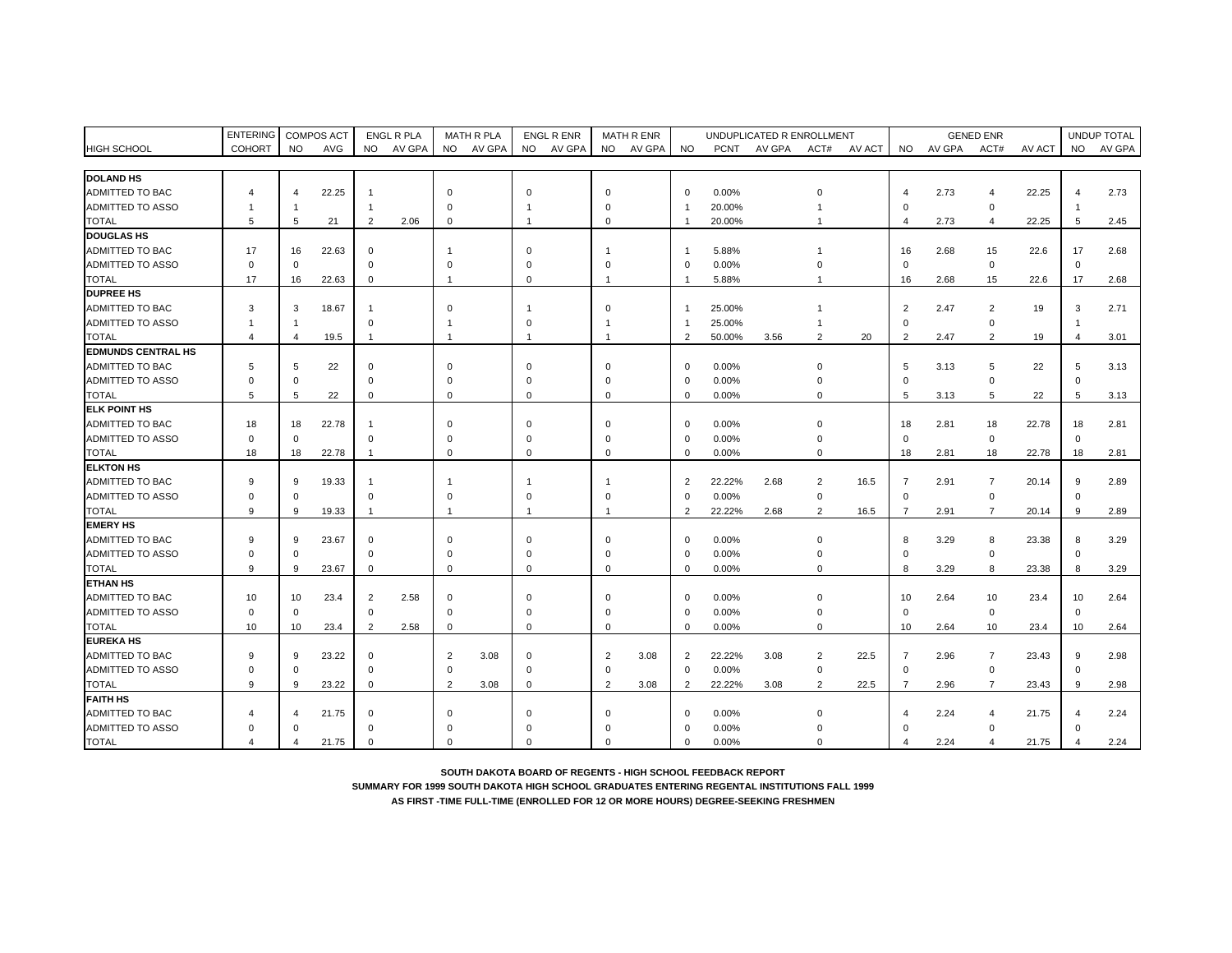|                          | <b>ENTERING</b> |                | <b>COMPOS ACT</b> |                | <b>ENGL R PLA</b> |                | <b>MATH R PLA</b> |                | <b>ENGL R ENR</b> |                         | <b>MATH R ENR</b> |                        |             | UNDUPLICATED R ENROLLMENT |                |        |                |        | <b>GENED ENR</b> |        |                | UNDUP TOTAL |
|--------------------------|-----------------|----------------|-------------------|----------------|-------------------|----------------|-------------------|----------------|-------------------|-------------------------|-------------------|------------------------|-------------|---------------------------|----------------|--------|----------------|--------|------------------|--------|----------------|-------------|
| <b>HIGH SCHOOL</b>       | COHORT          | <b>NO</b>      | AVG               | <b>NO</b>      | AV GPA            |                | NO AV GPA         | <b>NO</b>      | AV GPA            | <b>NO</b>               | AV GPA            | <b>NO</b>              | <b>PCNT</b> | AV GPA                    | ACT#           | AV ACT | NO.            | AV GPA | ACT#             | AV ACT | <b>NO</b>      | AV GPA      |
|                          |                 |                |                   |                |                   |                |                   |                |                   |                         |                   |                        |             |                           |                |        |                |        |                  |        |                |             |
| <b>FAULKTON HS</b>       |                 |                |                   |                |                   |                |                   |                |                   |                         |                   |                        |             |                           |                |        |                |        |                  |        |                |             |
| ADMITTED TO BAC          | 12              | 12             | 22.83             | 3              | 2.61              |                |                   | 3              | 2.61              |                         |                   | 3                      | 25.00%      | 2.61                      | 3              | 19.67  | 9              | 2.85   | 9                | 23.89  | 12             | 2.8         |
| ADMITTED TO ASSO         | $\Omega$        | $\Omega$       |                   | $\mathbf 0$    |                   | $\Omega$       |                   | $\Omega$       |                   | $\Omega$                |                   | $\Omega$               | 0.00%       |                           | 0              |        | $\mathbf 0$    |        | $\mathbf 0$      |        | $\mathbf 0$    |             |
| TOTAL                    | 12              | 12             | 22.83             | 3              | 2.61              | -1             |                   | 3              | 2.61              | $\mathbf{1}$            |                   | 3                      | 25.00%      | 2.61                      | 3              | 19.67  | 9              | 2.85   | 9                | 23.89  | 12             | 2.8         |
| <b>FLANDREAU HS</b>      |                 |                |                   |                |                   |                |                   |                |                   |                         |                   |                        |             |                           |                |        |                |        |                  |        |                |             |
| ADMITTED TO BAC          | 11              | 11             | 22.36             | $\overline{2}$ | 1.95              |                | 1.25              | $\Omega$       |                   | $\overline{\mathbf{A}}$ | 1.25              | $\overline{4}$         | 36.36%      | 1.25                      | 4              | 19.75  | 7              | 3.17   | $\overline{7}$   | 23.86  | 11             | 2.73        |
| ADMITTED TO ASSO         | $\Omega$        | $\mathbf 0$    |                   | $\mathbf 0$    |                   | $\Omega$       |                   | $\mathbf 0$    |                   | $\mathbf 0$             |                   | $\Omega$               | 0.00%       |                           | $\mathbf 0$    |        | $\mathbf 0$    |        | $\mathbf 0$      |        | $\mathbf 0$    |             |
| <b>TOTAL</b>             | 11              | 11             | 22.36             | 2              | 1.95              | $\overline{4}$ | 1.25              | $\Omega$       |                   | $\overline{4}$          | 1.25              | $\overline{4}$         | 36.36%      | 1.25                      | $\overline{4}$ | 19.75  | $\overline{7}$ | 3.17   | $\overline{7}$   | 23.86  | 11             | 2.73        |
| <b>FLORENCE HS</b>       |                 |                |                   |                |                   |                |                   |                |                   |                         |                   |                        |             |                           |                |        |                |        |                  |        |                |             |
| ADMITTED TO BAC          | 4               | 4              | 21.25             |                |                   |                |                   | $\Omega$       |                   |                         |                   |                        | 20.00%      |                           |                |        | 3              | 2.43   | 3                | 21.33  | $\overline{4}$ | 2.48        |
| ADMITTED TO ASSO         |                 |                |                   | -1             |                   |                |                   |                |                   |                         |                   | -1                     | 20.00%      |                           |                |        | $\Omega$       |        | $\mathbf 0$      |        |                |             |
| <b>TOTAL</b>             | 5               | 5              | 20.2              | $\overline{2}$ | 2.67              | $\overline{2}$ | 2.58              | 1              |                   | 2                       | 2.58              | $\overline{2}$         | 40.00%      | 2.58                      | $\overline{2}$ | 18.5   | 3              | 2.43   | 3                | 21.33  | 5              | 2.48        |
| <b>FREDERICK-BARNARD</b> |                 |                |                   |                |                   |                |                   |                |                   |                         |                   |                        |             |                           |                |        |                |        |                  |        |                |             |
| ADMITTED TO BAC          | 6               | 6              | 22                | -1             |                   | $\Omega$       |                   | $\Omega$       |                   | $\Omega$                |                   | $\Omega$               | 0.00%       |                           | $\Omega$       |        | 6              | 3.22   | 6                | 22     | 6              | 3.22        |
| ADMITTED TO ASSO         | $\Omega$        | $\Omega$       |                   | $\mathbf 0$    |                   | $\mathbf 0$    |                   | $\Omega$       |                   | $\Omega$                |                   | $\Omega$               | 0.00%       |                           | $\Omega$       |        | $\Omega$       |        | $\mathbf 0$      |        | $\Omega$       |             |
| <b>TOTAL</b>             | 6               | 6              | 22                | $\overline{1}$ |                   | $\mathbf 0$    |                   | $\mathbf 0$    |                   | $\mathbf 0$             |                   | $\Omega$               | 0.00%       |                           | $\mathbf 0$    |        | 6              | 3.22   | 6                | 22     | 6              | 3.22        |
| <b>FREEMAN HS</b>        |                 |                |                   |                |                   |                |                   |                |                   |                         |                   |                        |             |                           |                |        |                |        |                  |        |                |             |
| ADMITTED TO BAC          | $\overline{7}$  | $\overline{7}$ | 23.29             | $\mathbf 0$    |                   | $\mathbf 0$    |                   | $\Omega$       |                   | $\Omega$                |                   | $\Omega$               | 0.00%       |                           | $\Omega$       |        | $\overline{7}$ | 2.68   | $\overline{7}$   | 23.29  | $\overline{7}$ | 2.68        |
| ADMITTED TO ASSO         | $\Omega$        | $\mathbf 0$    |                   | $\mathbf 0$    |                   | $\mathbf 0$    |                   | $\Omega$       |                   | $\Omega$                |                   | $\Omega$               | 0.00%       |                           | $\Omega$       |        | $\mathbf 0$    |        | $\mathbf 0$      |        | $\mathbf 0$    |             |
| <b>TOTAL</b>             | $\overline{7}$  | $\overline{7}$ | 23.29             | $\mathbf 0$    |                   | $\mathbf 0$    |                   | $\Omega$       |                   | $\mathbf 0$             |                   | $\Omega$               | 0.00%       |                           | $\mathbf 0$    |        | $\overline{7}$ | 2.68   | $\overline{7}$   | 23.29  | $\overline{7}$ | 2.68        |
| <b>GARRETSON HS</b>      |                 |                |                   |                |                   |                |                   |                |                   |                         |                   |                        |             |                           |                |        |                |        |                  |        |                |             |
| ADMITTED TO BAC          | Δ               |                | 19.25             | $\mathbf 0$    |                   | $\Omega$       |                   | $\Omega$       |                   | $\Omega$                |                   | $\Omega$               | 0.00%       |                           | $\Omega$       |        | 4              | 2.21   | $\overline{4}$   | 19.25  | $\overline{4}$ | 2.21        |
| ADMITTED TO ASSO         | $\Omega$        | $\Omega$       |                   | $\mathbf 0$    |                   | $\Omega$       |                   | $\Omega$       |                   | $\Omega$                |                   | $\Omega$               | 0.00%       |                           | $\Omega$       |        | $\Omega$       |        | $\mathbf 0$      |        | $\Omega$       |             |
| <b>TOTAL</b>             | 4               | $\overline{4}$ | 19.25             | $\mathbf 0$    |                   | $\mathbf 0$    |                   | $\Omega$       |                   | $\mathbf 0$             |                   | $\Omega$               | 0.00%       |                           | $\Omega$       |        | 4              | 2.21   | $\overline{4}$   | 19.25  | $\overline{4}$ | 2.21        |
| <b>GEDDES HS</b>         |                 |                |                   |                |                   |                |                   |                |                   |                         |                   |                        |             |                           |                |        |                |        |                  |        |                |             |
| ADMITTED TO BAC          | 6               | 6              | 20.17             | -1             |                   | $\overline{2}$ | 2.45              | -1             |                   | $\overline{2}$          | 2.45              | $\overline{2}$         | 33.33%      | 2.45                      | $\overline{2}$ | 16     |                | 2.91   | $\overline{4}$   | 22.25  | 6              | 2.84        |
| ADMITTED TO ASSO         | $\Omega$        | $\Omega$       |                   | $\mathbf 0$    |                   | $\Omega$       |                   | $\Omega$       |                   | $\Omega$                |                   | $\Omega$               | 0.00%       |                           | $\mathbf 0$    |        | $\mathbf 0$    |        | $\mathbf 0$      |        | $\mathbf 0$    |             |
| <b>TOTAL</b>             | 6               | 6              | 20.17             | $\overline{1}$ |                   | $\overline{2}$ | 2.45              | $\overline{1}$ |                   | 2                       | 2.45              | $\overline{2}$         | 33.33%      | 2.45                      | $\overline{2}$ | 16     | 4              | 2.91   | $\overline{4}$   | 22.25  | 6              | 2.84        |
| <b>GETTYSBURG HS</b>     |                 |                |                   |                |                   |                |                   |                |                   |                         |                   |                        |             |                           |                |        |                |        |                  |        |                |             |
| ADMITTED TO BAC          | 16              | 16             | 22.31             | -1             |                   |                |                   | -1             |                   | -1                      |                   | $\overline{2}$         | 11.76%      | 1.87                      | $\overline{2}$ | 19     | 14             | 2.59   | 14               | 22.79  | 16             | 2.51        |
| ADMITTED TO ASSO         |                 | $\mathbf 0$    |                   | $\mathbf 0$    |                   | $\Omega$       |                   | $\Omega$       |                   | $\Omega$                |                   | $\Omega$               | 0.00%       |                           | $\Omega$       |        | $\mathbf{1}$   |        | $\mathsf 0$      |        |                |             |
| <b>TOTAL</b>             | 17              | 16             | 22.31             | $\overline{1}$ |                   |                |                   | $\mathbf{1}$   |                   | $\mathbf{1}$            |                   | $\overline{2}$         | 11.76%      | 1.87                      | $\overline{2}$ | 19     | 15             | 2.67   | 14               | 22.79  | 17             | 2.59        |
| <b>GRANT-DEUEL HS</b>    |                 |                |                   |                |                   |                |                   |                |                   |                         |                   |                        |             |                           |                |        |                |        |                  |        |                |             |
| ADMITTED TO BAC          | 3               | 3              | 25.67             | -1             |                   |                |                   | $\Omega$       |                   |                         |                   | -1                     | 33.33%      |                           |                |        | 2              | 3.31   | 2                | 26.5   | 3              | 3.45        |
| ADMITTED TO ASSO         | $\Omega$        | $\Omega$       |                   | $\mathbf 0$    |                   | $\Omega$       |                   | $\Omega$       |                   | $\Omega$                |                   | $\Omega$               | 0.00%       |                           |                |        | $\mathbf 0$    |        | $\mathsf 0$      |        | $\mathbf 0$    |             |
| <b>TOTAL</b>             | 3               | 3              | 25.67             | $\overline{1}$ |                   |                |                   | $\Omega$       |                   | $\overline{1}$          |                   | -1                     | 33.33%      |                           | $\mathbf{1}$   |        | 2              | 3.31   | $\overline{2}$   | 26.5   | 3              | 3.45        |
| <b>GREGORY IIS</b>       |                 |                |                   |                |                   |                |                   |                |                   |                         |                   |                        |             |                           |                |        |                |        |                  |        |                |             |
| ADMITTED TO BAC          | 16              | 16             | 19.88             | -1             |                   | 3              | 2.44              | -1             |                   | 3                       | 2.44              |                        | 25.00%      | 2.46                      | 4              | 20     | 12             | 2.45   | 12               | 19.83  | 16             | 2.45        |
| ADMITTED TO ASSO         | $\Omega$        | $\Omega$       |                   | $\Omega$       |                   | $\Omega$       |                   | $\Omega$       |                   | $\Omega$                |                   | $\Omega$               | 0.00%       |                           | ŋ              |        | $\mathbf 0$    |        | $\mathbf 0$      |        | $\mathbf 0$    |             |
| <b>TOTAL</b>             | 16              | 16             | 19.88             | -1             |                   | 3              | 2.44              | 1              |                   | 3                       | 2.44              | $\boldsymbol{\Lambda}$ | 25.00%      | 2.46                      | $\Delta$       | 20     | 12             | 2.45   | 12               | 19.83  | 16             | 2.45        |

**SOUTH DAKOTA BOARD OF REGENTS - HIGH SCHOOL FEEDBACK REPORT**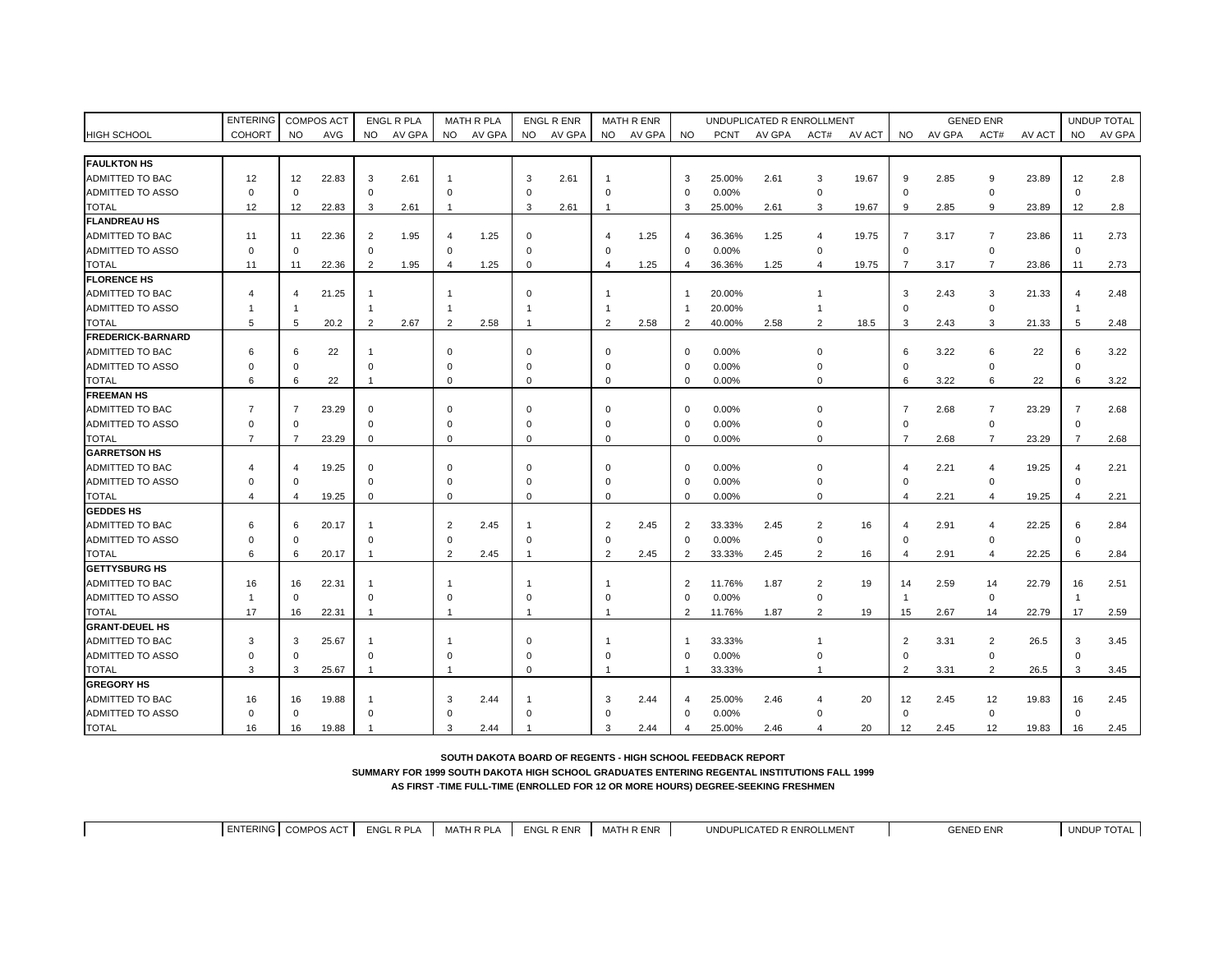| <b>GROTON HS</b>        |                |                         |       |                |      |                |                |                |      |                |                |                |        |      |                       |       |                |      |                |       |                        |      |
|-------------------------|----------------|-------------------------|-------|----------------|------|----------------|----------------|----------------|------|----------------|----------------|----------------|--------|------|-----------------------|-------|----------------|------|----------------|-------|------------------------|------|
| ADMITTED TO BAC         | 11             | 11                      | 23    | $\mathbf{1}$   |      | -1             |                |                |      | -1             |                | $\overline{2}$ | 18.18% | 2.41 | 2                     | 17.5  | 9              | 3.19 | 9              | 24.22 | 11                     | 3.07 |
| ADMITTED TO ASSO        | $\Omega$       | $\mathbf 0$             |       | $\Omega$       |      | $\Omega$       |                | $\Omega$       |      | $\Omega$       |                | $\Omega$       | 0.00%  |      | $\Omega$              |       | $\Omega$       |      | $\Omega$       |       | $\mathbf 0$            |      |
|                         |                |                         |       |                |      |                |                |                |      |                |                |                |        |      |                       |       |                |      |                |       |                        |      |
| <b>TOTAL</b>            | 11             | 11                      | 23    | $\overline{1}$ |      | $\overline{1}$ |                | -1             |      | $\overline{1}$ |                | $\mathcal{P}$  | 18.18% | 2.41 | $\overline{2}$        | 17.5  | 9              | 3.19 | 9              | 24.22 | 11                     | 3.07 |
| <b>HAMLIN HS</b>        |                |                         |       |                |      |                |                |                |      |                |                |                |        |      |                       |       |                |      |                |       |                        |      |
| ADMITTED TO BAC         | 18             | 18                      | 23.22 | $\overline{1}$ |      | -1             |                |                |      | -1             |                | $\overline{1}$ | 5.56%  |      |                       |       | 17             | 2.54 | 17             | 23.65 | 18                     | 2.5  |
| <b>ADMITTED TO ASSO</b> | $\Omega$       | $\mathbf 0$             |       | $\Omega$       |      | $\Omega$       |                | $\Omega$       |      | $\Omega$       |                | $\Omega$       | 0.00%  |      |                       |       | $\mathbf 0$    |      | $\mathbf 0$    |       | $\mathbf 0$            |      |
| <b>TOTAL</b>            | 18             | 18                      | 23.22 | $\overline{1}$ |      |                |                |                |      |                |                | -1             | 5.56%  |      |                       |       | 17             | 2.54 | 17             | 23.65 | 18                     | 2.5  |
| <b>HANSON HS</b>        |                |                         |       |                |      |                |                |                |      |                |                |                |        |      |                       |       |                |      |                |       |                        |      |
| ADMITTED TO BAC         | 8              | 8                       | 20.38 | 2              | 2.48 | 3              | $\overline{2}$ |                |      | 3              | 2              | $\overline{4}$ | 50.00% | 2.22 | $\boldsymbol{\Delta}$ | 20.75 | 4              | 1.95 | $\overline{4}$ | 20    | 8                      | 2.08 |
| ADMITTED TO ASSO        | $\Omega$       | $\Omega$                |       | $\Omega$       |      | $\Omega$       |                | $\Omega$       |      | $\Omega$       |                | $\Omega$       | 0.00%  |      | $\Omega$              |       | $\Omega$       |      | $\Omega$       |       | $\mathbf 0$            |      |
| <b>TOTAL</b>            | 8              | 8                       | 20.38 | $\overline{2}$ | 2.48 | 3              | $\overline{2}$ | -1             |      | 3              | $\overline{2}$ | $\overline{4}$ | 50.00% | 2.22 | 4                     | 20.75 | $\overline{4}$ | 1.95 | $\overline{4}$ | 20    | 8                      | 2.08 |
| <b>HARRISBURG HS</b>    |                |                         |       |                |      |                |                |                |      |                |                |                |        |      |                       |       |                |      |                |       |                        |      |
| ADMITTED TO BAC         | 11             | 11                      | 20.73 | $\mathbf{1}$   |      | $\mathbf 0$    |                | $\mathbf 0$    |      | $\mathbf 0$    |                | $\Omega$       | 0.00%  |      | $\Omega$              |       | 11             | 2.47 | 11             | 20.73 | 11                     | 2.47 |
| <b>ADMITTED TO ASSO</b> | $\Omega$       | $\mathbf 0$             |       | $\mathbf 0$    |      | $\Omega$       |                | $\Omega$       |      | $\Omega$       |                | $\Omega$       | 0.00%  |      | O                     |       | $\mathbf 0$    |      | $\mathbf 0$    |       | $\mathbf 0$            |      |
| <b>TOTAL</b>            | 11             | 11                      | 20.73 | $\overline{1}$ |      | $\mathbf 0$    |                | $\mathbf 0$    |      | $\Omega$       |                | $\Omega$       | 0.00%  |      | $\Omega$              |       | 11             | 2.47 | 11             | 20.73 | 11                     | 2.47 |
| <b>HECLA HS</b>         |                |                         |       |                |      |                |                |                |      |                |                |                |        |      |                       |       |                |      |                |       |                        |      |
| ADMITTED TO BAC         | 4              | $\overline{a}$          | 22.25 | $\mathbf 0$    |      | $\Omega$       |                | $\Omega$       |      | $\mathbf 0$    |                | $\Omega$       | 0.00%  |      | $\Omega$              |       | $\overline{4}$ | 2.87 | $\overline{4}$ | 22.25 | $\overline{4}$         | 2.87 |
| ADMITTED TO ASSO        |                |                         |       | $\mathbf 0$    |      | $\Omega$       |                | $\Omega$       |      | $\Omega$       |                | $\Omega$       | 0.00%  |      | $\Omega$              |       | -1             |      | $\overline{1}$ |       | -1                     |      |
| <b>TOTAL</b>            | 5              | 5                       | 22    | $\mathbf 0$    |      | $\mathbf 0$    |                | $\mathbf 0$    |      | $\mathbf 0$    |                | $\Omega$       | 0.00%  |      | $\Omega$              |       | 5              | 2.63 | 5              | 22    | 5                      | 2.63 |
| <b>HENRY HS</b>         |                |                         |       |                |      |                |                |                |      |                |                |                |        |      |                       |       |                |      |                |       |                        |      |
| ADMITTED TO BAC         | 4              | $\overline{\mathbf{4}}$ | 21    | $\overline{1}$ |      | $\Omega$       |                | -1             |      | $\mathbf 0$    |                | $\overline{1}$ | 25.00% |      |                       |       | 3              | 2.97 | 3              | 21.33 | $\overline{4}$         | 2.78 |
|                         |                |                         |       | $\Omega$       |      | $\Omega$       |                |                |      |                |                |                |        |      | O                     |       |                |      |                |       |                        |      |
| <b>ADMITTED TO ASSO</b> | $\Omega$       | 0                       |       |                |      |                |                | 0              |      | $\Omega$       |                | $\Omega$       | 0.00%  |      |                       |       | $\mathbf 0$    |      | $\mathbf 0$    |       | $\mathbf 0$            |      |
| <b>TOTAL</b>            | 4              | $\overline{4}$          | 21    | $\mathbf{1}$   |      | $\Omega$       |                |                |      | $\Omega$       |                | $\overline{1}$ | 25.00% |      |                       |       | 3              | 2.97 | 3              | 21.33 | $\overline{4}$         | 2.78 |
| <b>HERREID HS</b>       |                |                         |       |                |      |                |                |                |      |                |                |                |        |      |                       |       |                |      |                |       |                        |      |
| <b>ADMITTED TO BAC</b>  | 5              | 5                       | 19.4  | $\mathbf 0$    |      | $\Omega$       |                | $\mathbf 0$    |      | $\Omega$       |                | $\mathbf 0$    | 0.00%  |      | $\Omega$              |       | 5              | 2.67 | 5              | 19.4  | 5                      | 2.67 |
| ADMITTED TO ASSO        | $\Omega$       | $\Omega$                |       | $\mathbf 0$    |      | $\Omega$       |                | $\Omega$       |      | $\Omega$       |                | $\mathbf 0$    | 0.00%  |      | ŋ                     |       | $\Omega$       |      | $\mathbf 0$    |       | $\mathbf 0$            |      |
| <b>TOTAL</b>            | 5              | 5                       | 19.4  | $\mathbf 0$    |      | $\mathbf 0$    |                | $\mathbf 0$    |      | $\mathbf 0$    |                | $\Omega$       | 0.00%  |      | 0                     |       | 5              | 2.67 | 5              | 19.4  | 5                      | 2.67 |
| <b>HIGHMORE HS</b>      |                |                         |       |                |      |                |                |                |      |                |                |                |        |      |                       |       |                |      |                |       |                        |      |
| ADMITTED TO BAC         | 4              | 4                       | 21.25 | 1              |      | -1             |                |                |      |                |                | $\overline{1}$ | 20.00% |      |                       |       | 3              | 2.24 | 3              | 22    | $\boldsymbol{\Lambda}$ | 2.25 |
| ADMITTED TO ASSO        | $\overline{1}$ | -1                      |       | 1              |      | $\Omega$       |                |                |      | $\mathbf 0$    |                | $\mathbf{1}$   | 20.00% |      |                       |       | $\mathbf 0$    |      | $\mathbf 0$    |       | -1                     |      |
| <b>TOTAL</b>            | 5              | 5                       | 20.8  | $\overline{2}$ | 1.29 | -1             |                | $\overline{2}$ | 1.29 | $\overline{1}$ |                | $\overline{2}$ | 40.00% | 1.29 | $\overline{2}$        | 19    | 3              | 2.24 | 3              | 22    | 5                      | 1.91 |
| HILL CITY HS            |                |                         |       |                |      |                |                |                |      |                |                |                |        |      |                       |       |                |      |                |       |                        |      |
| ADMITTED TO BAC         | 13             | 13                      | 22.15 | $\mathbf{1}$   |      | 2              | 0.86           | -1             |      | $\overline{2}$ | 0.86           | $\overline{2}$ | 15.38% | 0.86 | $\overline{2}$        | 18.5  | 11             | 2.91 | 11             | 22.82 | 13                     | 2.66 |
| ADMITTED TO ASSO        | $\mathbf 0$    | $\mathbf 0$             |       | $\Omega$       |      | $\Omega$       |                | $\Omega$       |      | $\mathbf 0$    |                | $\Omega$       | 0.00%  |      | $\Omega$              |       | $\mathbf 0$    |      | $\mathbf 0$    |       | $\mathbf 0$            |      |
| <b>TOTAL</b>            | 13             | 13                      | 22.15 | $\overline{1}$ |      | $\overline{2}$ | 0.86           | $\overline{1}$ |      | $\overline{2}$ | 0.86           | 2              | 15.38% | 0.86 | $\overline{2}$        | 18.5  | 11             | 2.91 | 11             | 22.82 | 13                     | 2.66 |
| <b>HITCHCOCK HS</b>     |                |                         |       |                |      |                |                |                |      |                |                |                |        |      |                       |       |                |      |                |       |                        |      |
| ADMITTED TO BAC         | 5              | 5                       | 22    | -1             |      |                |                |                |      |                |                | -1             | 20.00% |      |                       |       |                | 3.13 | 4              | 22.5  | 5                      | 3.01 |
| ADMITTED TO ASSO        | $\Omega$       | $\Omega$                |       | $\Omega$       |      |                |                | $\Omega$       |      |                |                | $\Omega$       | 0.00%  |      |                       |       | $\Omega$       |      | $\Omega$       |       | $\mathbf 0$            |      |
| <b>TOTAL</b>            | 5              | 5                       | 22    |                |      |                |                |                |      |                |                | $\mathbf{1}$   | 20.00% |      |                       |       | 4              | 3.13 | $\overline{4}$ | 22.5  | 5                      | 3.01 |

HIGH SCHOOL | COHORT | NO AVG | NO AV GPA | NO AV GPA | NO AV GPA | NO PCNT AV GPA ACT# AV ACT | NO AV ACT | NO AV GPA |

**SOUTH DAKOTA BOARD OF REGENTS - HIGH SCHOOL FEEDBACK REPORT**

# **SUMMARY FOR 1999 SOUTH DAKOTA HIGH SCHOOL GRADUATES ENTERING REGENTAL INSTITUTIONS FALL 1999**

|                    | <b>ENTERING</b> COMPL |                | <b>COMPOS ACT</b> |               | <b>ENGL R PLA</b> |     | MATH R PLA | <b>ENGL</b> | R ENR  |           | <b>MATH R ENR</b> |    |             | UNDUPLICATED R ENROLLMEN |      |        |           |        | <b>GENED ENR</b> |        |           | UNDUP TOTA<br>'I∪IA∟ |
|--------------------|-----------------------|----------------|-------------------|---------------|-------------------|-----|------------|-------------|--------|-----------|-------------------|----|-------------|--------------------------|------|--------|-----------|--------|------------------|--------|-----------|----------------------|
| <b>HIGH SCHOOL</b> | <b>COHORT</b>         | N <sub>O</sub> | AVG               | <sub>NC</sub> | AV GPA            | NO. | AV GPA     | - NC        | AV GPA | <b>NO</b> | AV GPA            | NO | <b>PCNT</b> | AV GPA                   | ACT# | AV ACT | <b>NO</b> | AV GPA | ACT#             | AV ACT | <b>NO</b> | AV GPA               |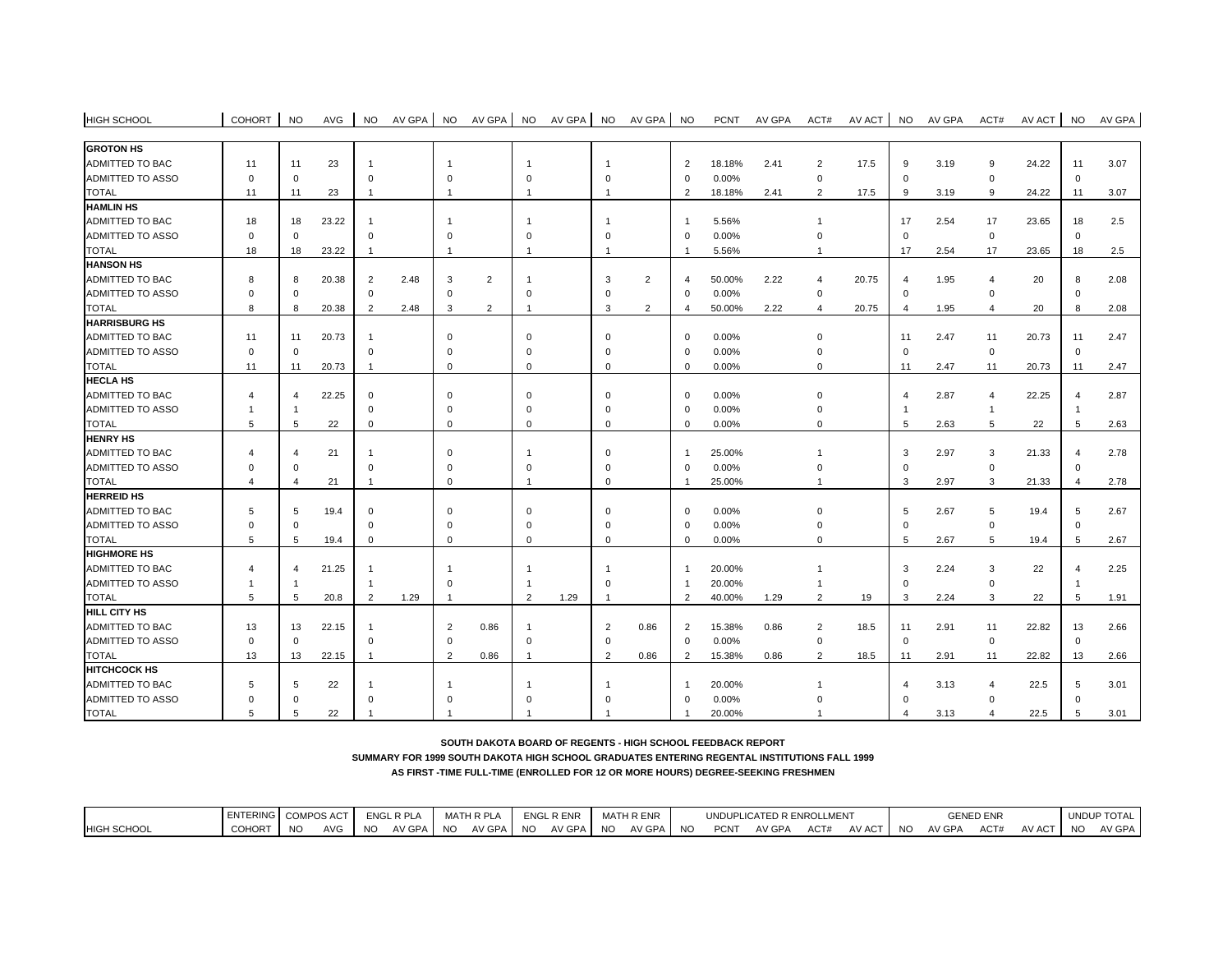| <b>HOT SPRINGS HS</b><br>ADMITTED TO BAC<br>12<br>23.92<br>0.00%<br>2.97<br>12<br>23.92<br>12<br>2.97<br>12<br>$\mathbf 0$<br>$\mathbf 0$<br>0<br>12<br>$\mathbf{0}$<br>$\Omega$<br>0<br>ADMITTED TO ASSO<br>$\overline{2}$<br>$\overline{2}$<br>0.83<br>2<br>$\overline{2}$<br>15.5<br>2<br>0.83<br>$\overline{2}$<br>0.83<br>$\overline{2}$<br>0.83<br>14.29%<br>0.83<br>$\mathbf 0$<br>$\overline{2}$<br>15.5<br>0<br>2<br>0.83<br>14.29%<br><b>TOTAL</b><br>22.71<br>2<br>0.83<br>$\overline{2}$<br>0.83<br>0.83<br>$\overline{2}$<br>15.5<br>12<br>2.97<br>12<br>23.92<br>14<br>2.85<br>14<br>$\overline{2}$<br>14<br>-1<br><b>HOVEN HS</b><br>ADMITTED TO BAC<br>16.67%<br>2.73<br>21<br>$\mathbf 0$<br>5<br>2.5<br>5<br>21.2<br>6<br>6<br>6<br>$\Omega$<br>-1<br>ADMITTED TO ASSO<br>0.00%<br>$\Omega$<br>$\Omega$<br>$\Omega$<br>$\Omega$<br>$\mathbf 0$<br>0<br>$\mathbf 0$<br>$\Omega$<br>$\Omega$<br>5<br>5<br><b>TOTAL</b><br>6<br>21<br>$\Omega$<br>16.67%<br>2.5<br>21.2<br>2.73<br>6<br>$\Omega$<br>6<br>-1<br><b>HOWARD HS</b><br>ADMITTED TO BAC<br>14<br>20.29<br>2.94<br>2.57<br>3.11<br>2.57<br>35.71%<br>2.74<br>5<br>18.2<br>9<br>2.33<br>9<br>21.44<br>14<br>2.44<br>14<br>6<br>5<br>$\overline{4}$<br>$\overline{4}$<br>$\overline{4}$<br>ADMITTED TO ASSO<br>$\mathsf{O}\xspace$<br>$\mathbf 0$<br>$\Omega$<br>0.00%<br>$\mathbf 0$<br>$\mathbf 0$<br>$\mathbf 0$<br>$\mathbf 0$<br>0<br>$\Omega$<br>$\Omega$<br>$\Omega$<br>5<br>9<br><b>TOTAL</b><br>20.29<br>6<br>2.94<br>2.57<br>3.11<br>2.57<br>35.71%<br>2.74<br>18.2<br>2.33<br>9<br>21.44<br>14<br>2.44<br>14<br>14<br>$\overline{4}$<br>$\overline{4}$<br>$\overline{4}$<br>5<br><b>HURLEY HS</b><br>ADMITTED TO BAC<br>24.25<br>25.00%<br>3<br>3<br>24.67<br>3.62<br>$\mathbf 0$<br>$\Omega$<br>3.81<br>$\overline{4}$<br>Δ<br>Δ<br>ADMITTED TO ASSO<br>0.00%<br>$\mathbf 0$<br>$\mathbf 0$<br>$\Omega$<br>$\Omega$<br>$\mathbf 0$<br>$\Omega$<br>$\Omega$<br>$\Omega$<br>$\Omega$<br>$\mathbf 0$<br>$\Omega$<br><b>TOTAL</b><br>24.25<br>25.00%<br>3<br>3<br>0<br>$\Omega$<br>3.81<br>24.67<br>3.62<br>4<br>4<br>$\overline{4}$<br>-1<br><b>HURON SENIOR HS</b><br>ADMITTED TO BAC<br>23.32<br>2.31<br>2.26<br>54<br>3.05<br>65<br>65<br>1.61<br>1.61<br>13.85%<br>2.05<br>9<br>18.89<br>54<br>3.17<br>23.98<br>63<br>6<br>6<br>9<br>$\overline{4}$<br>$\overline{2}$<br>2.88<br>ADMITTED TO ASSO<br>$\overline{2}$<br>2<br>18.5<br>1.54%<br>$\overline{1}$<br>$\overline{1}$<br>$\overline{1}$<br>$\mathbf{1}$<br>$\mathbf{1}$<br>-1<br>-1<br>67<br>23.18<br>2.32<br>2.27<br>1.78<br>15.38%<br>2.08<br>55<br>55<br>23.84<br>3.05<br><b>TOTAL</b><br>67<br>1.78<br>$\overline{7}$<br>5<br>10<br>19.1<br>3.17<br>65<br>$\overline{7}$<br>5<br>10<br><b>IPSWICH HS</b><br>ADMITTED TO BAC<br>8.33%<br>2.66<br>12<br>23.83<br>2.67<br>11<br>24.36<br>12<br>12<br>$\mathbf 0$<br>11<br>$\Omega$<br>ADMITTED TO ASSO<br>0.00%<br>$\mathbf 0$<br>$\Omega$<br>$\mathbf 0$<br>$\Omega$<br>$\Omega$<br>$\Omega$<br>$\mathbf 0$<br>$\mathbf 0$<br>0<br>12<br>8.33%<br>2.66<br><b>TOTAL</b><br>12<br>23.83<br>$\mathbf 0$<br>11<br>2.67<br>11<br>24.36<br>12<br>$\Omega$<br>-1<br>-1<br><b>IRENE HS</b><br>22.8<br>3.08<br>ADMITTED TO BAC<br>$\overline{7}$<br>21.86<br>$\overline{2}$<br>28.57%<br>2.88<br>$\overline{2}$<br>19.5<br>5<br>3.15<br>5<br>$\overline{7}$<br>$\overline{7}$<br>-1<br>ADMITTED TO ASSO<br>0.00%<br>$\mathbf 0$<br>$\mathbf 0$<br>$\mathbf 0$<br>$\Omega$<br>$\Omega$<br>$\mathbf 0$<br>$\Omega$<br>$\Omega$<br>0<br>$\mathbf 0$<br>$\overline{2}$<br>$\overline{7}$<br><b>TOTAL</b><br>$\overline{7}$<br>$\overline{7}$<br>21.86<br>$\overline{2}$<br>28.57%<br>2.88<br>19.5<br>5<br>3.15<br>5<br>22.8<br>3.08<br>$\overline{1}$<br>$\overline{1}$<br>$\overline{1}$<br>$\mathbf{1}$<br><b>IROQUOIS HS</b><br>ADMITTED TO BAC<br>$\overline{7}$<br>22.14<br>2<br>2.68<br>14.29%<br>3.04<br>22.33<br>$\overline{7}$<br>2.75<br>$\overline{7}$<br>$\Omega$<br>6<br>6<br>-1<br>$\Omega$<br>-1<br>ADMITTED TO ASSO<br>0.00%<br>$\Omega$<br>$\mathbf 0$<br>$\Omega$<br>$\mathbf 0$<br>$\Omega$<br>$\Omega$<br>0<br>$\mathbf 0$<br>$\Omega$<br>$\Omega$<br>14.29%<br><b>TOTAL</b><br>$\overline{7}$<br>22.14<br>$\overline{2}$<br>2.68<br>$\mathbf 0$<br>6<br>3.04<br>6<br>22.33<br>2.75<br>7<br>$\Omega$<br>7<br>-1<br>-1<br><b>ISABEL HS</b><br>ADMITTED TO BAC<br>0.00%<br>2.52<br>22.67<br>2.52<br>3<br>22.67<br>3<br>3<br>$\mathbf 0$<br>$\Omega$<br>$\mathbf 0$<br>$\mathbf 0$<br>$\Omega$<br>3<br>3<br>ADMITTED TO ASSO<br>0.00%<br>$\Omega$<br>$\Omega$<br>$\mathbf 0$<br>$\Omega$<br>$\Omega$<br>$\overline{1}$<br>-1<br>$\Omega$<br><b>TOTAL</b><br>20.5<br>$\mathbf 0$<br>$\mathbf 0$<br>0.00%<br>$\mathbf 0$<br>2.81<br>20.5<br>2.81<br>$\overline{4}$<br>$\overline{4}$<br>$\mathbf 0$<br>$\mathbf 0$<br>$\mathbf 0$<br>$\overline{4}$<br>4<br>$\Delta$<br><b>JONES CO. HS</b><br>ADMITTED TO BAC<br>33.33%<br>22.5<br>2.74<br>22<br>$\overline{2}$<br>2.94<br>2<br>2.62<br>21.75<br>6<br>6<br>$\overline{4}$<br>4<br>6<br><b>ADMITTED TO ASSO</b><br>0.00%<br>$\mathbf 0$<br>$\Omega$<br>$\mathbf 0$<br>$\Omega$<br>$\Omega$<br>O<br>$\Omega$<br><b>TOTAL</b><br>22<br>33.33%<br>2.94<br>2<br>22.5<br>2.62<br>21.75<br>2.74<br>6<br>6<br>$\overline{2}$<br>6<br>$\overline{4}$<br>$\overline{4}$ |  |  |  |  |  |  |  |  |  |  |  |  |
|----------------------------------------------------------------------------------------------------------------------------------------------------------------------------------------------------------------------------------------------------------------------------------------------------------------------------------------------------------------------------------------------------------------------------------------------------------------------------------------------------------------------------------------------------------------------------------------------------------------------------------------------------------------------------------------------------------------------------------------------------------------------------------------------------------------------------------------------------------------------------------------------------------------------------------------------------------------------------------------------------------------------------------------------------------------------------------------------------------------------------------------------------------------------------------------------------------------------------------------------------------------------------------------------------------------------------------------------------------------------------------------------------------------------------------------------------------------------------------------------------------------------------------------------------------------------------------------------------------------------------------------------------------------------------------------------------------------------------------------------------------------------------------------------------------------------------------------------------------------------------------------------------------------------------------------------------------------------------------------------------------------------------------------------------------------------------------------------------------------------------------------------------------------------------------------------------------------------------------------------------------------------------------------------------------------------------------------------------------------------------------------------------------------------------------------------------------------------------------------------------------------------------------------------------------------------------------------------------------------------------------------------------------------------------------------------------------------------------------------------------------------------------------------------------------------------------------------------------------------------------------------------------------------------------------------------------------------------------------------------------------------------------------------------------------------------------------------------------------------------------------------------------------------------------------------------------------------------------------------------------------------------------------------------------------------------------------------------------------------------------------------------------------------------------------------------------------------------------------------------------------------------------------------------------------------------------------------------------------------------------------------------------------------------------------------------------------------------------------------------------------------------------------------------------------------------------------------------------------------------------------------------------------------------------------------------------------------------------------------------------------------------------------------------------------------------------------------------------------------------------------------------------------------------------------------------------------------------------------------------------------------------------------------------------------------------------------------------------------------------------------------------------------------------------------------------------------------------------------------------------------------------------------------------------------------------------------------------------------------------------------------------------------------------------------------------------------------------------------------------------------------------------------------------------------------------------------------------------------------------------------------------------------------------------------------------------------------------------------------------------------------------------------------------------------------------------------------------------------------------------------------------------------------------------------------------------------------------------------------------------------------------------------------------------------------|--|--|--|--|--|--|--|--|--|--|--|--|
|                                                                                                                                                                                                                                                                                                                                                                                                                                                                                                                                                                                                                                                                                                                                                                                                                                                                                                                                                                                                                                                                                                                                                                                                                                                                                                                                                                                                                                                                                                                                                                                                                                                                                                                                                                                                                                                                                                                                                                                                                                                                                                                                                                                                                                                                                                                                                                                                                                                                                                                                                                                                                                                                                                                                                                                                                                                                                                                                                                                                                                                                                                                                                                                                                                                                                                                                                                                                                                                                                                                                                                                                                                                                                                                                                                                                                                                                                                                                                                                                                                                                                                                                                                                                                                                                                                                                                                                                                                                                                                                                                                                                                                                                                                                                                                                                                                                                                                                                                                                                                                                                                                                                                                                                                                                                                                                |  |  |  |  |  |  |  |  |  |  |  |  |
|                                                                                                                                                                                                                                                                                                                                                                                                                                                                                                                                                                                                                                                                                                                                                                                                                                                                                                                                                                                                                                                                                                                                                                                                                                                                                                                                                                                                                                                                                                                                                                                                                                                                                                                                                                                                                                                                                                                                                                                                                                                                                                                                                                                                                                                                                                                                                                                                                                                                                                                                                                                                                                                                                                                                                                                                                                                                                                                                                                                                                                                                                                                                                                                                                                                                                                                                                                                                                                                                                                                                                                                                                                                                                                                                                                                                                                                                                                                                                                                                                                                                                                                                                                                                                                                                                                                                                                                                                                                                                                                                                                                                                                                                                                                                                                                                                                                                                                                                                                                                                                                                                                                                                                                                                                                                                                                |  |  |  |  |  |  |  |  |  |  |  |  |
|                                                                                                                                                                                                                                                                                                                                                                                                                                                                                                                                                                                                                                                                                                                                                                                                                                                                                                                                                                                                                                                                                                                                                                                                                                                                                                                                                                                                                                                                                                                                                                                                                                                                                                                                                                                                                                                                                                                                                                                                                                                                                                                                                                                                                                                                                                                                                                                                                                                                                                                                                                                                                                                                                                                                                                                                                                                                                                                                                                                                                                                                                                                                                                                                                                                                                                                                                                                                                                                                                                                                                                                                                                                                                                                                                                                                                                                                                                                                                                                                                                                                                                                                                                                                                                                                                                                                                                                                                                                                                                                                                                                                                                                                                                                                                                                                                                                                                                                                                                                                                                                                                                                                                                                                                                                                                                                |  |  |  |  |  |  |  |  |  |  |  |  |
|                                                                                                                                                                                                                                                                                                                                                                                                                                                                                                                                                                                                                                                                                                                                                                                                                                                                                                                                                                                                                                                                                                                                                                                                                                                                                                                                                                                                                                                                                                                                                                                                                                                                                                                                                                                                                                                                                                                                                                                                                                                                                                                                                                                                                                                                                                                                                                                                                                                                                                                                                                                                                                                                                                                                                                                                                                                                                                                                                                                                                                                                                                                                                                                                                                                                                                                                                                                                                                                                                                                                                                                                                                                                                                                                                                                                                                                                                                                                                                                                                                                                                                                                                                                                                                                                                                                                                                                                                                                                                                                                                                                                                                                                                                                                                                                                                                                                                                                                                                                                                                                                                                                                                                                                                                                                                                                |  |  |  |  |  |  |  |  |  |  |  |  |
|                                                                                                                                                                                                                                                                                                                                                                                                                                                                                                                                                                                                                                                                                                                                                                                                                                                                                                                                                                                                                                                                                                                                                                                                                                                                                                                                                                                                                                                                                                                                                                                                                                                                                                                                                                                                                                                                                                                                                                                                                                                                                                                                                                                                                                                                                                                                                                                                                                                                                                                                                                                                                                                                                                                                                                                                                                                                                                                                                                                                                                                                                                                                                                                                                                                                                                                                                                                                                                                                                                                                                                                                                                                                                                                                                                                                                                                                                                                                                                                                                                                                                                                                                                                                                                                                                                                                                                                                                                                                                                                                                                                                                                                                                                                                                                                                                                                                                                                                                                                                                                                                                                                                                                                                                                                                                                                |  |  |  |  |  |  |  |  |  |  |  |  |
|                                                                                                                                                                                                                                                                                                                                                                                                                                                                                                                                                                                                                                                                                                                                                                                                                                                                                                                                                                                                                                                                                                                                                                                                                                                                                                                                                                                                                                                                                                                                                                                                                                                                                                                                                                                                                                                                                                                                                                                                                                                                                                                                                                                                                                                                                                                                                                                                                                                                                                                                                                                                                                                                                                                                                                                                                                                                                                                                                                                                                                                                                                                                                                                                                                                                                                                                                                                                                                                                                                                                                                                                                                                                                                                                                                                                                                                                                                                                                                                                                                                                                                                                                                                                                                                                                                                                                                                                                                                                                                                                                                                                                                                                                                                                                                                                                                                                                                                                                                                                                                                                                                                                                                                                                                                                                                                |  |  |  |  |  |  |  |  |  |  |  |  |
|                                                                                                                                                                                                                                                                                                                                                                                                                                                                                                                                                                                                                                                                                                                                                                                                                                                                                                                                                                                                                                                                                                                                                                                                                                                                                                                                                                                                                                                                                                                                                                                                                                                                                                                                                                                                                                                                                                                                                                                                                                                                                                                                                                                                                                                                                                                                                                                                                                                                                                                                                                                                                                                                                                                                                                                                                                                                                                                                                                                                                                                                                                                                                                                                                                                                                                                                                                                                                                                                                                                                                                                                                                                                                                                                                                                                                                                                                                                                                                                                                                                                                                                                                                                                                                                                                                                                                                                                                                                                                                                                                                                                                                                                                                                                                                                                                                                                                                                                                                                                                                                                                                                                                                                                                                                                                                                |  |  |  |  |  |  |  |  |  |  |  |  |
|                                                                                                                                                                                                                                                                                                                                                                                                                                                                                                                                                                                                                                                                                                                                                                                                                                                                                                                                                                                                                                                                                                                                                                                                                                                                                                                                                                                                                                                                                                                                                                                                                                                                                                                                                                                                                                                                                                                                                                                                                                                                                                                                                                                                                                                                                                                                                                                                                                                                                                                                                                                                                                                                                                                                                                                                                                                                                                                                                                                                                                                                                                                                                                                                                                                                                                                                                                                                                                                                                                                                                                                                                                                                                                                                                                                                                                                                                                                                                                                                                                                                                                                                                                                                                                                                                                                                                                                                                                                                                                                                                                                                                                                                                                                                                                                                                                                                                                                                                                                                                                                                                                                                                                                                                                                                                                                |  |  |  |  |  |  |  |  |  |  |  |  |
|                                                                                                                                                                                                                                                                                                                                                                                                                                                                                                                                                                                                                                                                                                                                                                                                                                                                                                                                                                                                                                                                                                                                                                                                                                                                                                                                                                                                                                                                                                                                                                                                                                                                                                                                                                                                                                                                                                                                                                                                                                                                                                                                                                                                                                                                                                                                                                                                                                                                                                                                                                                                                                                                                                                                                                                                                                                                                                                                                                                                                                                                                                                                                                                                                                                                                                                                                                                                                                                                                                                                                                                                                                                                                                                                                                                                                                                                                                                                                                                                                                                                                                                                                                                                                                                                                                                                                                                                                                                                                                                                                                                                                                                                                                                                                                                                                                                                                                                                                                                                                                                                                                                                                                                                                                                                                                                |  |  |  |  |  |  |  |  |  |  |  |  |
|                                                                                                                                                                                                                                                                                                                                                                                                                                                                                                                                                                                                                                                                                                                                                                                                                                                                                                                                                                                                                                                                                                                                                                                                                                                                                                                                                                                                                                                                                                                                                                                                                                                                                                                                                                                                                                                                                                                                                                                                                                                                                                                                                                                                                                                                                                                                                                                                                                                                                                                                                                                                                                                                                                                                                                                                                                                                                                                                                                                                                                                                                                                                                                                                                                                                                                                                                                                                                                                                                                                                                                                                                                                                                                                                                                                                                                                                                                                                                                                                                                                                                                                                                                                                                                                                                                                                                                                                                                                                                                                                                                                                                                                                                                                                                                                                                                                                                                                                                                                                                                                                                                                                                                                                                                                                                                                |  |  |  |  |  |  |  |  |  |  |  |  |
|                                                                                                                                                                                                                                                                                                                                                                                                                                                                                                                                                                                                                                                                                                                                                                                                                                                                                                                                                                                                                                                                                                                                                                                                                                                                                                                                                                                                                                                                                                                                                                                                                                                                                                                                                                                                                                                                                                                                                                                                                                                                                                                                                                                                                                                                                                                                                                                                                                                                                                                                                                                                                                                                                                                                                                                                                                                                                                                                                                                                                                                                                                                                                                                                                                                                                                                                                                                                                                                                                                                                                                                                                                                                                                                                                                                                                                                                                                                                                                                                                                                                                                                                                                                                                                                                                                                                                                                                                                                                                                                                                                                                                                                                                                                                                                                                                                                                                                                                                                                                                                                                                                                                                                                                                                                                                                                |  |  |  |  |  |  |  |  |  |  |  |  |
|                                                                                                                                                                                                                                                                                                                                                                                                                                                                                                                                                                                                                                                                                                                                                                                                                                                                                                                                                                                                                                                                                                                                                                                                                                                                                                                                                                                                                                                                                                                                                                                                                                                                                                                                                                                                                                                                                                                                                                                                                                                                                                                                                                                                                                                                                                                                                                                                                                                                                                                                                                                                                                                                                                                                                                                                                                                                                                                                                                                                                                                                                                                                                                                                                                                                                                                                                                                                                                                                                                                                                                                                                                                                                                                                                                                                                                                                                                                                                                                                                                                                                                                                                                                                                                                                                                                                                                                                                                                                                                                                                                                                                                                                                                                                                                                                                                                                                                                                                                                                                                                                                                                                                                                                                                                                                                                |  |  |  |  |  |  |  |  |  |  |  |  |
|                                                                                                                                                                                                                                                                                                                                                                                                                                                                                                                                                                                                                                                                                                                                                                                                                                                                                                                                                                                                                                                                                                                                                                                                                                                                                                                                                                                                                                                                                                                                                                                                                                                                                                                                                                                                                                                                                                                                                                                                                                                                                                                                                                                                                                                                                                                                                                                                                                                                                                                                                                                                                                                                                                                                                                                                                                                                                                                                                                                                                                                                                                                                                                                                                                                                                                                                                                                                                                                                                                                                                                                                                                                                                                                                                                                                                                                                                                                                                                                                                                                                                                                                                                                                                                                                                                                                                                                                                                                                                                                                                                                                                                                                                                                                                                                                                                                                                                                                                                                                                                                                                                                                                                                                                                                                                                                |  |  |  |  |  |  |  |  |  |  |  |  |
|                                                                                                                                                                                                                                                                                                                                                                                                                                                                                                                                                                                                                                                                                                                                                                                                                                                                                                                                                                                                                                                                                                                                                                                                                                                                                                                                                                                                                                                                                                                                                                                                                                                                                                                                                                                                                                                                                                                                                                                                                                                                                                                                                                                                                                                                                                                                                                                                                                                                                                                                                                                                                                                                                                                                                                                                                                                                                                                                                                                                                                                                                                                                                                                                                                                                                                                                                                                                                                                                                                                                                                                                                                                                                                                                                                                                                                                                                                                                                                                                                                                                                                                                                                                                                                                                                                                                                                                                                                                                                                                                                                                                                                                                                                                                                                                                                                                                                                                                                                                                                                                                                                                                                                                                                                                                                                                |  |  |  |  |  |  |  |  |  |  |  |  |
|                                                                                                                                                                                                                                                                                                                                                                                                                                                                                                                                                                                                                                                                                                                                                                                                                                                                                                                                                                                                                                                                                                                                                                                                                                                                                                                                                                                                                                                                                                                                                                                                                                                                                                                                                                                                                                                                                                                                                                                                                                                                                                                                                                                                                                                                                                                                                                                                                                                                                                                                                                                                                                                                                                                                                                                                                                                                                                                                                                                                                                                                                                                                                                                                                                                                                                                                                                                                                                                                                                                                                                                                                                                                                                                                                                                                                                                                                                                                                                                                                                                                                                                                                                                                                                                                                                                                                                                                                                                                                                                                                                                                                                                                                                                                                                                                                                                                                                                                                                                                                                                                                                                                                                                                                                                                                                                |  |  |  |  |  |  |  |  |  |  |  |  |
|                                                                                                                                                                                                                                                                                                                                                                                                                                                                                                                                                                                                                                                                                                                                                                                                                                                                                                                                                                                                                                                                                                                                                                                                                                                                                                                                                                                                                                                                                                                                                                                                                                                                                                                                                                                                                                                                                                                                                                                                                                                                                                                                                                                                                                                                                                                                                                                                                                                                                                                                                                                                                                                                                                                                                                                                                                                                                                                                                                                                                                                                                                                                                                                                                                                                                                                                                                                                                                                                                                                                                                                                                                                                                                                                                                                                                                                                                                                                                                                                                                                                                                                                                                                                                                                                                                                                                                                                                                                                                                                                                                                                                                                                                                                                                                                                                                                                                                                                                                                                                                                                                                                                                                                                                                                                                                                |  |  |  |  |  |  |  |  |  |  |  |  |
|                                                                                                                                                                                                                                                                                                                                                                                                                                                                                                                                                                                                                                                                                                                                                                                                                                                                                                                                                                                                                                                                                                                                                                                                                                                                                                                                                                                                                                                                                                                                                                                                                                                                                                                                                                                                                                                                                                                                                                                                                                                                                                                                                                                                                                                                                                                                                                                                                                                                                                                                                                                                                                                                                                                                                                                                                                                                                                                                                                                                                                                                                                                                                                                                                                                                                                                                                                                                                                                                                                                                                                                                                                                                                                                                                                                                                                                                                                                                                                                                                                                                                                                                                                                                                                                                                                                                                                                                                                                                                                                                                                                                                                                                                                                                                                                                                                                                                                                                                                                                                                                                                                                                                                                                                                                                                                                |  |  |  |  |  |  |  |  |  |  |  |  |
|                                                                                                                                                                                                                                                                                                                                                                                                                                                                                                                                                                                                                                                                                                                                                                                                                                                                                                                                                                                                                                                                                                                                                                                                                                                                                                                                                                                                                                                                                                                                                                                                                                                                                                                                                                                                                                                                                                                                                                                                                                                                                                                                                                                                                                                                                                                                                                                                                                                                                                                                                                                                                                                                                                                                                                                                                                                                                                                                                                                                                                                                                                                                                                                                                                                                                                                                                                                                                                                                                                                                                                                                                                                                                                                                                                                                                                                                                                                                                                                                                                                                                                                                                                                                                                                                                                                                                                                                                                                                                                                                                                                                                                                                                                                                                                                                                                                                                                                                                                                                                                                                                                                                                                                                                                                                                                                |  |  |  |  |  |  |  |  |  |  |  |  |
|                                                                                                                                                                                                                                                                                                                                                                                                                                                                                                                                                                                                                                                                                                                                                                                                                                                                                                                                                                                                                                                                                                                                                                                                                                                                                                                                                                                                                                                                                                                                                                                                                                                                                                                                                                                                                                                                                                                                                                                                                                                                                                                                                                                                                                                                                                                                                                                                                                                                                                                                                                                                                                                                                                                                                                                                                                                                                                                                                                                                                                                                                                                                                                                                                                                                                                                                                                                                                                                                                                                                                                                                                                                                                                                                                                                                                                                                                                                                                                                                                                                                                                                                                                                                                                                                                                                                                                                                                                                                                                                                                                                                                                                                                                                                                                                                                                                                                                                                                                                                                                                                                                                                                                                                                                                                                                                |  |  |  |  |  |  |  |  |  |  |  |  |
|                                                                                                                                                                                                                                                                                                                                                                                                                                                                                                                                                                                                                                                                                                                                                                                                                                                                                                                                                                                                                                                                                                                                                                                                                                                                                                                                                                                                                                                                                                                                                                                                                                                                                                                                                                                                                                                                                                                                                                                                                                                                                                                                                                                                                                                                                                                                                                                                                                                                                                                                                                                                                                                                                                                                                                                                                                                                                                                                                                                                                                                                                                                                                                                                                                                                                                                                                                                                                                                                                                                                                                                                                                                                                                                                                                                                                                                                                                                                                                                                                                                                                                                                                                                                                                                                                                                                                                                                                                                                                                                                                                                                                                                                                                                                                                                                                                                                                                                                                                                                                                                                                                                                                                                                                                                                                                                |  |  |  |  |  |  |  |  |  |  |  |  |
|                                                                                                                                                                                                                                                                                                                                                                                                                                                                                                                                                                                                                                                                                                                                                                                                                                                                                                                                                                                                                                                                                                                                                                                                                                                                                                                                                                                                                                                                                                                                                                                                                                                                                                                                                                                                                                                                                                                                                                                                                                                                                                                                                                                                                                                                                                                                                                                                                                                                                                                                                                                                                                                                                                                                                                                                                                                                                                                                                                                                                                                                                                                                                                                                                                                                                                                                                                                                                                                                                                                                                                                                                                                                                                                                                                                                                                                                                                                                                                                                                                                                                                                                                                                                                                                                                                                                                                                                                                                                                                                                                                                                                                                                                                                                                                                                                                                                                                                                                                                                                                                                                                                                                                                                                                                                                                                |  |  |  |  |  |  |  |  |  |  |  |  |
|                                                                                                                                                                                                                                                                                                                                                                                                                                                                                                                                                                                                                                                                                                                                                                                                                                                                                                                                                                                                                                                                                                                                                                                                                                                                                                                                                                                                                                                                                                                                                                                                                                                                                                                                                                                                                                                                                                                                                                                                                                                                                                                                                                                                                                                                                                                                                                                                                                                                                                                                                                                                                                                                                                                                                                                                                                                                                                                                                                                                                                                                                                                                                                                                                                                                                                                                                                                                                                                                                                                                                                                                                                                                                                                                                                                                                                                                                                                                                                                                                                                                                                                                                                                                                                                                                                                                                                                                                                                                                                                                                                                                                                                                                                                                                                                                                                                                                                                                                                                                                                                                                                                                                                                                                                                                                                                |  |  |  |  |  |  |  |  |  |  |  |  |
|                                                                                                                                                                                                                                                                                                                                                                                                                                                                                                                                                                                                                                                                                                                                                                                                                                                                                                                                                                                                                                                                                                                                                                                                                                                                                                                                                                                                                                                                                                                                                                                                                                                                                                                                                                                                                                                                                                                                                                                                                                                                                                                                                                                                                                                                                                                                                                                                                                                                                                                                                                                                                                                                                                                                                                                                                                                                                                                                                                                                                                                                                                                                                                                                                                                                                                                                                                                                                                                                                                                                                                                                                                                                                                                                                                                                                                                                                                                                                                                                                                                                                                                                                                                                                                                                                                                                                                                                                                                                                                                                                                                                                                                                                                                                                                                                                                                                                                                                                                                                                                                                                                                                                                                                                                                                                                                |  |  |  |  |  |  |  |  |  |  |  |  |
|                                                                                                                                                                                                                                                                                                                                                                                                                                                                                                                                                                                                                                                                                                                                                                                                                                                                                                                                                                                                                                                                                                                                                                                                                                                                                                                                                                                                                                                                                                                                                                                                                                                                                                                                                                                                                                                                                                                                                                                                                                                                                                                                                                                                                                                                                                                                                                                                                                                                                                                                                                                                                                                                                                                                                                                                                                                                                                                                                                                                                                                                                                                                                                                                                                                                                                                                                                                                                                                                                                                                                                                                                                                                                                                                                                                                                                                                                                                                                                                                                                                                                                                                                                                                                                                                                                                                                                                                                                                                                                                                                                                                                                                                                                                                                                                                                                                                                                                                                                                                                                                                                                                                                                                                                                                                                                                |  |  |  |  |  |  |  |  |  |  |  |  |
|                                                                                                                                                                                                                                                                                                                                                                                                                                                                                                                                                                                                                                                                                                                                                                                                                                                                                                                                                                                                                                                                                                                                                                                                                                                                                                                                                                                                                                                                                                                                                                                                                                                                                                                                                                                                                                                                                                                                                                                                                                                                                                                                                                                                                                                                                                                                                                                                                                                                                                                                                                                                                                                                                                                                                                                                                                                                                                                                                                                                                                                                                                                                                                                                                                                                                                                                                                                                                                                                                                                                                                                                                                                                                                                                                                                                                                                                                                                                                                                                                                                                                                                                                                                                                                                                                                                                                                                                                                                                                                                                                                                                                                                                                                                                                                                                                                                                                                                                                                                                                                                                                                                                                                                                                                                                                                                |  |  |  |  |  |  |  |  |  |  |  |  |
|                                                                                                                                                                                                                                                                                                                                                                                                                                                                                                                                                                                                                                                                                                                                                                                                                                                                                                                                                                                                                                                                                                                                                                                                                                                                                                                                                                                                                                                                                                                                                                                                                                                                                                                                                                                                                                                                                                                                                                                                                                                                                                                                                                                                                                                                                                                                                                                                                                                                                                                                                                                                                                                                                                                                                                                                                                                                                                                                                                                                                                                                                                                                                                                                                                                                                                                                                                                                                                                                                                                                                                                                                                                                                                                                                                                                                                                                                                                                                                                                                                                                                                                                                                                                                                                                                                                                                                                                                                                                                                                                                                                                                                                                                                                                                                                                                                                                                                                                                                                                                                                                                                                                                                                                                                                                                                                |  |  |  |  |  |  |  |  |  |  |  |  |
|                                                                                                                                                                                                                                                                                                                                                                                                                                                                                                                                                                                                                                                                                                                                                                                                                                                                                                                                                                                                                                                                                                                                                                                                                                                                                                                                                                                                                                                                                                                                                                                                                                                                                                                                                                                                                                                                                                                                                                                                                                                                                                                                                                                                                                                                                                                                                                                                                                                                                                                                                                                                                                                                                                                                                                                                                                                                                                                                                                                                                                                                                                                                                                                                                                                                                                                                                                                                                                                                                                                                                                                                                                                                                                                                                                                                                                                                                                                                                                                                                                                                                                                                                                                                                                                                                                                                                                                                                                                                                                                                                                                                                                                                                                                                                                                                                                                                                                                                                                                                                                                                                                                                                                                                                                                                                                                |  |  |  |  |  |  |  |  |  |  |  |  |
|                                                                                                                                                                                                                                                                                                                                                                                                                                                                                                                                                                                                                                                                                                                                                                                                                                                                                                                                                                                                                                                                                                                                                                                                                                                                                                                                                                                                                                                                                                                                                                                                                                                                                                                                                                                                                                                                                                                                                                                                                                                                                                                                                                                                                                                                                                                                                                                                                                                                                                                                                                                                                                                                                                                                                                                                                                                                                                                                                                                                                                                                                                                                                                                                                                                                                                                                                                                                                                                                                                                                                                                                                                                                                                                                                                                                                                                                                                                                                                                                                                                                                                                                                                                                                                                                                                                                                                                                                                                                                                                                                                                                                                                                                                                                                                                                                                                                                                                                                                                                                                                                                                                                                                                                                                                                                                                |  |  |  |  |  |  |  |  |  |  |  |  |
|                                                                                                                                                                                                                                                                                                                                                                                                                                                                                                                                                                                                                                                                                                                                                                                                                                                                                                                                                                                                                                                                                                                                                                                                                                                                                                                                                                                                                                                                                                                                                                                                                                                                                                                                                                                                                                                                                                                                                                                                                                                                                                                                                                                                                                                                                                                                                                                                                                                                                                                                                                                                                                                                                                                                                                                                                                                                                                                                                                                                                                                                                                                                                                                                                                                                                                                                                                                                                                                                                                                                                                                                                                                                                                                                                                                                                                                                                                                                                                                                                                                                                                                                                                                                                                                                                                                                                                                                                                                                                                                                                                                                                                                                                                                                                                                                                                                                                                                                                                                                                                                                                                                                                                                                                                                                                                                |  |  |  |  |  |  |  |  |  |  |  |  |
|                                                                                                                                                                                                                                                                                                                                                                                                                                                                                                                                                                                                                                                                                                                                                                                                                                                                                                                                                                                                                                                                                                                                                                                                                                                                                                                                                                                                                                                                                                                                                                                                                                                                                                                                                                                                                                                                                                                                                                                                                                                                                                                                                                                                                                                                                                                                                                                                                                                                                                                                                                                                                                                                                                                                                                                                                                                                                                                                                                                                                                                                                                                                                                                                                                                                                                                                                                                                                                                                                                                                                                                                                                                                                                                                                                                                                                                                                                                                                                                                                                                                                                                                                                                                                                                                                                                                                                                                                                                                                                                                                                                                                                                                                                                                                                                                                                                                                                                                                                                                                                                                                                                                                                                                                                                                                                                |  |  |  |  |  |  |  |  |  |  |  |  |
|                                                                                                                                                                                                                                                                                                                                                                                                                                                                                                                                                                                                                                                                                                                                                                                                                                                                                                                                                                                                                                                                                                                                                                                                                                                                                                                                                                                                                                                                                                                                                                                                                                                                                                                                                                                                                                                                                                                                                                                                                                                                                                                                                                                                                                                                                                                                                                                                                                                                                                                                                                                                                                                                                                                                                                                                                                                                                                                                                                                                                                                                                                                                                                                                                                                                                                                                                                                                                                                                                                                                                                                                                                                                                                                                                                                                                                                                                                                                                                                                                                                                                                                                                                                                                                                                                                                                                                                                                                                                                                                                                                                                                                                                                                                                                                                                                                                                                                                                                                                                                                                                                                                                                                                                                                                                                                                |  |  |  |  |  |  |  |  |  |  |  |  |
|                                                                                                                                                                                                                                                                                                                                                                                                                                                                                                                                                                                                                                                                                                                                                                                                                                                                                                                                                                                                                                                                                                                                                                                                                                                                                                                                                                                                                                                                                                                                                                                                                                                                                                                                                                                                                                                                                                                                                                                                                                                                                                                                                                                                                                                                                                                                                                                                                                                                                                                                                                                                                                                                                                                                                                                                                                                                                                                                                                                                                                                                                                                                                                                                                                                                                                                                                                                                                                                                                                                                                                                                                                                                                                                                                                                                                                                                                                                                                                                                                                                                                                                                                                                                                                                                                                                                                                                                                                                                                                                                                                                                                                                                                                                                                                                                                                                                                                                                                                                                                                                                                                                                                                                                                                                                                                                |  |  |  |  |  |  |  |  |  |  |  |  |
|                                                                                                                                                                                                                                                                                                                                                                                                                                                                                                                                                                                                                                                                                                                                                                                                                                                                                                                                                                                                                                                                                                                                                                                                                                                                                                                                                                                                                                                                                                                                                                                                                                                                                                                                                                                                                                                                                                                                                                                                                                                                                                                                                                                                                                                                                                                                                                                                                                                                                                                                                                                                                                                                                                                                                                                                                                                                                                                                                                                                                                                                                                                                                                                                                                                                                                                                                                                                                                                                                                                                                                                                                                                                                                                                                                                                                                                                                                                                                                                                                                                                                                                                                                                                                                                                                                                                                                                                                                                                                                                                                                                                                                                                                                                                                                                                                                                                                                                                                                                                                                                                                                                                                                                                                                                                                                                |  |  |  |  |  |  |  |  |  |  |  |  |
|                                                                                                                                                                                                                                                                                                                                                                                                                                                                                                                                                                                                                                                                                                                                                                                                                                                                                                                                                                                                                                                                                                                                                                                                                                                                                                                                                                                                                                                                                                                                                                                                                                                                                                                                                                                                                                                                                                                                                                                                                                                                                                                                                                                                                                                                                                                                                                                                                                                                                                                                                                                                                                                                                                                                                                                                                                                                                                                                                                                                                                                                                                                                                                                                                                                                                                                                                                                                                                                                                                                                                                                                                                                                                                                                                                                                                                                                                                                                                                                                                                                                                                                                                                                                                                                                                                                                                                                                                                                                                                                                                                                                                                                                                                                                                                                                                                                                                                                                                                                                                                                                                                                                                                                                                                                                                                                |  |  |  |  |  |  |  |  |  |  |  |  |
|                                                                                                                                                                                                                                                                                                                                                                                                                                                                                                                                                                                                                                                                                                                                                                                                                                                                                                                                                                                                                                                                                                                                                                                                                                                                                                                                                                                                                                                                                                                                                                                                                                                                                                                                                                                                                                                                                                                                                                                                                                                                                                                                                                                                                                                                                                                                                                                                                                                                                                                                                                                                                                                                                                                                                                                                                                                                                                                                                                                                                                                                                                                                                                                                                                                                                                                                                                                                                                                                                                                                                                                                                                                                                                                                                                                                                                                                                                                                                                                                                                                                                                                                                                                                                                                                                                                                                                                                                                                                                                                                                                                                                                                                                                                                                                                                                                                                                                                                                                                                                                                                                                                                                                                                                                                                                                                |  |  |  |  |  |  |  |  |  |  |  |  |
|                                                                                                                                                                                                                                                                                                                                                                                                                                                                                                                                                                                                                                                                                                                                                                                                                                                                                                                                                                                                                                                                                                                                                                                                                                                                                                                                                                                                                                                                                                                                                                                                                                                                                                                                                                                                                                                                                                                                                                                                                                                                                                                                                                                                                                                                                                                                                                                                                                                                                                                                                                                                                                                                                                                                                                                                                                                                                                                                                                                                                                                                                                                                                                                                                                                                                                                                                                                                                                                                                                                                                                                                                                                                                                                                                                                                                                                                                                                                                                                                                                                                                                                                                                                                                                                                                                                                                                                                                                                                                                                                                                                                                                                                                                                                                                                                                                                                                                                                                                                                                                                                                                                                                                                                                                                                                                                |  |  |  |  |  |  |  |  |  |  |  |  |
|                                                                                                                                                                                                                                                                                                                                                                                                                                                                                                                                                                                                                                                                                                                                                                                                                                                                                                                                                                                                                                                                                                                                                                                                                                                                                                                                                                                                                                                                                                                                                                                                                                                                                                                                                                                                                                                                                                                                                                                                                                                                                                                                                                                                                                                                                                                                                                                                                                                                                                                                                                                                                                                                                                                                                                                                                                                                                                                                                                                                                                                                                                                                                                                                                                                                                                                                                                                                                                                                                                                                                                                                                                                                                                                                                                                                                                                                                                                                                                                                                                                                                                                                                                                                                                                                                                                                                                                                                                                                                                                                                                                                                                                                                                                                                                                                                                                                                                                                                                                                                                                                                                                                                                                                                                                                                                                |  |  |  |  |  |  |  |  |  |  |  |  |
|                                                                                                                                                                                                                                                                                                                                                                                                                                                                                                                                                                                                                                                                                                                                                                                                                                                                                                                                                                                                                                                                                                                                                                                                                                                                                                                                                                                                                                                                                                                                                                                                                                                                                                                                                                                                                                                                                                                                                                                                                                                                                                                                                                                                                                                                                                                                                                                                                                                                                                                                                                                                                                                                                                                                                                                                                                                                                                                                                                                                                                                                                                                                                                                                                                                                                                                                                                                                                                                                                                                                                                                                                                                                                                                                                                                                                                                                                                                                                                                                                                                                                                                                                                                                                                                                                                                                                                                                                                                                                                                                                                                                                                                                                                                                                                                                                                                                                                                                                                                                                                                                                                                                                                                                                                                                                                                |  |  |  |  |  |  |  |  |  |  |  |  |
|                                                                                                                                                                                                                                                                                                                                                                                                                                                                                                                                                                                                                                                                                                                                                                                                                                                                                                                                                                                                                                                                                                                                                                                                                                                                                                                                                                                                                                                                                                                                                                                                                                                                                                                                                                                                                                                                                                                                                                                                                                                                                                                                                                                                                                                                                                                                                                                                                                                                                                                                                                                                                                                                                                                                                                                                                                                                                                                                                                                                                                                                                                                                                                                                                                                                                                                                                                                                                                                                                                                                                                                                                                                                                                                                                                                                                                                                                                                                                                                                                                                                                                                                                                                                                                                                                                                                                                                                                                                                                                                                                                                                                                                                                                                                                                                                                                                                                                                                                                                                                                                                                                                                                                                                                                                                                                                |  |  |  |  |  |  |  |  |  |  |  |  |
|                                                                                                                                                                                                                                                                                                                                                                                                                                                                                                                                                                                                                                                                                                                                                                                                                                                                                                                                                                                                                                                                                                                                                                                                                                                                                                                                                                                                                                                                                                                                                                                                                                                                                                                                                                                                                                                                                                                                                                                                                                                                                                                                                                                                                                                                                                                                                                                                                                                                                                                                                                                                                                                                                                                                                                                                                                                                                                                                                                                                                                                                                                                                                                                                                                                                                                                                                                                                                                                                                                                                                                                                                                                                                                                                                                                                                                                                                                                                                                                                                                                                                                                                                                                                                                                                                                                                                                                                                                                                                                                                                                                                                                                                                                                                                                                                                                                                                                                                                                                                                                                                                                                                                                                                                                                                                                                |  |  |  |  |  |  |  |  |  |  |  |  |

**SOUTH DAKOTA BOARD OF REGENTS - HIGH SCHOOL FEEDBACK REPORT**

**SUMMARY FOR 1999 SOUTH DAKOTA HIGH SCHOOL GRADUATES ENTERING REGENTAL INSTITUTIONS FALL 1999**

|                    | <b>ENTERING</b> |               | COMPOS ACT | <b>ENGL</b>    | R PLA  |     | <b>MATH R PLA</b> |     | <b>ENGL R ENR</b> |           | MATH R ENR |           |             | UNDUPLICATED R ENROLI |      |        |           |        | <b>GENED ENR</b> |        |           | UNDUP TOTAL |
|--------------------|-----------------|---------------|------------|----------------|--------|-----|-------------------|-----|-------------------|-----------|------------|-----------|-------------|-----------------------|------|--------|-----------|--------|------------------|--------|-----------|-------------|
| <b>HIGH SCHOOL</b> | <b>COHORT</b>   | <sub>NO</sub> | AVG        | N <sub>O</sub> | AV GPA | NO. | AV GPA            | NO. | AV GPA I          | <b>NO</b> | AV GPA     | <b>NO</b> | <b>PCNT</b> | AV GPA                | ACT# | AV ACT | <b>NO</b> | AV GPA | ACT#             | AV ACT | <b>NO</b> | AV GPA      |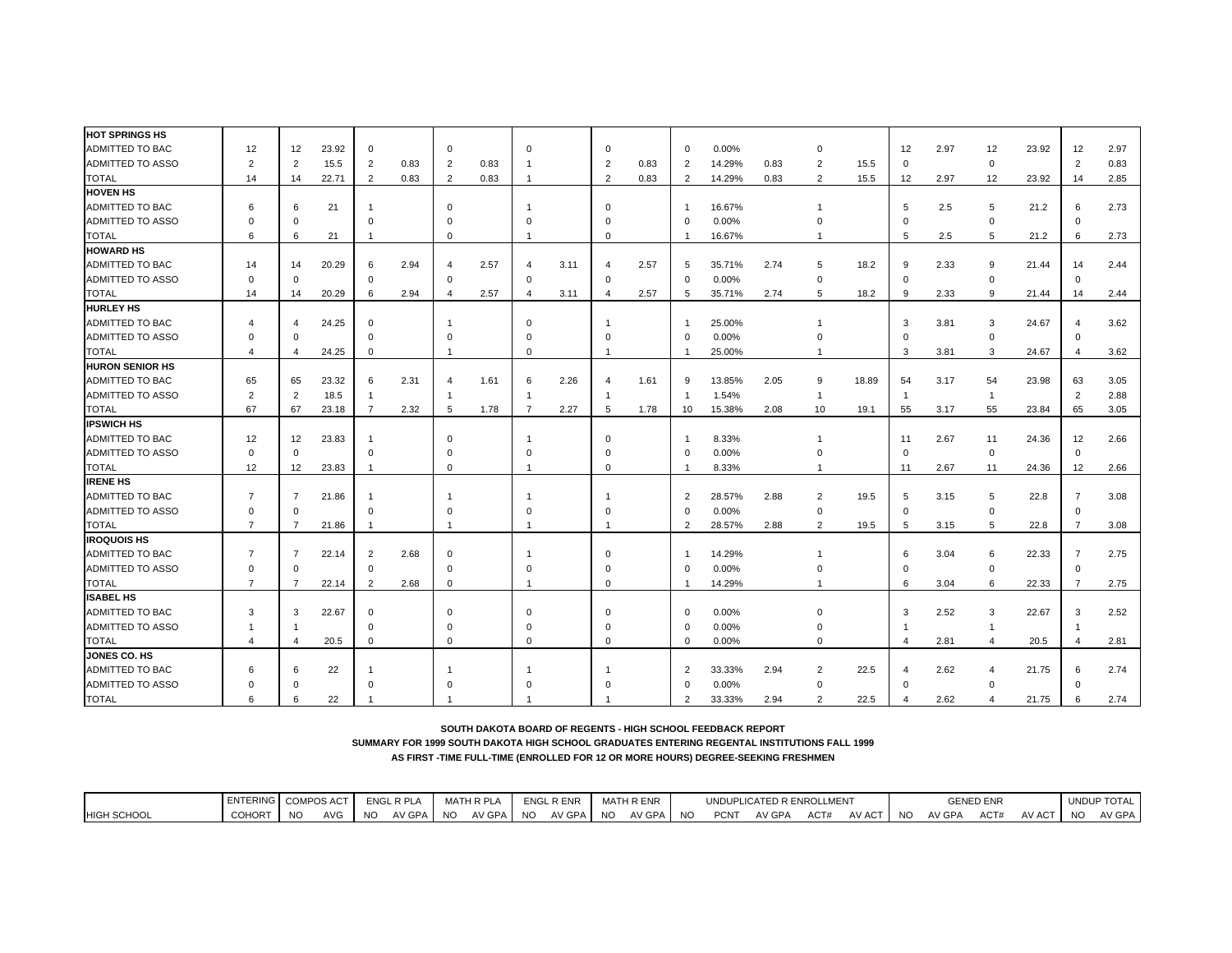| <b>KADOKA HS</b>        |                |                |       |                |      |                |      |                |      |                         |      |                |        |      |                         |       |                |      |                |       |              |      |
|-------------------------|----------------|----------------|-------|----------------|------|----------------|------|----------------|------|-------------------------|------|----------------|--------|------|-------------------------|-------|----------------|------|----------------|-------|--------------|------|
| ADMITTED TO BAC         | 8              | 8              | 20.38 | $\mathbf{1}$   |      | 3              | 2.19 | -1             |      | 3                       | 2.19 | 3              | 37.50% | 2.19 | 3                       | 19.33 | 5              | 2.48 | 5              | 21    | 8            | 2.38 |
| <b>ADMITTED TO ASSO</b> | $\Omega$       | $\Omega$       |       | $\mathbf 0$    |      | $\Omega$       |      | $\Omega$       |      | $\mathbf 0$             |      | $\mathbf 0$    | 0.00%  |      | $\mathbf 0$             |       | $\Omega$       |      | $\Omega$       |       | $\Omega$     |      |
| <b>TOTAL</b>            | 8              | 8              | 20.38 | $\mathbf{1}$   |      | 3              | 2.19 | -1             |      | 3                       | 2.19 | -3             | 37.50% | 2.19 | 3                       | 19.33 | 5              | 2.48 | 5              | 21    | 8            | 2.38 |
| <b>KIMBALL HS</b>       |                |                |       |                |      |                |      |                |      |                         |      |                |        |      |                         |       |                |      |                |       |              |      |
| <b>ADMITTED TO BAC</b>  | 8              | 8              | 23.25 | $\overline{1}$ |      | $\Omega$       |      | $\Omega$       |      | $\Omega$                |      | $\Omega$       | 0.00%  |      | $\Omega$                |       | 8              | 2.66 | 8              | 23.25 | 8            | 2.66 |
| ADMITTED TO ASSO        | 3              | 3              | 22    | $\mathbf{1}$   |      |                |      | $\Omega$       |      |                         |      | -1             | 9.09%  |      |                         |       | $\overline{2}$ | 3.58 | $\overline{2}$ | 23.5  | 3            | 3.46 |
| <b>TOTAL</b>            | 11             | 11             | 22.91 | $\overline{2}$ | 3.71 |                |      | $\Omega$       |      | -1                      |      | -1             | 9.09%  |      | $\overline{1}$          |       | 10             | 2.75 | 10             | 23.3  | 11           | 2.81 |
| <b>LAKE PRESTON HS</b>  |                |                |       |                |      |                |      |                |      |                         |      |                |        |      |                         |       |                |      |                |       |              |      |
| <b>ADMITTED TO BAC</b>  | 5              | 5              | 22.4  | $\mathbf 0$    |      | $\Omega$       |      | $\Omega$       |      | $\Omega$                |      | $\mathbf 0$    | 0.00%  |      | $\Omega$                |       | 5              | 2.74 | 5              | 22.4  | 5            | 2.74 |
| ADMITTED TO ASSO        |                |                |       | $\mathbf{1}$   |      |                |      |                |      |                         |      | -1             | 16.67% |      |                         |       | $\Omega$       |      | $\mathbf 0$    |       | -1           |      |
| <b>TOTAL</b>            | 6              | 6              | 21.83 | $\overline{1}$ |      | -1             |      | -1             |      | $\overline{1}$          |      | -1             | 16.67% |      | $\mathbf{1}$            |       | 5              | 2.74 | 5              | 22.4  | 6            | 2.76 |
| <b>LANGFORD HS</b>      |                |                |       |                |      |                |      |                |      |                         |      |                |        |      |                         |       |                |      |                |       |              |      |
| <b>ADMITTED TO BAC</b>  | 8              | 8              | 21.13 | $\Omega$       |      | $\Omega$       |      | $\Omega$       |      | $\Omega$                |      | $\mathbf 0$    | 0.00%  |      | $\Omega$                |       | 8              | 2.77 | 8              | 21.13 | 8            | 2.77 |
| ADMITTED TO ASSO        | $\Omega$       | $\Omega$       |       | $\mathbf 0$    |      | $\Omega$       |      | $\Omega$       |      | $\Omega$                |      | $\Omega$       | 0.00%  |      | $\Omega$                |       | $\Omega$       |      | 0              |       | $\mathbf 0$  |      |
| <b>TOTAL</b>            | 8              | 8              | 21.13 | $\mathbf 0$    |      | 0              |      | $\Omega$       |      | $\Omega$                |      | $\Omega$       | 0.00%  |      | $\Omega$                |       | 8              | 2.77 | 8              | 21.13 | 8            | 2.77 |
| <b>LEAD HS</b>          |                |                |       |                |      |                |      |                |      |                         |      |                |        |      |                         |       |                |      |                |       |              |      |
| <b>ADMITTED TO BAC</b>  | 17             | 17             | 21.29 | $\mathbf{1}$   |      | $\overline{2}$ | 2.07 | $\Omega$       |      | 2                       | 2.07 | $\overline{2}$ | 11.76% | 2.07 | $\overline{2}$          | 19.5  | 15             | 3.05 | 15             | 21.53 | 17           | 2.89 |
| ADMITTED TO ASSO        | $\Omega$       | $\mathbf 0$    |       | $\Omega$       |      | $\Omega$       |      | $\Omega$       |      | $\Omega$                |      | $\Omega$       | 0.00%  |      | $\mathbf 0$             |       | $\Omega$       |      | $\mathbf 0$    |       | $\Omega$     |      |
| <b>TOTAL</b>            | 17             | 17             | 21.29 | $\mathbf{1}$   |      | $\overline{2}$ | 2.07 | $\Omega$       |      | 2                       | 2.07 | $\overline{2}$ | 11.76% | 2.07 | $\overline{2}$          | 19.5  | 15             | 3.05 | 15             | 21.53 | 17           | 2.89 |
| <b>LEMMON HS</b>        |                |                |       |                |      |                |      |                |      |                         |      |                |        |      |                         |       |                |      |                |       |              |      |
| <b>ADMITTED TO BAC</b>  | 18             | 18             | 22.83 | 3              | 2.34 | $\Omega$       |      | $\overline{4}$ | 2.57 | $\Omega$                |      | $\overline{4}$ | 22.22% | 2.57 | $\overline{\mathbf{A}}$ | 20.25 | 14             | 2.77 | 14             | 23.57 | 18           | 2.73 |
| <b>ADMITTED TO ASSO</b> | $\Omega$       | $\Omega$       |       | $\mathbf 0$    |      | $\Omega$       |      | $\Omega$       |      | $\Omega$                |      | $\Omega$       | 0.00%  |      | $\Omega$                |       | $\Omega$       |      | $\mathbf 0$    |       | $\mathbf 0$  |      |
| <b>TOTAL</b>            | 18             | 18             | 22.83 | 3              | 2.34 | $\mathbf 0$    |      | $\overline{4}$ | 2.57 | $\Omega$                |      | $\overline{4}$ | 22.22% | 2.57 | 4                       | 20.25 | 14             | 2.77 | 14             | 23.57 | 18           | 2.73 |
| <b>LENNOX HS</b>        |                |                |       |                |      |                |      |                |      |                         |      |                |        |      |                         |       |                |      |                |       |              |      |
| <b>ADMITTED TO BAC</b>  | 24             | 24             | 22.08 | $\mathbf{1}$   |      |                | 2.37 |                |      | $\overline{\mathbf{4}}$ | 2.37 | 5              | 20.00% | 2.28 | 5                       | 20.2  | 19             | 2.8  | 19             | 22.58 | 24           | 2.7  |
| ADMITTED TO ASSO        | -1             | -1             |       | $\mathbf 0$    |      | $\Omega$       |      | $\Omega$       |      | $\mathbf 0$             |      | $\mathbf 0$    | 0.00%  |      | $\mathbf 0$             |       | $\overline{1}$ |      | $\overline{1}$ |       | $\mathbf{1}$ |      |
| <b>TOTAL</b>            | 25             | 25             | 22    | $\mathbf{1}$   |      | 4              | 2.37 | -1             |      | $\overline{4}$          | 2.37 | 5              | 20.00% | 2.28 | 5                       | 20.2  | 20             | 2.78 | 20             | 22.45 | 25           | 2.68 |
| <b>LEOLA HS</b>         |                |                |       |                |      |                |      |                |      |                         |      |                |        |      |                         |       |                |      |                |       |              |      |
| ADMITTED TO BAC         | <sub>9</sub>   | 9              | 21.33 | $\overline{2}$ | 2.16 |                |      | $\overline{2}$ | 2.16 |                         |      | 3              | 27.27% | 2.03 | 3                       | 20.33 | 6              | 3.04 | 6              | 21.83 | 9            | 2.67 |
| ADMITTED TO ASSO        | $\overline{2}$ | $\overline{2}$ | 20    | 0              |      | $\mathbf 0$    |      | -1             |      | $\Omega$                |      | -1             | 9.09%  |      | $\mathbf{1}$            |       | $\overline{1}$ |      | $\overline{1}$ |       | 2            | 2.52 |
| <b>TOTAL</b>            | 11             | 11             | 21.09 | $\overline{2}$ | 2.16 |                |      | 3              | 1.88 | -1                      |      | $\overline{4}$ | 36.36% | 1.83 | 4                       | 19    | 7              | 3.13 | $\overline{7}$ | 22.29 | 11           | 2.64 |
| LINCOLN HS, SF          |                |                |       |                |      |                |      |                |      |                         |      |                |        |      |                         |       |                |      |                |       |              |      |
| <b>ADMITTED TO BAC</b>  | 38             | 38             | 22.68 | 3              | 2.75 | 7              | 2.61 | 2              | 2.88 | 7                       | 2.61 | 8              | 20.51% | 2.61 | 8                       | 21    | 30             | 2.73 | 30             | 23.13 | 38           | 2.71 |
| ADMITTED TO ASSO        | $\mathbf{1}$   | -1             |       | $\Omega$       |      | $\Omega$       |      | $\Omega$       |      | $\Omega$                |      | $\Omega$       | 0.00%  |      | $\mathbf 0$             |       | $\mathbf 1$    |      | $\overline{1}$ |       | $\mathbf{1}$ |      |
| <b>TOTAL</b>            | 39             | 39             | 22.51 | 3              | 2.75 | $\overline{7}$ | 2.61 | 2              | 2.88 | 7                       | 2.61 | 8              | 20.51% | 2.61 | 8                       | 21    | 31             | 2.69 | 31             | 22.9  | 39           | 2.67 |
| <b>LYMAN HS</b>         |                |                |       |                |      |                |      |                |      |                         |      |                |        |      |                         |       |                |      |                |       |              |      |
| <b>ADMITTED TO BAC</b>  |                | 5              | 22    | 2              | 2.56 |                |      | $\overline{2}$ | 2.56 |                         |      | $\overline{2}$ | 40.00% | 2.56 | $\overline{2}$          | 19    | 3              | 3.35 | 3              | 24    | 5            | 3.11 |
| ADMITTED TO ASSO        | $\Omega$       | $\Omega$       |       | $\mathbf 0$    |      |                |      | $\Omega$       |      |                         |      | $\Omega$       | 0.00%  |      | $\Omega$                |       | $\Omega$       |      | O              |       | $\Omega$     |      |
| <b>TOTAL</b>            | 5              | 5              | 22    | $\overline{2}$ | 2.56 |                |      | $\overline{2}$ | 2.56 |                         |      | $\overline{2}$ | 40.00% | 2.56 | $\mathfrak{p}$          | 19    | 3              | 3.35 | 3              | 24    | 5            | 3.11 |

**SUMMARY FOR 1999 SOUTH DAKOTA HIGH SCHOOL GRADUATES ENTERING REGENTAL INSTITUTIONS FALL 1999**

|                    | <b>ENTERING</b> |           | <b>COMPOS ACT</b> |           | <b>ENGL R PLA</b> |      | MATH R PLA |           | ENGL R ENR |           | MATH R ENR |           |             | UNDUPLICATED R ENROLLMENT |      |        |           |        | <b>GENED ENR</b> |        |           | UNDUP TOTAL |
|--------------------|-----------------|-----------|-------------------|-----------|-------------------|------|------------|-----------|------------|-----------|------------|-----------|-------------|---------------------------|------|--------|-----------|--------|------------------|--------|-----------|-------------|
| <b>HIGH SCHOOL</b> | <b>COHORT</b>   | <b>NO</b> | <b>AVG</b>        | <b>NO</b> | AV GPA            | - NO | AV GPA     | <b>NO</b> | AV GPA     | <b>NO</b> | AV GPA     | <b>NO</b> | <b>PCNT</b> | AV GPA                    | ACT# | AV ACT | <b>NO</b> | AV GPA | ACT#             | AV ACT | <b>NO</b> | AV GPA I    |
|                    |                 |           |                   |           |                   |      |            |           |            |           |            |           |             |                           |      |        |           |        |                  |        |           |             |
| <b>MADISON HS</b>  |                 |           |                   |           |                   |      |            |           |            |           |            |           |             |                           |      |        |           |        |                  |        |           |             |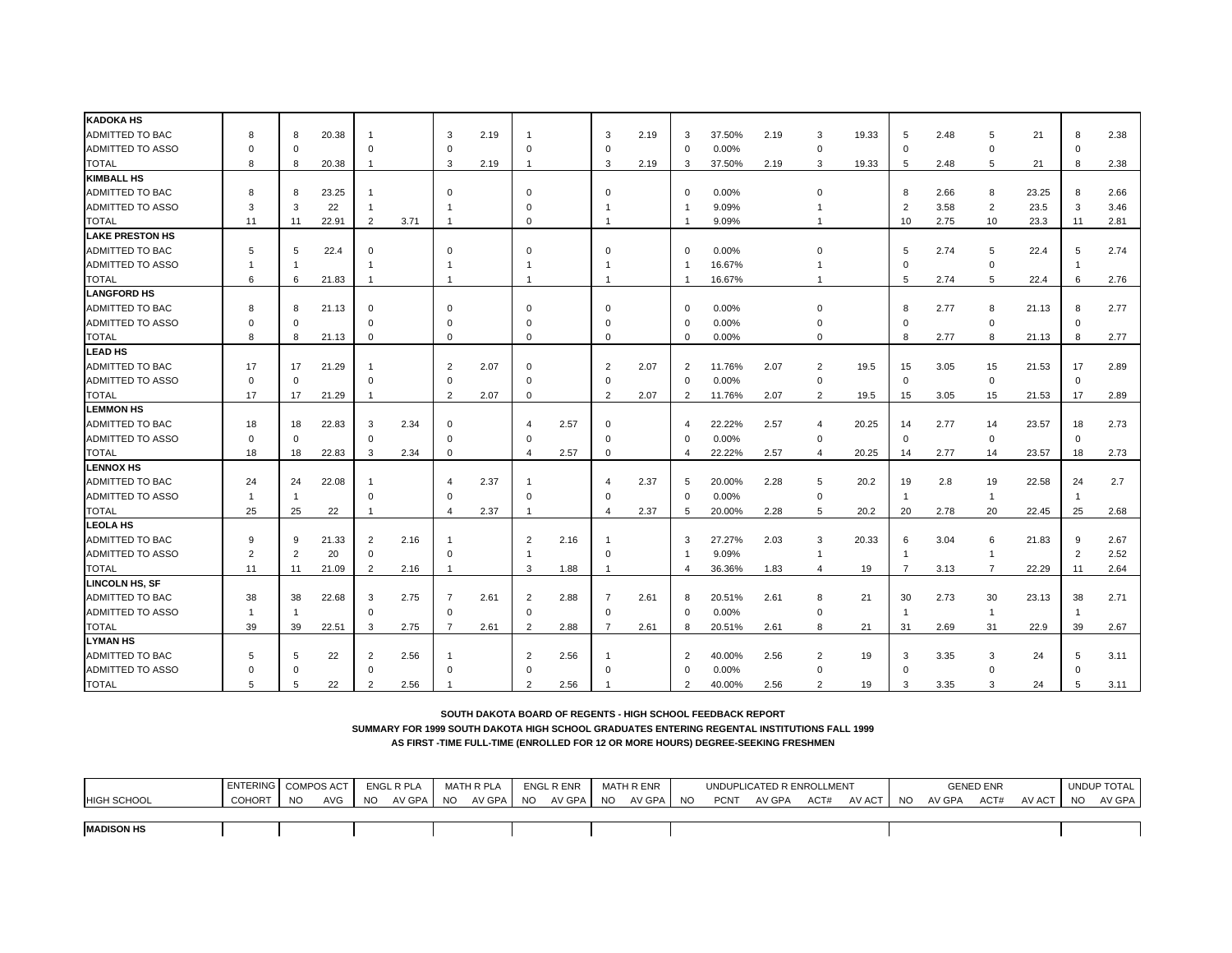| ADMITTED TO BAC          | 20             | 20             | 22    | 3                       | 2.02 |                | 2.8            | 3              | 2.02 |                         | 2.8  | 5                      | 22.73% | 2.79 | 5              | 20.8  | 14             | 2.83 | 14             | 22.43 | 19                      | 2.82 |
|--------------------------|----------------|----------------|-------|-------------------------|------|----------------|----------------|----------------|------|-------------------------|------|------------------------|--------|------|----------------|-------|----------------|------|----------------|-------|-------------------------|------|
| <b>ADMITTED TO ASSO</b>  | 4              | $\overline{4}$ | 19    | $\mathbf 0$             |      |                |                | $\Omega$       |      |                         |      | -1                     | 4.55%  |      |                |       | $\overline{2}$ | 2.69 | $\overline{2}$ | 20.5  | 3                       | 2.69 |
| <b>TOTAL</b>             | 24             | 24             | 21.5  | 3                       | 2.02 | 5              | 2.78           | 3              | 2.02 | 5                       | 2.78 | 6                      | 27.27% | 2.77 | 6              | 20.67 | 16             | 2.82 | 16             | 22.19 | 22                      | 2.81 |
| <b>MARION HS</b>         |                |                |       |                         |      |                |                |                |      |                         |      |                        |        |      |                |       |                |      |                |       |                         |      |
| ADMITTED TO BAC          | 4              | Δ              | 19.5  | $\Omega$                |      |                |                | $\Omega$       |      |                         |      | -1                     | 25.00% |      |                |       | 3              | 3.33 | 3              | 19.33 | $\overline{\mathbf{4}}$ | 3.35 |
| <b>ADMITTED TO ASSO</b>  | $\Omega$       | $\Omega$       |       | $\Omega$                |      | $\Omega$       |                | $\Omega$       |      |                         |      | $\Omega$               | 0.00%  |      | O              |       |                |      | $\mathbf 0$    |       | $\Omega$                |      |
| <b>TOTAL</b>             | 4              | 4              | 19.5  | $\Omega$                |      |                |                | $\Omega$       |      | -1                      |      |                        | 25.00% |      | 1              |       | 3              | 3.33 | 3              | 19.33 | $\overline{4}$          | 3.35 |
| <b>MCCOOK CENTRAL HS</b> |                |                |       |                         |      |                |                |                |      |                         |      |                        |        |      |                |       |                |      |                |       |                         |      |
| ADMITTED TO BAC          | 12             | 12             | 22.58 |                         |      |                |                |                |      |                         |      |                        | 6.67%  |      | 1              |       | 11             | 3.19 | 11             | 22.91 | 12                      | 3.16 |
| <b>ADMITTED TO ASSO</b>  | 3              | 3              | 19.67 | -1                      |      | 3              | 2.08           |                |      | 3                       | 2.08 | 3                      | 20.00% | 2.08 | 3              | 19.67 | $\Omega$       |      | $\mathbf 0$    |       | 3                       | 2.08 |
| <b>TOTAL</b>             | 15             | 15             | 22    | 2                       | 1.67 | $\overline{4}$ | $\overline{2}$ | 2              | 1.67 | $\overline{\mathbf{4}}$ | 2    | $\overline{4}$         | 26.67% | 2    | 4              | 19.5  | 11             | 3.19 | 11             | 22.91 | 15                      | 3.08 |
| <b>MCINTOSH HS</b>       |                |                |       |                         |      |                |                |                |      |                         |      |                        |        |      |                |       |                |      |                |       |                         |      |
| ADMITTED TO BAC          | 5              | 5              | 20.4  | $\mathbf 0$             |      | $\Omega$       |                |                |      | $\Omega$                |      |                        | 20.00% |      |                |       |                | 2.53 | 4              | 20.75 | 5                       | 2.52 |
| <b>ADMITTED TO ASSO</b>  | $\Omega$       | $\Omega$       |       | $\Omega$                |      |                |                | $\Omega$       |      | $\Omega$                |      | $\Omega$               | 0.00%  |      |                |       | $\Omega$       |      | $\mathbf 0$    |       | $\mathbf 0$             |      |
| TOTAL                    | 5              | 5              | 20.4  | $\mathbf 0$             |      | $\mathbf 0$    |                |                |      | $\Omega$                |      |                        | 20.00% |      |                |       | $\overline{4}$ | 2.53 | $\overline{4}$ | 20.75 | 5                       | 2.52 |
| <b>MENNO HS</b>          |                |                |       |                         |      |                |                |                |      |                         |      |                        |        |      |                |       |                |      |                |       |                         |      |
| ADMITTED TO BAC          | $\overline{7}$ | 7              | 21.29 | $\overline{\mathbf{A}}$ | 2.53 | 2              | 2.63           | 3              | 2.43 | 2                       | 2.63 | $\boldsymbol{\Lambda}$ | 44.44% | 2.56 | 4              | 21.25 | 3              | 3    | 3              | 21.33 | $\overline{7}$          | 2.77 |
| ADMITTED TO ASSO         | $\overline{2}$ | 2              | 19.5  | -1                      |      |                |                | $\Omega$       |      | $\overline{1}$          |      | $\overline{1}$         | 11.11% |      | 1              |       |                |      | $\overline{1}$ |       | $\overline{2}$          | 2.66 |
| <b>TOTAL</b>             | 9              | 9              | 20.89 | $\overline{5}$          | 2.45 | 3              | 2.44           | 3              | 2.43 | 3                       | 2.44 | 5                      | 55.56% | 2.48 | 5              | 21.2  | $\overline{4}$ | 2.99 | $\overline{4}$ | 20.5  | 9                       | 2.75 |
| <b>MIDLAND HS</b>        |                |                |       |                         |      |                |                |                |      |                         |      |                        |        |      |                |       |                |      |                |       |                         |      |
| ADMITTED TO BAC          |                |                | 18.5  |                         |      |                |                |                |      |                         |      |                        | 25.00% |      |                |       | 3              | 2.27 | 3              | 19.33 | $\boldsymbol{\Delta}$   | 2.26 |
| ADMITTED TO ASSO         | $\Omega$       | $\Omega$       |       | $\Omega$                |      |                |                | $\Omega$       |      | $\Omega$                |      | $\Omega$               | 0.00%  |      |                |       | $\Omega$       |      | $\mathbf 0$    |       | $\mathbf 0$             |      |
| TOTAL                    | 4              | 4              | 18.5  | -1                      |      |                |                |                |      |                         |      |                        | 25.00% |      |                |       | 3              | 2.27 | 3              | 19.33 | $\overline{4}$          | 2.26 |
| <b>MILBANK HS</b>        |                |                |       |                         |      |                |                |                |      |                         |      |                        |        |      |                |       |                |      |                |       |                         |      |
| ADMITTED TO BAC          | 35             | 34             | 22.59 | $\overline{2}$          | 1.62 | 3              | 2.63           | $\overline{2}$ | 1.62 | 3                       | 2.63 | 5                      | 13.51% | 2.37 | 5              | 18.6  | 30             | 2.63 | 29             | 23.28 | 35                      | 2.6  |
| ADMITTED TO ASSO         | $\overline{2}$ | 2              | 16    | -1                      |      |                |                | -1             |      | -1                      |      | $\overline{2}$         | 5.41%  |      | $\overline{2}$ | 16    | $\mathbf 0$    |      | $\mathbf 0$    |       | $\overline{2}$          |      |
| <b>TOTAL</b>             | 37             | 36             | 22.22 | 3                       | 1.62 |                | 2.63           | 3              | 1.62 | $\overline{4}$          | 2.63 | -7                     | 18.92% | 2.37 | $\overline{7}$ | 17.86 | 30             | 2.63 | 29             | 23.28 | 37                      | 2.6  |
| <b>MILLER HS</b>         |                |                |       |                         |      |                |                |                |      |                         |      |                        |        |      |                |       |                |      |                |       |                         |      |
| ADMITTED TO BAC          | 15             | 15             | 21.73 | -1                      |      |                | 2.31           | -1             |      | $\overline{\mathbf{4}}$ | 2.31 | 5                      | 33.33% | 2.29 | 5              | 20.2  | 10             | 3.03 | 10             | 22.5  | 15                      | 2.8  |
| <b>ADMITTED TO ASSO</b>  | $\Omega$       | $\Omega$       |       | $\Omega$                |      | $\Omega$       |                | $\Omega$       |      | $\Omega$                |      | $\Omega$               | 0.00%  |      | $\mathbf 0$    |       | $\Omega$       |      | $\mathbf 0$    |       | $\mathbf 0$             |      |
| <b>TOTAL</b>             | 15             | 15             | 21.73 | $\overline{1}$          |      | $\overline{4}$ | 2.31           | -1             |      | $\overline{4}$          | 2.31 | 5                      | 33.33% | 2.29 | 5              | 20.2  | 10             | 3.03 | 10             | 22.5  | 15                      | 2.8  |
| <b>MITCHELL HS</b>       |                |                |       |                         |      |                |                |                |      |                         |      |                        |        |      |                |       |                |      |                |       |                         |      |
| ADMITTED TO BAC          | 48             | 47             | 22.74 | $\overline{2}$          | 2.45 |                |                |                |      |                         |      | $\overline{2}$         | 4.00%  | 1.88 | $\overline{2}$ | 19.5  | 46             | 2.89 | 45             | 22.89 | 48                      | 2.86 |
| ADMITTED TO ASSO         | $\overline{2}$ | 2              | 16.5  | $\overline{1}$          |      |                |                | -1             |      |                         |      | $\overline{1}$         | 2.00%  |      | $\overline{1}$ |       | $\mathbf{1}$   |      | $\overline{1}$ |       | $\overline{2}$          | 0.72 |
| TOTAL                    | 50             | 49             | 22.49 | 3                       | 1.9  | $\overline{2}$ | 0.46           | 2              | 1.82 | 2                       | 0.46 | 3                      | 6.00%  | 1.44 | 3              | 18    | 47             | 2.85 | 46             | 22.78 | 50                      | 2.78 |
| <b>MOBRIDGE HS</b>       |                |                |       |                         |      |                |                |                |      |                         |      |                        |        |      |                |       |                |      |                |       |                         |      |
| ADMITTED TO BAC          | 16             | 16             | 22.69 |                         |      | $\Omega$       |                | $\Omega$       |      | $\Omega$                |      | $\Omega$               | 0.00%  |      |                |       | 15             | 2.9  | 15             | 22.8  | 15                      | 2.9  |
| ADMITTED TO ASSO         | $\Omega$       | $\Omega$       |       | $\Omega$                |      |                |                |                |      |                         |      | $\Omega$               | 0.00%  |      |                |       |                |      | $\mathbf 0$    |       | $\mathbf 0$             |      |
| <b>TOTAL</b>             | 16             | 16             | 22.69 |                         |      |                |                |                |      | $\Omega$                |      | $\Omega$               | 0.00%  |      | $\Omega$       |       | 15             | 2.9  | 15             | 22.8  | 15                      | 2.9  |

|                        | <b>ENTERING COMPOS ACT</b> |           |       |           | ENGL R PLA | MATH R PLA | ENGL R ENR |           | MATH R ENR |           |             | UNDUPLICATED R ENROLLMENT |      |           |        | <b>GENED ENR</b> |          |     | UNDUP TOTAL |
|------------------------|----------------------------|-----------|-------|-----------|------------|------------|------------|-----------|------------|-----------|-------------|---------------------------|------|-----------|--------|------------------|----------|-----|-------------|
| <b>HIGH SCHOOL</b>     | COHORT                     | <b>NO</b> | AVG   | <b>NO</b> | AV GPA NO  | AV GPA NO  | AV GPA     | <b>NO</b> | AV GPA     | <b>NO</b> | <b>PCNT</b> | AV GPA                    | ACT# | AV ACT NO | AV GPA | ACT#             | AV ACT I | NO. | AV GPA      |
|                        |                            |           |       |           |            |            |            |           |            |           |             |                           |      |           |        |                  |          |     |             |
| <b>MONTROSE HS</b>     |                            |           |       |           |            |            |            |           |            |           |             |                           |      |           |        |                  |          |     |             |
| <b>ADMITTED TO BAC</b> |                            |           | 22.67 |           | 3.26       | 2.77       |            |           | 2.77       |           | 25.00%      | 3.18                      |      | 20.67     | 3.12   | 6                | 23.67    |     | 3.13        |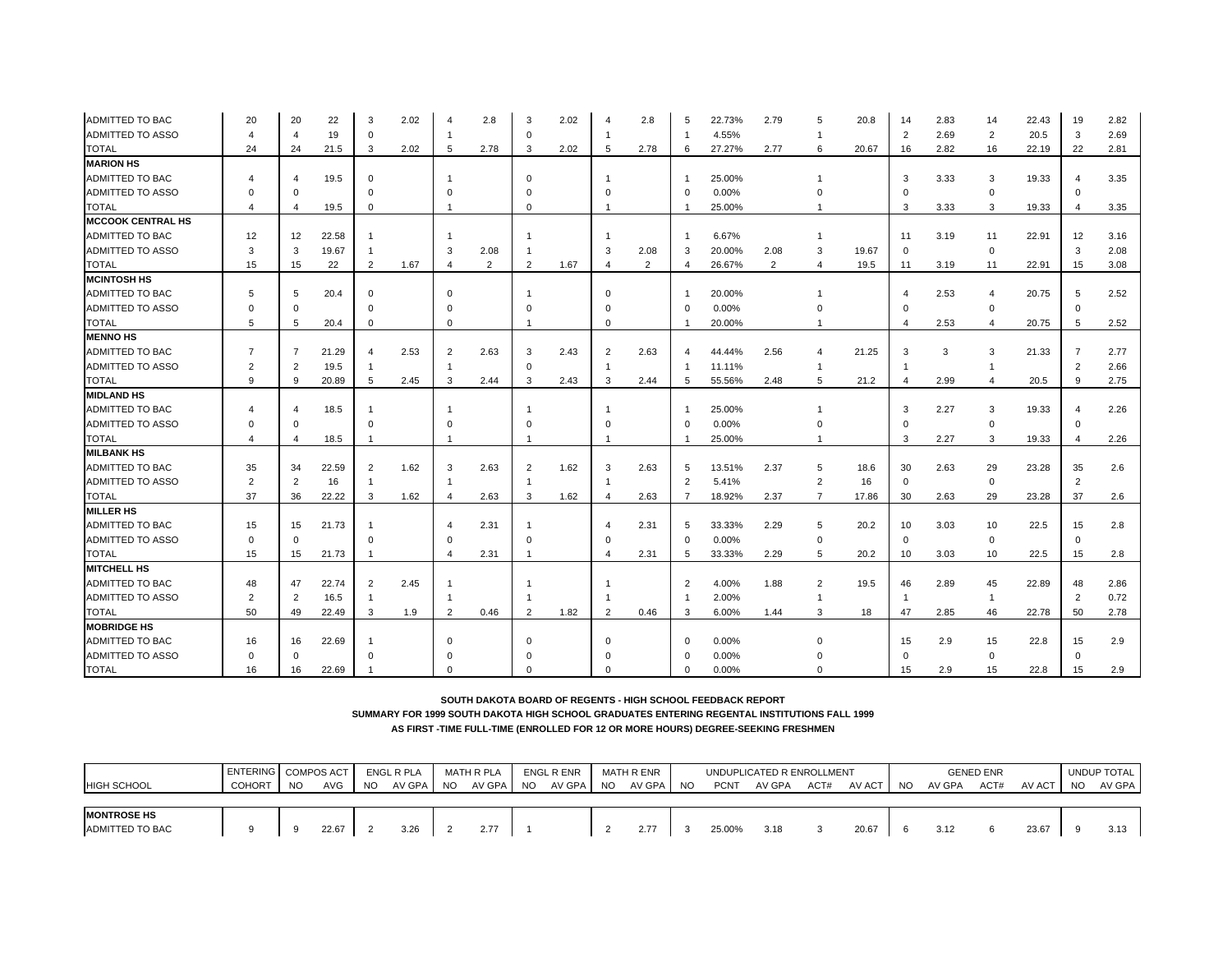| <b>ADMITTED TO ASSO</b>   | 3              | 3        | 17.67 | 3              | 3    |                | 2.9  | 3              | 3    | $\overline{2}$          | 2.9  | 3              | 25.00% | 3    | 3              | 17.67 | $\Omega$       |      |                |       | 3              | 3    |
|---------------------------|----------------|----------|-------|----------------|------|----------------|------|----------------|------|-------------------------|------|----------------|--------|------|----------------|-------|----------------|------|----------------|-------|----------------|------|
| TOTAL                     | 12             | 12       | 21.42 | 5              | 3.11 | $\overline{4}$ | 2.86 | 4              | 3.15 | $\overline{a}$          | 2.86 | 6              | 50.00% | 3.07 | 6              | 19.17 | 6              | 3.12 | 6              | 23.67 | 12             | 3.1  |
| <b>MT VERNON HS</b>       |                |          |       |                |      |                |      |                |      |                         |      |                |        |      |                |       |                |      |                |       |                |      |
| ADMITTED TO BAC           | 3              | 3        | 21.33 | $\mathbf 0$    |      | $\Omega$       |      | $\Omega$       |      | $\Omega$                |      | $\mathbf 0$    | 0.00%  |      | $\Omega$       |       | 3              | 3.22 | 3              | 21.33 | 3              | 3.22 |
| ADMITTED TO ASSO          | $\Omega$       |          |       | $\Omega$       |      |                |      | $\Omega$       |      |                         |      | $\mathbf 0$    | 0.00%  |      | $\Omega$       |       |                |      | $\Omega$       |       | $\Omega$       |      |
| <b>TOTAL</b>              | 3              | 3        | 21.33 | $\Omega$       |      | $\Omega$       |      | $\Omega$       |      | $\Omega$                |      | $\Omega$       | 0.00%  |      | $\Omega$       |       | 3              | 3.22 | 3              | 21.33 | 3              | 3.22 |
| <b>NEW UNDERWOOD SCH</b>  |                |          |       |                |      |                |      |                |      |                         |      |                |        |      |                |       |                |      |                |       |                |      |
| ADMITTED TO BAC           | 6              |          | 23.17 | $\mathbf 0$    |      | $\cap$         |      | $\Omega$       |      |                         |      | $\mathbf 0$    | 0.00%  |      | $\Omega$       |       | 6              | 2.88 | 6              | 23.17 | 6              | 2.88 |
| ADMITTED TO ASSO          | $\Omega$       | $\Omega$ |       | $\Omega$       |      | $\Omega$       |      | $\Omega$       |      |                         |      | $\Omega$       | 0.00%  |      | $\Omega$       |       |                |      | $\mathbf 0$    |       | $\Omega$       |      |
| <b>TOTAL</b>              | 6              | 6        | 23.17 | $\Omega$       |      | $\Omega$       |      | $\Omega$       |      | $\Omega$                |      | $\Omega$       | 0.00%  |      | $\Omega$       |       | 6              | 2.88 | 6              | 23.17 | 6              | 2.88 |
| <b>NEWELL HS</b>          |                |          |       |                |      |                |      |                |      |                         |      |                |        |      |                |       |                |      |                |       |                |      |
| ADMITTED TO BAC           | 13             | 13       | 23    |                |      | 3              | 2.19 | $\Omega$       |      | 3                       | 2.19 | 3              | 21.43% | 2.19 | 3              | 19.67 | 10             | 2.93 | 10             | 24    | 13             | 2.78 |
| ADMITTED TO ASSO          |                |          |       |                |      |                |      |                |      |                         |      |                | 7.14%  |      | -1             |       | $\mathbf 0$    |      | 0              |       | -1             |      |
| <b>TOTAL</b>              | 14             | 14       | 22.57 | 2              | 3.07 |                | 2.42 |                |      | $\overline{4}$          | 2.42 |                | 28.57% | 2.42 | 4              | 19    | 10             | 2.93 | 10             | 24    | 14             | 2.81 |
| <b>NORTHWESTRN IND 63</b> |                |          |       |                |      |                |      |                |      |                         |      |                |        |      |                |       |                |      |                |       |                |      |
| <b>ADMITTED TO BAC</b>    | 8              | 8        | 23.38 | $\mathbf 0$    |      | $\Omega$       |      | $\Omega$       |      | $\Omega$                |      | $\mathbf 0$    | 0.00%  |      | $\Omega$       |       | 8              | 2.99 | 8              | 23.38 | 8              | 2.99 |
| ADMITTED TO ASSO          |                |          |       | $\Omega$       |      | $\Omega$       |      | $\Omega$       |      |                         |      | $\Omega$       | 0.00%  |      |                |       |                |      | -1             |       | -1             |      |
| <b>TOTAL</b>              | 9              | 9        | 22.56 | $\mathbf 0$    |      | $\Omega$       |      | $\Omega$       |      | $\Omega$                |      | $\mathbf 0$    | 0.00%  |      | $\Omega$       |       | 9              | 2.99 | 9              | 22.56 | 9              | 2.99 |
| <b>OGORMAN HS</b>         |                |          |       |                |      |                |      |                |      |                         |      |                |        |      |                |       |                |      |                |       |                |      |
| <b>ADMITTED TO BAC</b>    | 56             | 56       | 23.04 | 5              | 2.72 | ۰g             | 2.08 | $\overline{4}$ | 2.72 | 9                       | 2.08 | 12             | 21.82% | 2.24 | 12             | 20.5  | 43             | 2.95 | 43             | 23.74 | 55             | 2.8  |
| ADMITTED TO ASSO          | $\Omega$       | 0        |       | $\mathbf 0$    |      | $\Omega$       |      | $\Omega$       |      | $\Omega$                |      | $\overline{0}$ | 0.00%  |      | $\mathbf 0$    |       | $\mathbf 0$    |      | $\mathbf 0$    |       | $\mathbf 0$    |      |
| <b>TOTAL</b>              | 56             | 56       | 23.04 | 5              | 2.72 | <sub>9</sub>   | 2.08 | $\overline{4}$ | 2.72 | 9                       | 2.08 | 12             | 21.82% | 2.24 | 12             | 20.5  | 43             | 2.95 | 43             | 23.74 | 55             | 2.8  |
| <b>OLDHAM-RAMONA HS</b>   |                |          |       |                |      |                |      |                |      |                         |      |                |        |      |                |       |                |      |                |       |                |      |
| <b>ADMITTED TO BAC</b>    |                | 8        | 21.88 | 0              |      |                |      | $\Omega$       |      |                         |      |                | 12.50% |      |                |       | -7             | 3.39 | 7              | 22.43 | 8              | 3.37 |
| ADMITTED TO ASSO          | $\Omega$       | $\Omega$ |       | $\mathbf 0$    |      |                |      | $\Omega$       |      |                         |      | $\Omega$       | 0.00%  |      |                |       | $\Omega$       |      | 0              |       | $\mathbf 0$    |      |
| <b>TOTAL</b>              | 8              | 8        | 21.88 | $\mathbf 0$    |      |                |      | $\Omega$       |      |                         |      |                | 12.50% |      | $\mathbf{1}$   |       | $\overline{7}$ | 3.39 | $\overline{7}$ | 22.43 | 8              | 3.37 |
| <b>PARKER HS</b>          |                |          |       |                |      |                |      |                |      |                         |      |                |        |      |                |       |                |      |                |       |                |      |
| ADMITTED TO BAC           | 10             | 10       | 20.2  | 2              | 1.45 | з              | 2.14 |                |      | 3                       | 2.14 | $\overline{4}$ | 33.33% | 2.14 | 4              | 18.5  | 6              | 2.64 | 6              | 21.33 | 10             | 2.49 |
| ADMITTED TO ASSO          | $\overline{2}$ | 2        | 20.5  | $\overline{1}$ |      |                |      | -1             |      |                         |      | $\overline{2}$ | 16.67% | 2.91 | $\overline{2}$ | 20.5  | $\mathbf 0$    |      | $\mathbf 0$    |       | $\overline{2}$ | 2.91 |
| <b>TOTAL</b>              | 12             | 12       | 20.25 | 3              | 2.3  |                | 2.31 | 2              | 2.96 | $\overline{\mathbf{4}}$ | 2.31 | 6              | 50.00% | 2.46 | 6              | 19.17 | 6              | 2.64 | 6              | 21.33 | 12             | 2.56 |
| <b>PARKSTON HS</b>        |                |          |       |                |      |                |      |                |      |                         |      |                |        |      |                |       |                |      |                |       |                |      |
| <b>ADMITTED TO BAC</b>    | 22             | 22       | 22.05 | 2              | 2.49 |                | 2.56 |                |      |                         | 2.56 | $\overline{4}$ | 18.18% | 2.56 | 4              | 18.75 | 18             | 3.1  | 18             | 22.78 | 22             | 3.04 |
| <b>ADMITTED TO ASSO</b>   | $\Omega$       | 0        |       | $\mathbf 0$    |      | $\Omega$       |      | 0              |      | $\Omega$                |      | - 0            | 0.00%  |      | $\Omega$       |       | $\mathbf 0$    |      | $\mathbf 0$    |       | $\mathbf 0$    |      |
| <b>TOTAL</b>              | 22             | 22       | 22.05 | 2              | 2.49 |                | 2.56 | -1             |      | $\overline{\mathbf{A}}$ | 2.56 | $\overline{4}$ | 18.18% | 2.56 | $\overline{a}$ | 18.75 | 18             | 3.1  | 18             | 22.78 | 22             | 3.04 |
| PHILIP HS                 |                |          |       |                |      |                |      |                |      |                         |      |                |        |      |                |       |                |      |                |       |                |      |
| ADMITTED TO BAC           | 13             | 13       | 21.92 | 6              | 2.58 |                |      |                | 2.78 |                         |      | $\overline{4}$ | 33.33% | 2.78 |                | 20.25 | 8              | 2.68 | 8              | 22.88 | 12             | 2.71 |
| <b>ADMITTED TO ASSO</b>   | $\Omega$       | 0        |       | 0              |      |                |      |                |      |                         |      |                | 0.00%  |      |                |       |                |      |                |       | $\mathbf 0$    |      |
| <b>TOTAL</b>              | 13             | 13       | 21.92 | 6              | 2.58 |                |      |                | 2.78 |                         |      | $\overline{4}$ | 33.33% | 2.78 | $\Delta$       | 20.25 | 8              | 2.68 | 8              | 22.88 | 12             | 2.71 |

|                         | <b>ENTERING</b> COMPOS ACT |           |            |    | ENGL R PLA |    | MATH R PLA |           | <b>ENGL R ENR</b> |           | MATH R ENR |    |             | UNDUPLICATED R ENROLLMENT |      |        |           |        | <b>GENED ENR</b> |        |           | UNDUP TOTAL |
|-------------------------|----------------------------|-----------|------------|----|------------|----|------------|-----------|-------------------|-----------|------------|----|-------------|---------------------------|------|--------|-----------|--------|------------------|--------|-----------|-------------|
| HIGH SCHOOL             | <b>COHORT</b>              | <b>NO</b> | <b>AVG</b> | NO | AV GPA     | NO | AV GPA     | <b>NO</b> | AV GPA            | <b>NO</b> | AV GPA     | NO | <b>PCNT</b> | AV GPA                    | ACT# | AV ACT | <b>NO</b> | AV GPA | ACT#             | AV ACT | <b>NO</b> | AV GPA      |
|                         |                            |           |            |    |            |    |            |           |                   |           |            |    |             |                           |      |        |           |        |                  |        |           |             |
| <b>PLANKINTON HS</b>    |                            |           |            |    |            |    |            |           |                   |           |            |    |             |                           |      |        |           |        |                  |        |           |             |
| ADMITTED TO BAC         |                            |           | 18.8       |    | 2.75       |    | 2.56       |           |                   |           | 2.56       |    | 42.86%      | 2.8                       |      |        |           | 2.75   |                  | 18.5   |           | 2.78        |
| <b>ADMITTED TO ASSO</b> |                            |           | 20.5       |    |            |    |            |           |                   |           |            |    | 14.29%      |                           |      |        |           |        |                  |        |           | 2.41        |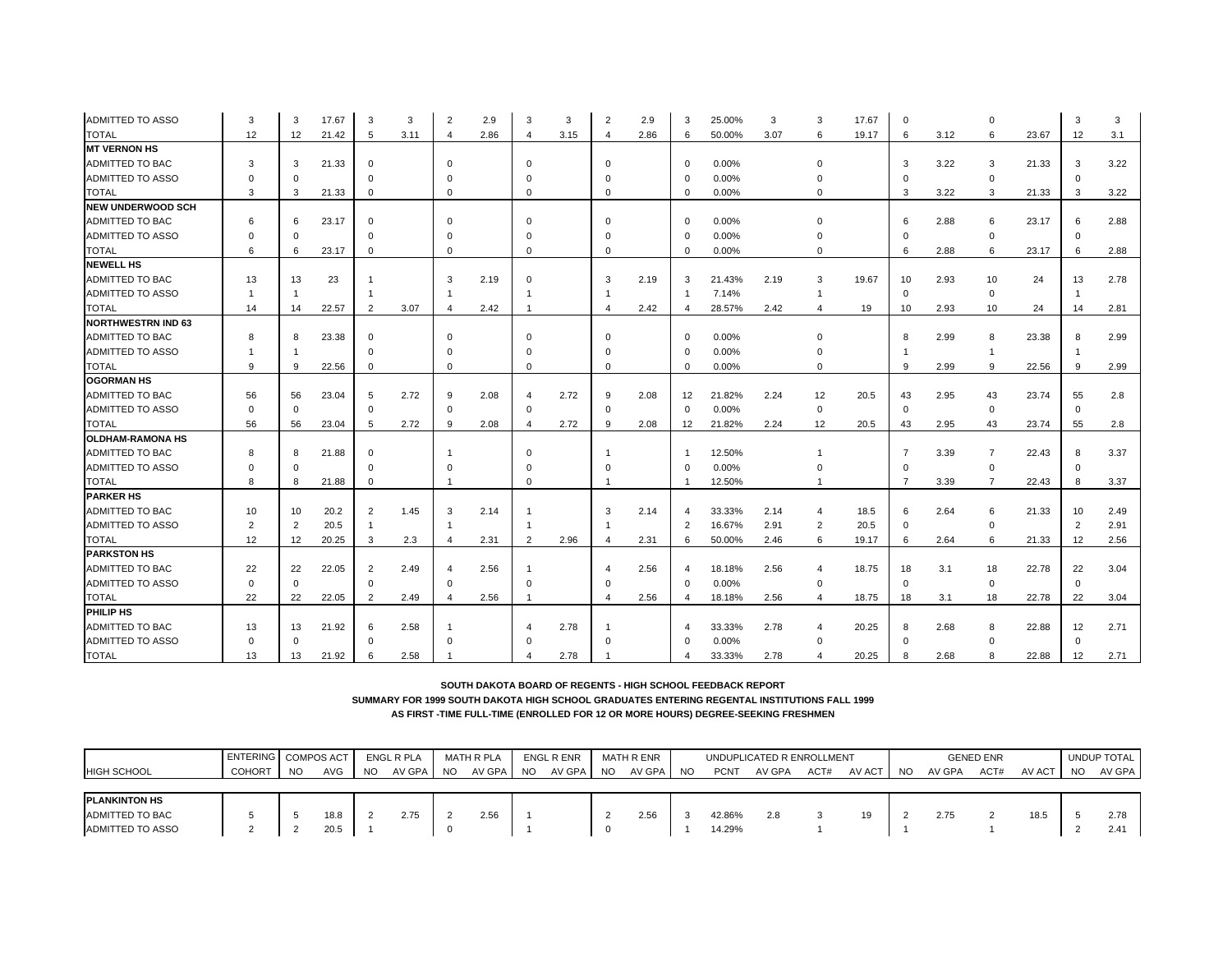| <b>TOTAL</b>              | $\overline{7}$ | $\overline{7}$          | 19.29 | 3              | 2.75 | $\overline{2}$ | 2.56 | $\overline{2}$ | 3.19 | $\overline{2}$ | 2.56 | $\overline{4}$ | 57.14% | 2.8  | 4              | 19.5  | 3              | 2.63 | 3                       | 19    | 7              | 2.7  |
|---------------------------|----------------|-------------------------|-------|----------------|------|----------------|------|----------------|------|----------------|------|----------------|--------|------|----------------|-------|----------------|------|-------------------------|-------|----------------|------|
| <b>PLATTE HS</b>          |                |                         |       |                |      |                |      |                |      |                |      |                |        |      |                |       |                |      |                         |       |                |      |
| ADMITTED TO BAC           | 3              | 3                       | 22.33 | $\mathbf 0$    |      | $\Omega$       |      | $\Omega$       |      | $\Omega$       |      | $\Omega$       | 0.00%  |      |                |       | 3              | 3.25 | 3                       | 22.33 | 3              | 3.25 |
| ADMITTED TO ASSO          | $\Omega$       | $\Omega$                |       | $\Omega$       |      |                |      | O              |      | $\Omega$       |      | $\Omega$       | 0.00%  |      |                |       | $\Omega$       |      | $\mathbf 0$             |       | $\Omega$       |      |
| <b>TOTAL</b>              | 3              | 3                       | 22.33 | $\Omega$       |      | $\Omega$       |      | $\Omega$       |      | $\Omega$       |      | $\Omega$       | 0.00%  |      | $\Omega$       |       | 3              | 3.25 | 3                       | 22.33 | $\mathbf{3}$   | 3.25 |
| <b>RAPID CITY CENTRAL</b> |                |                         |       |                |      |                |      |                |      |                |      |                |        |      |                |       |                |      |                         |       |                |      |
| ADMITTED TO BAC           | 86             | 85                      | 21.53 | 8              | 1.86 |                | 1.68 | 5              | 1.41 | 7              | 1.68 | 11             | 12.94% | 1.64 | 11             | 18.82 | 73             | 2.57 | 72                      | 21.93 | 84             | 2.46 |
| <b>ADMITTED TO ASSO</b>   |                |                         |       | $\mathbf 0$    |      | $\Omega$       |      | $\mathbf 0$    |      | $\mathbf 0$    |      | $\Omega$       | 0.00%  |      | $\mathbf 0$    |       |                |      | $\overline{1}$          |       | -1             |      |
| <b>TOTAL</b>              | 87             | 86                      | 21.49 | 8              | 1.86 |                | 1.68 | 5              | 1.41 | 7              | 1.68 | 11             | 12.94% | 1.64 | 11             | 18.82 | 74             | 2.57 | 73                      | 21.88 | 85             | 2.46 |
| <b>RAPID CITY STEVENS</b> |                |                         |       |                |      |                |      |                |      |                |      |                |        |      |                |       |                |      |                         |       |                |      |
| ADMITTED TO BAC           | 113            | 107                     | 22.68 | $\overline{4}$ | 2.26 | 11             | 2.55 | 3              | 2.73 | 11             | 2.55 | 12             | 10.62% | 2.61 | 12             | 19.33 | 101            | 2.81 | 95                      | 23.11 | 113            | 2.79 |
| ADMITTED TO ASSO          | $\Omega$       | $\Omega$                |       | $\Omega$       |      | $\Omega$       |      | $\Omega$       |      | $\Omega$       |      | $\Omega$       | 0.00%  |      | $\mathbf 0$    |       | $\Omega$       |      | $\mathbf 0$             |       | $\mathbf{0}$   |      |
| <b>TOTAL</b>              | 113            | 107                     | 22.68 | $\overline{a}$ | 2.26 | 11             | 2.55 | 3              | 2.73 | 11             | 2.55 | 12             | 10.62% | 2.61 | 12             | 19.33 | 101            | 2.81 | 95                      | 23.11 | 113            | 2.79 |
| <b>RC CHRISTIAN HS</b>    |                |                         |       |                |      |                |      |                |      |                |      |                |        |      |                |       |                |      |                         |       |                |      |
| ADMITTED TO BAC           |                | $\overline{\mathbf{A}}$ | 23.5  | $\Omega$       |      | $\Omega$       |      | $\Omega$       |      | $\Omega$       |      | $\Omega$       | 0.00%  |      |                |       |                | 3.17 | $\overline{\mathbf{4}}$ | 23.5  | $\overline{4}$ | 3.17 |
| <b>ADMITTED TO ASSO</b>   | O              | $\Omega$                |       | $\Omega$       |      |                |      |                |      | $\Omega$       |      | $\Omega$       | 0.00%  |      |                |       | $\Omega$       |      | $\mathbf 0$             |       | $\mathbf 0$    |      |
| TOTAL                     |                | 4                       | 23.5  | $\mathbf 0$    |      | $\Omega$       |      | $\Omega$       |      | $\Omega$       |      | $\Omega$       | 0.00%  |      | $\Omega$       |       | 4              | 3.17 | $\overline{4}$          | 23.5  | $\overline{4}$ | 3.17 |
| <b>RED CLOUD INDIAN S</b> |                |                         |       |                |      |                |      |                |      |                |      |                |        |      |                |       |                |      |                         |       |                |      |
| ADMITTED TO BAC           |                | 4                       | 17.5  | $\overline{2}$ | 0.22 | 2              | 0.22 | 2              | 0.22 | $\overline{2}$ | 0.22 | $\overline{2}$ | 50.00% | 0.22 | $\overline{2}$ | 15.5  | 2              | 2.2  | $\overline{2}$          | 19.5  | $\overline{4}$ | 1.37 |
| ADMITTED TO ASSO          |                |                         |       | $\mathbf 0$    |      | $\Omega$       |      | $\Omega$       |      | $\mathbf 0$    |      | $\Omega$       | 0.00%  |      | 0              |       | $\mathbf 0$    |      | 0                       |       | $\Omega$       |      |
| <b>TOTAL</b>              | 5              | 5                       | 16.8  | $\overline{2}$ | 0.22 | $\overline{2}$ | 0.22 | $\overline{2}$ | 0.22 | $\overline{2}$ | 0.22 | $\overline{2}$ | 50.00% | 0.22 | $\overline{2}$ | 15.5  | $\overline{2}$ | 2.2  | 2                       | 19.5  | $\overline{4}$ | 1.37 |
| <b>REDFIELD HS</b>        |                |                         |       |                |      |                |      |                |      |                |      |                |        |      |                |       |                |      |                         |       |                |      |
| ADMITTED TO BAC           | 19             | 19                      | 22.11 |                |      | $\overline{2}$ | 2.44 | $\overline{2}$ | 2.85 | 2              | 2.44 |                | 18.18% | 2.66 | 4              | 18.75 | 15             | 3.25 | 15                      | 23    | 19             | 3.12 |
| ADMITTED TO ASSO          | 3              | 3                       | 17.33 |                |      | $\Omega$       |      | $\overline{2}$ | 2.14 | $\Omega$       |      | $\overline{2}$ | 9.09%  | 2.14 | $\overline{2}$ | 16.5  | $\overline{1}$ |      | $\overline{1}$          |       | 3              | 2.3  |
| <b>TOTAL</b>              | 22             | 22                      | 21.45 | 2              | 2.33 | 2              | 2.44 | $\overline{4}$ | 2.55 | 2              | 2.44 | 6              | 27.27% | 2.51 | 6              | 18    | 16             | 3.2  | 16                      | 22.75 | 22             | 3.02 |
| <b>RONCALLI HS</b>        |                |                         |       |                |      |                |      |                |      |                |      |                |        |      |                |       |                |      |                         |       |                |      |
| <b>ADMITTED TO BAC</b>    | 15             | 15                      | 22.27 | 3              | 1.92 | 3              | 2.21 |                |      | 3              | 2.21 | $\overline{4}$ | 26.67% | 2.16 | 4              | 18.75 | 11             | 2.71 | 11                      | 23.55 | 15             | 2.57 |
| ADMITTED TO ASSO          | $\Omega$       | $\Omega$                |       | $\mathbf 0$    |      | $\Omega$       |      | $\Omega$       |      | $\Omega$       |      | $\Omega$       | 0.00%  |      | $\mathbf 0$    |       | $\mathbf 0$    |      | $\mathbf 0$             |       | $\mathbf 0$    |      |
| <b>TOTAL</b>              | 15             | 15                      | 22.27 | 3              | 1.92 | 3              | 2.21 |                |      | 3              | 2.21 |                | 26.67% | 2.16 | 4              | 18.75 | 11             | 2.71 | 11                      | 23.55 | 15             | 2.57 |
| <b>ROOSEVELT HS</b>       |                |                         |       |                |      |                |      |                |      |                |      |                |        |      |                |       |                |      |                         |       |                |      |
| ADMITTED TO BAC           | 97             | 96                      | 21.71 | 8              | 2.7  | 8              | 1.86 | $\Omega$       |      | 8              | 1.86 | 8              | 8.25%  | 1.86 | 8              | 18.25 | 89             | 2.88 | 88                      | 22.02 | 97             | 2.8  |
| ADMITTED TO ASSO          | $\Omega$       | $\Omega$                |       | 0              |      | $\Omega$       |      | $\Omega$       |      | $\Omega$       |      | $\mathbf 0$    | 0.00%  |      | 0              |       | 0              |      | $\mathbf 0$             |       | $\mathbf 0$    |      |
| <b>TOTAL</b>              | 97             | 96                      | 21.71 | 8              | 2.7  | 8              | 1.86 | $\Omega$       |      | 8              | 1.86 | 8              | 8.25%  | 1.86 | 8              | 18.25 | 89             | 2.88 | 88                      | 22.02 | 97             | 2.8  |
| <b>ROSHOLT HS</b>         |                |                         |       |                |      |                |      |                |      |                |      |                |        |      |                |       |                |      |                         |       |                |      |
| <b>ADMITTED TO BAC</b>    | 3              | 3                       | 24.33 | $\Omega$       |      |                |      | $\Omega$       |      | $\Omega$       |      | $\Omega$       | 0.00%  |      |                |       | 3              | 3.8  | 3                       | 24.33 | 3              | 3.8  |
| <b>ADMITTED TO ASSO</b>   |                | $\Omega$                |       | $\Omega$       |      |                |      |                |      |                |      | $\Omega$       | 0.00%  |      |                |       |                |      | $\Omega$                |       | $\Omega$       |      |
| <b>TOTAL</b>              | 3              | 3                       | 24.33 |                |      |                |      |                |      |                |      | $\Omega$       | 0.00%  |      |                |       | 3              | 3.8  | $\mathcal{R}$           | 24.33 | 3              | 3.8  |

**SUMMARY FOR 1999 SOUTH DAKOTA HIGH SCHOOL GRADUATES ENTERING REGENTAL INSTITUTIONS FALL 1999**

|                         | <b>ENTERING COMPOS ACT</b> |           |       |           | ENGL R PLA |     | MATH R PLA |           | <b>ENGL R ENR</b> |           | MATH R ENR |     |             | UNDUPLICATED R ENROLLMENT |      |        |    |        | <b>GENED ENR</b> |        |           | UNDUP TOTAL |
|-------------------------|----------------------------|-----------|-------|-----------|------------|-----|------------|-----------|-------------------|-----------|------------|-----|-------------|---------------------------|------|--------|----|--------|------------------|--------|-----------|-------------|
| <b>HIGH SCHOOL</b>      | <b>COHORT</b>              | <b>NO</b> | AVG   | <b>NO</b> | AV GPA     | NO. | AV GPA     | <b>NO</b> | AV GPA            | <b>NO</b> | AV GPA     | NO. | <b>PCNT</b> | AV GPA                    | ACT# | AV ACT | NO | AV GPA | ACT#             | AV ACT | <b>NO</b> | AV GPA      |
|                         |                            |           |       |           |            |     |            |           |                   |           |            |     |             |                           |      |        |    |        |                  |        |           |             |
| <b>ROSLYN HS</b>        |                            |           |       |           |            |     |            |           |                   |           |            |     |             |                           |      |        |    |        |                  |        |           |             |
| ADMITTED TO BAC         |                            |           | 22.14 |           |            |     |            |           |                   |           |            |     | $0.00\%$    |                           |      |        |    | 2.96   |                  | 22.67  |           | 2.96        |
| <b>ADMITTED TO ASSO</b> |                            |           |       |           |            |     |            |           |                   |           |            |     | $0.00\%$    |                           |      |        |    |        |                  |        |           |             |
| <b>TOTAL</b>            |                            |           | 22.14 |           |            |     |            |           |                   |           |            | 0   | $0.00\%$    |                           |      |        |    | 2.96   |                  | 22.67  |           | 2.96        |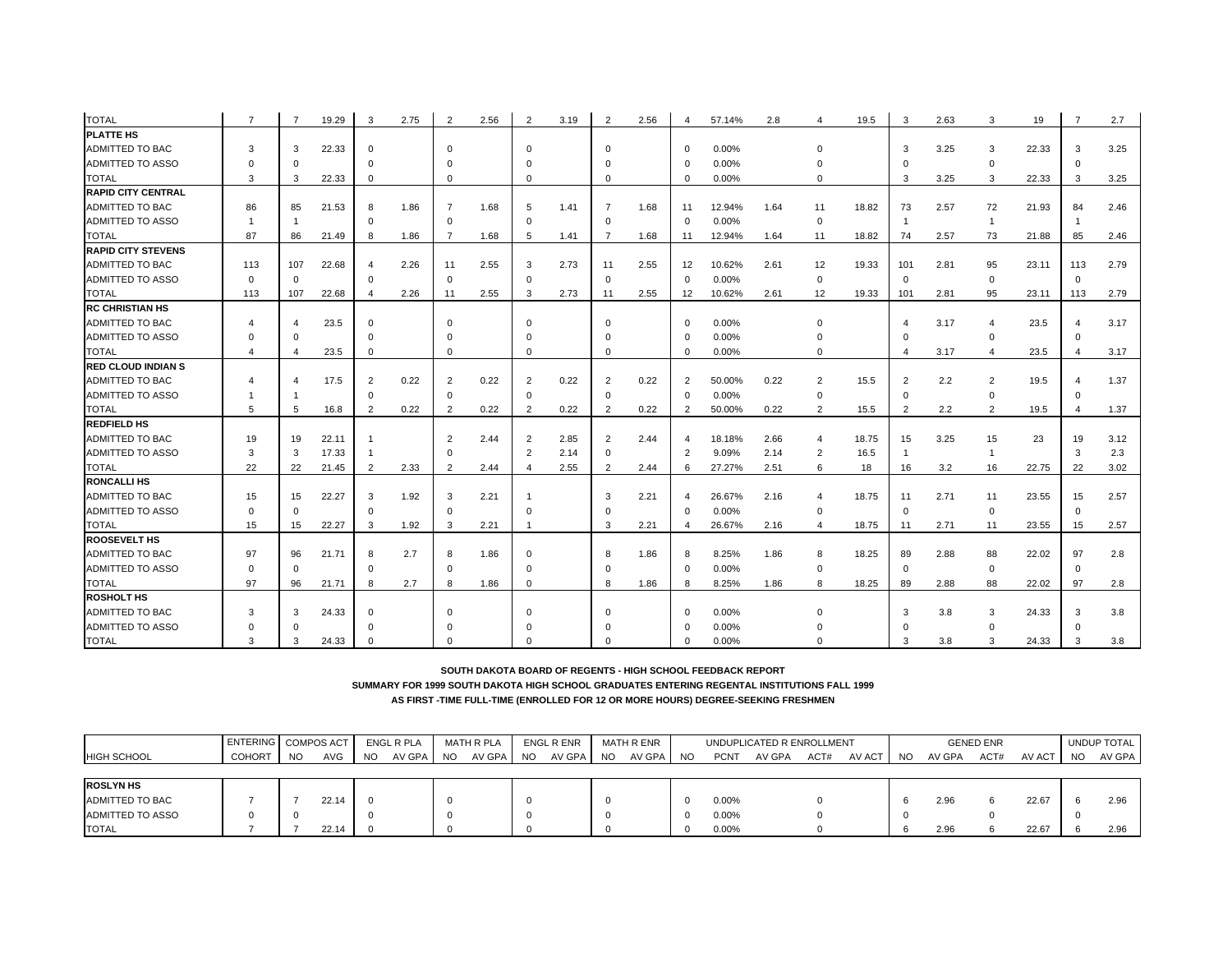| <b>RUTLAND HS</b><br>ADMITTED TO BAC<br>21.5<br>3.06<br>$\overline{2}$<br>3.37<br>$\overline{2}$<br>3.37<br>33.33%<br>3.37<br>$\overline{2}$<br>19.5<br>3.23<br>22.5<br>3.27<br>6<br>6<br>2<br>$\overline{2}$<br>6<br>4<br>4<br>ADMITTED TO ASSO<br>0.00%<br>$\mathbf 0$<br>$\Omega$<br>$\Omega$<br>$\Omega$<br>$\Omega$<br>$\Omega$<br>$\mathbf 0$<br>$\mathbf 0$<br>$\Omega$<br>$\Omega$<br>$\Omega$<br><b>TOTAL</b><br>3.37<br>3.37<br>3.27<br>3.06<br>$\overline{2}$<br>2<br>33.33%<br>3.37<br>$\overline{2}$<br>3.23<br>22.5<br>6<br>21.5<br>2<br>$\overline{2}$<br>19.5<br>6<br>4<br>6<br>$\mathbf{1}$<br>$\overline{4}$<br><b>SCOTLAND HS</b><br><b>ADMITTED TO BAC</b><br>22.29<br>14.29%<br>1.75<br>$\overline{2}$<br>3.19<br>12<br>22.67<br>3<br>14<br>14<br>$\overline{2}$<br>20<br>12<br>14<br>$\Omega$<br>$\mathbf{1}$<br>-1<br>ADMITTED TO ASSO<br>0.00%<br>$\mathbf 0$<br>$\Omega$<br>$\Omega$<br>$\mathbf 0$<br>$\Omega$<br>0<br>$\Omega$<br>$\Omega$<br>$\Omega$<br><b>TOTAL</b><br>22.29<br>14.29%<br>20<br>12<br>3<br>14<br>$\overline{2}$<br>1.75<br>2<br>3.19<br>22.67<br>14<br>$\mathbf 0$<br>12<br>14<br>$\mathbf{1}$<br><b>SELBY HS</b><br>ADMITTED TO BAC<br>12<br>3.35<br>2.41<br>2.94<br>12<br>21.08<br>3<br>$\overline{2}$<br>3.1<br>3<br>23.08%<br>3<br>19.67<br>9<br>3.13<br>9<br>21.56<br>12<br>ADMITTED TO ASSO<br>7.69%<br>$\Omega$<br>$\mathbf 0$<br>0<br>-1<br>$\overline{1}$<br>$\Omega$<br>-1<br>-1<br><b>TOTAL</b><br>13<br>20.77<br>2.96<br>2.67<br>30.77%<br>2.24<br>21.56<br>2.84<br>3<br>19<br>3.13<br>9<br>13<br>13<br>$\overline{4}$<br>9<br>$\overline{4}$<br>$\mathbf{1}$<br>4<br><b>SF CHRISTIAN</b><br><b>ADMITTED TO BAC</b><br>23.75<br>25.00%<br>3<br>1.74<br>3<br>24.67<br>$\overline{4}$<br>$\Omega$<br>1.72<br>$\overline{\mathbf{4}}$<br>$\Omega$<br>-1<br>$\overline{4}$<br>ADMITTED TO ASSO<br>0.00%<br>$\mathbf 0$<br>$\Omega$<br>$\mathbf 0$<br>$\mathbf 0$<br>$\Omega$<br>$\Omega$<br>$\Omega$<br>$\Omega$<br>$\Omega$<br><b>TOTAL</b><br>25.00%<br>24.67<br>23.75<br>3<br>1.74<br>3<br>1.72<br>$\overline{4}$<br>$\overline{4}$<br>$\mathbf 0$<br>$\Omega$<br>1<br>-1<br>$\overline{4}$<br>-1<br><b>SIOUX VALLEY HS</b><br><b>ADMITTED TO BAC</b><br>2.57<br>2.43<br>$\overline{2}$<br>17.33<br>13<br>16<br>22.19<br>2<br>1.08<br>2.43<br>16.67%<br>3<br>13<br>3.11<br>23.31<br>3<br>16<br>3<br>2<br>2<br>3<br>16<br>ADMITTED TO ASSO<br>2.56<br>$\overline{2}$<br>2.56<br>$\overline{2}$<br>2.56<br>2.56<br>$\overline{2}$<br>2.56<br>2<br>$\overline{2}$<br>14<br>$\overline{2}$<br>$\overline{2}$<br>11.11%<br>14<br>2<br>$\overline{1}$<br>$\mathbf{0}$<br>$\mathbf{0}$<br><b>TOTAL</b><br>18<br>18<br>21.28<br>2.56<br>2.51<br>1.97<br>2.51<br>27.78%<br>2.29<br>5<br>16<br>3.11<br>13<br>23.31<br>18<br>2.96<br>5<br>$\overline{4}$<br>3<br>5<br>13<br>$\overline{4}$<br><b>SISSETON HS</b><br>3.32<br><b>ADMITTED TO BAC</b><br>17<br>23<br>2.93<br>3<br>3.32<br>16.67%<br>3<br>20<br>3.09<br>17<br>3<br>3<br>23.64<br>3.13<br>$\Omega$<br>$\Omega$<br>14<br>14<br>17<br><b>ADMITTED TO ASSO</b><br>5.56%<br>$\overline{1}$<br>$\mathbf{0}$<br>$\mathbf{0}$<br>$\overline{1}$<br>$\Omega$<br>$\Omega$<br>-1<br>$\overline{1}$<br>-1<br>-1<br>-1<br><b>TOTAL</b><br>18<br>22.56<br>3.32<br>22.22%<br>3.32<br>2.93<br>$\Omega$<br>$\overline{4}$<br>18.75<br>3.09<br>14<br>23.64<br>3.13<br>18<br>$\overline{4}$<br>$\Omega$<br>4<br>14<br>18<br>$\overline{4}$<br><b>SOUTH SHORE HS</b><br>ADMITTED TO BAC<br>19.75<br>1.37<br>1.37<br>2.13<br>2.14<br>2<br>2<br>60.00%<br>3<br>18.67<br>$\overline{4}$<br>$\overline{4}$<br>3<br>-1<br>-1<br><b>ADMITTED TO ASSO</b><br>0.00%<br>$\mathbf 0$<br>$\Omega$<br>$\Omega$<br>$\Omega$<br>$\Omega$<br>- 1<br><b>TOTAL</b><br>5<br>21.2<br>2<br>1.37<br>2<br>1.37<br>60.00%<br>2.13<br>3<br>18.67<br>3.11<br>$\overline{2}$<br>25<br>2.55<br>-5<br>3<br>2<br>5<br>-1<br><b>SPEARFISH HS</b><br>ADMITTED TO BAC<br>33<br>32<br>22.47<br>$\overline{2}$<br>2.9<br>3<br>1.4<br>$\overline{2}$<br>2.9<br>3<br>11.43%<br>2.41<br>17.75<br>29<br>2.98<br>28<br>23.14<br>33<br>2.95<br>1.4<br>4<br>4<br><b>ADMITTED TO ASSO</b><br>$\overline{2}$<br>2.78<br>$\overline{2}$<br>2.78<br>2<br>2<br>25.5<br>$\mathbf 0$<br>0.00%<br>25.5<br>$\overline{2}$<br>$\Omega$<br>$\Omega$<br>$\Omega$<br>$\Omega$<br>$\Omega$<br><b>TOTAL</b><br>35<br>22.65<br>2.9<br>17.75<br>34<br>2.9<br>3<br>1.4<br>2<br>3<br>1.4<br>11.43%<br>2.41<br>2.97<br>30<br>23.3<br>2.94<br>$\overline{2}$<br>31<br>35<br>$\overline{4}$<br>$\Delta$<br><b>ST MARYS SCHOOL</b><br><b>ADMITTED TO BAC</b><br>22.5<br>2.4<br>2.4<br>33.33%<br>2.4<br>2<br>18.5<br>3.22<br>3.11<br>6<br>6<br>$\overline{2}$<br>2<br>$\overline{2}$<br>24.5<br>$\Omega$<br>$\Omega$<br>4<br>6<br>4<br><b>ADMITTED TO ASSO</b><br>0.00%<br>$\Omega$<br>$\Omega$<br>$\mathbf 0$<br>$\Omega$<br>$\mathbf 0$<br>$\Omega$<br>$\Omega$<br>$\Omega$<br>$\Omega$<br>$\Omega$<br>$\Omega$ |              |  |      |  |  |  |  |        |     |      |      |  |      |
|----------------------------------------------------------------------------------------------------------------------------------------------------------------------------------------------------------------------------------------------------------------------------------------------------------------------------------------------------------------------------------------------------------------------------------------------------------------------------------------------------------------------------------------------------------------------------------------------------------------------------------------------------------------------------------------------------------------------------------------------------------------------------------------------------------------------------------------------------------------------------------------------------------------------------------------------------------------------------------------------------------------------------------------------------------------------------------------------------------------------------------------------------------------------------------------------------------------------------------------------------------------------------------------------------------------------------------------------------------------------------------------------------------------------------------------------------------------------------------------------------------------------------------------------------------------------------------------------------------------------------------------------------------------------------------------------------------------------------------------------------------------------------------------------------------------------------------------------------------------------------------------------------------------------------------------------------------------------------------------------------------------------------------------------------------------------------------------------------------------------------------------------------------------------------------------------------------------------------------------------------------------------------------------------------------------------------------------------------------------------------------------------------------------------------------------------------------------------------------------------------------------------------------------------------------------------------------------------------------------------------------------------------------------------------------------------------------------------------------------------------------------------------------------------------------------------------------------------------------------------------------------------------------------------------------------------------------------------------------------------------------------------------------------------------------------------------------------------------------------------------------------------------------------------------------------------------------------------------------------------------------------------------------------------------------------------------------------------------------------------------------------------------------------------------------------------------------------------------------------------------------------------------------------------------------------------------------------------------------------------------------------------------------------------------------------------------------------------------------------------------------------------------------------------------------------------------------------------------------------------------------------------------------------------------------------------------------------------------------------------------------------------------------------------------------------------------------------------------------------------------------------------------------------------------------------------------------------------------------------------------------------------------------------------------------------------------------------------------------------------------------------------------------------------------------------------------------------------------------------------------------------------------------------------------------------------------------------------------------------------------------------------------------------------------------------------------------------------------------------------------------------------------------------------------------------------------------------------------------------------------------------------------------------------------------------|--------------|--|------|--|--|--|--|--------|-----|------|------|--|------|
|                                                                                                                                                                                                                                                                                                                                                                                                                                                                                                                                                                                                                                                                                                                                                                                                                                                                                                                                                                                                                                                                                                                                                                                                                                                                                                                                                                                                                                                                                                                                                                                                                                                                                                                                                                                                                                                                                                                                                                                                                                                                                                                                                                                                                                                                                                                                                                                                                                                                                                                                                                                                                                                                                                                                                                                                                                                                                                                                                                                                                                                                                                                                                                                                                                                                                                                                                                                                                                                                                                                                                                                                                                                                                                                                                                                                                                                                                                                                                                                                                                                                                                                                                                                                                                                                                                                                                                                                                                                                                                                                                                                                                                                                                                                                                                                                                                                                                                                                        |              |  |      |  |  |  |  |        |     |      |      |  |      |
|                                                                                                                                                                                                                                                                                                                                                                                                                                                                                                                                                                                                                                                                                                                                                                                                                                                                                                                                                                                                                                                                                                                                                                                                                                                                                                                                                                                                                                                                                                                                                                                                                                                                                                                                                                                                                                                                                                                                                                                                                                                                                                                                                                                                                                                                                                                                                                                                                                                                                                                                                                                                                                                                                                                                                                                                                                                                                                                                                                                                                                                                                                                                                                                                                                                                                                                                                                                                                                                                                                                                                                                                                                                                                                                                                                                                                                                                                                                                                                                                                                                                                                                                                                                                                                                                                                                                                                                                                                                                                                                                                                                                                                                                                                                                                                                                                                                                                                                                        |              |  |      |  |  |  |  |        |     |      |      |  |      |
|                                                                                                                                                                                                                                                                                                                                                                                                                                                                                                                                                                                                                                                                                                                                                                                                                                                                                                                                                                                                                                                                                                                                                                                                                                                                                                                                                                                                                                                                                                                                                                                                                                                                                                                                                                                                                                                                                                                                                                                                                                                                                                                                                                                                                                                                                                                                                                                                                                                                                                                                                                                                                                                                                                                                                                                                                                                                                                                                                                                                                                                                                                                                                                                                                                                                                                                                                                                                                                                                                                                                                                                                                                                                                                                                                                                                                                                                                                                                                                                                                                                                                                                                                                                                                                                                                                                                                                                                                                                                                                                                                                                                                                                                                                                                                                                                                                                                                                                                        |              |  |      |  |  |  |  |        |     |      |      |  |      |
|                                                                                                                                                                                                                                                                                                                                                                                                                                                                                                                                                                                                                                                                                                                                                                                                                                                                                                                                                                                                                                                                                                                                                                                                                                                                                                                                                                                                                                                                                                                                                                                                                                                                                                                                                                                                                                                                                                                                                                                                                                                                                                                                                                                                                                                                                                                                                                                                                                                                                                                                                                                                                                                                                                                                                                                                                                                                                                                                                                                                                                                                                                                                                                                                                                                                                                                                                                                                                                                                                                                                                                                                                                                                                                                                                                                                                                                                                                                                                                                                                                                                                                                                                                                                                                                                                                                                                                                                                                                                                                                                                                                                                                                                                                                                                                                                                                                                                                                                        |              |  |      |  |  |  |  |        |     |      |      |  |      |
|                                                                                                                                                                                                                                                                                                                                                                                                                                                                                                                                                                                                                                                                                                                                                                                                                                                                                                                                                                                                                                                                                                                                                                                                                                                                                                                                                                                                                                                                                                                                                                                                                                                                                                                                                                                                                                                                                                                                                                                                                                                                                                                                                                                                                                                                                                                                                                                                                                                                                                                                                                                                                                                                                                                                                                                                                                                                                                                                                                                                                                                                                                                                                                                                                                                                                                                                                                                                                                                                                                                                                                                                                                                                                                                                                                                                                                                                                                                                                                                                                                                                                                                                                                                                                                                                                                                                                                                                                                                                                                                                                                                                                                                                                                                                                                                                                                                                                                                                        |              |  |      |  |  |  |  |        |     |      |      |  |      |
|                                                                                                                                                                                                                                                                                                                                                                                                                                                                                                                                                                                                                                                                                                                                                                                                                                                                                                                                                                                                                                                                                                                                                                                                                                                                                                                                                                                                                                                                                                                                                                                                                                                                                                                                                                                                                                                                                                                                                                                                                                                                                                                                                                                                                                                                                                                                                                                                                                                                                                                                                                                                                                                                                                                                                                                                                                                                                                                                                                                                                                                                                                                                                                                                                                                                                                                                                                                                                                                                                                                                                                                                                                                                                                                                                                                                                                                                                                                                                                                                                                                                                                                                                                                                                                                                                                                                                                                                                                                                                                                                                                                                                                                                                                                                                                                                                                                                                                                                        |              |  |      |  |  |  |  |        |     |      |      |  |      |
|                                                                                                                                                                                                                                                                                                                                                                                                                                                                                                                                                                                                                                                                                                                                                                                                                                                                                                                                                                                                                                                                                                                                                                                                                                                                                                                                                                                                                                                                                                                                                                                                                                                                                                                                                                                                                                                                                                                                                                                                                                                                                                                                                                                                                                                                                                                                                                                                                                                                                                                                                                                                                                                                                                                                                                                                                                                                                                                                                                                                                                                                                                                                                                                                                                                                                                                                                                                                                                                                                                                                                                                                                                                                                                                                                                                                                                                                                                                                                                                                                                                                                                                                                                                                                                                                                                                                                                                                                                                                                                                                                                                                                                                                                                                                                                                                                                                                                                                                        |              |  |      |  |  |  |  |        |     |      |      |  |      |
|                                                                                                                                                                                                                                                                                                                                                                                                                                                                                                                                                                                                                                                                                                                                                                                                                                                                                                                                                                                                                                                                                                                                                                                                                                                                                                                                                                                                                                                                                                                                                                                                                                                                                                                                                                                                                                                                                                                                                                                                                                                                                                                                                                                                                                                                                                                                                                                                                                                                                                                                                                                                                                                                                                                                                                                                                                                                                                                                                                                                                                                                                                                                                                                                                                                                                                                                                                                                                                                                                                                                                                                                                                                                                                                                                                                                                                                                                                                                                                                                                                                                                                                                                                                                                                                                                                                                                                                                                                                                                                                                                                                                                                                                                                                                                                                                                                                                                                                                        |              |  |      |  |  |  |  |        |     |      |      |  |      |
|                                                                                                                                                                                                                                                                                                                                                                                                                                                                                                                                                                                                                                                                                                                                                                                                                                                                                                                                                                                                                                                                                                                                                                                                                                                                                                                                                                                                                                                                                                                                                                                                                                                                                                                                                                                                                                                                                                                                                                                                                                                                                                                                                                                                                                                                                                                                                                                                                                                                                                                                                                                                                                                                                                                                                                                                                                                                                                                                                                                                                                                                                                                                                                                                                                                                                                                                                                                                                                                                                                                                                                                                                                                                                                                                                                                                                                                                                                                                                                                                                                                                                                                                                                                                                                                                                                                                                                                                                                                                                                                                                                                                                                                                                                                                                                                                                                                                                                                                        |              |  |      |  |  |  |  |        |     |      |      |  |      |
|                                                                                                                                                                                                                                                                                                                                                                                                                                                                                                                                                                                                                                                                                                                                                                                                                                                                                                                                                                                                                                                                                                                                                                                                                                                                                                                                                                                                                                                                                                                                                                                                                                                                                                                                                                                                                                                                                                                                                                                                                                                                                                                                                                                                                                                                                                                                                                                                                                                                                                                                                                                                                                                                                                                                                                                                                                                                                                                                                                                                                                                                                                                                                                                                                                                                                                                                                                                                                                                                                                                                                                                                                                                                                                                                                                                                                                                                                                                                                                                                                                                                                                                                                                                                                                                                                                                                                                                                                                                                                                                                                                                                                                                                                                                                                                                                                                                                                                                                        |              |  |      |  |  |  |  |        |     |      |      |  |      |
|                                                                                                                                                                                                                                                                                                                                                                                                                                                                                                                                                                                                                                                                                                                                                                                                                                                                                                                                                                                                                                                                                                                                                                                                                                                                                                                                                                                                                                                                                                                                                                                                                                                                                                                                                                                                                                                                                                                                                                                                                                                                                                                                                                                                                                                                                                                                                                                                                                                                                                                                                                                                                                                                                                                                                                                                                                                                                                                                                                                                                                                                                                                                                                                                                                                                                                                                                                                                                                                                                                                                                                                                                                                                                                                                                                                                                                                                                                                                                                                                                                                                                                                                                                                                                                                                                                                                                                                                                                                                                                                                                                                                                                                                                                                                                                                                                                                                                                                                        |              |  |      |  |  |  |  |        |     |      |      |  |      |
|                                                                                                                                                                                                                                                                                                                                                                                                                                                                                                                                                                                                                                                                                                                                                                                                                                                                                                                                                                                                                                                                                                                                                                                                                                                                                                                                                                                                                                                                                                                                                                                                                                                                                                                                                                                                                                                                                                                                                                                                                                                                                                                                                                                                                                                                                                                                                                                                                                                                                                                                                                                                                                                                                                                                                                                                                                                                                                                                                                                                                                                                                                                                                                                                                                                                                                                                                                                                                                                                                                                                                                                                                                                                                                                                                                                                                                                                                                                                                                                                                                                                                                                                                                                                                                                                                                                                                                                                                                                                                                                                                                                                                                                                                                                                                                                                                                                                                                                                        |              |  |      |  |  |  |  |        |     |      |      |  |      |
|                                                                                                                                                                                                                                                                                                                                                                                                                                                                                                                                                                                                                                                                                                                                                                                                                                                                                                                                                                                                                                                                                                                                                                                                                                                                                                                                                                                                                                                                                                                                                                                                                                                                                                                                                                                                                                                                                                                                                                                                                                                                                                                                                                                                                                                                                                                                                                                                                                                                                                                                                                                                                                                                                                                                                                                                                                                                                                                                                                                                                                                                                                                                                                                                                                                                                                                                                                                                                                                                                                                                                                                                                                                                                                                                                                                                                                                                                                                                                                                                                                                                                                                                                                                                                                                                                                                                                                                                                                                                                                                                                                                                                                                                                                                                                                                                                                                                                                                                        |              |  |      |  |  |  |  |        |     |      |      |  |      |
|                                                                                                                                                                                                                                                                                                                                                                                                                                                                                                                                                                                                                                                                                                                                                                                                                                                                                                                                                                                                                                                                                                                                                                                                                                                                                                                                                                                                                                                                                                                                                                                                                                                                                                                                                                                                                                                                                                                                                                                                                                                                                                                                                                                                                                                                                                                                                                                                                                                                                                                                                                                                                                                                                                                                                                                                                                                                                                                                                                                                                                                                                                                                                                                                                                                                                                                                                                                                                                                                                                                                                                                                                                                                                                                                                                                                                                                                                                                                                                                                                                                                                                                                                                                                                                                                                                                                                                                                                                                                                                                                                                                                                                                                                                                                                                                                                                                                                                                                        |              |  |      |  |  |  |  |        |     |      |      |  |      |
|                                                                                                                                                                                                                                                                                                                                                                                                                                                                                                                                                                                                                                                                                                                                                                                                                                                                                                                                                                                                                                                                                                                                                                                                                                                                                                                                                                                                                                                                                                                                                                                                                                                                                                                                                                                                                                                                                                                                                                                                                                                                                                                                                                                                                                                                                                                                                                                                                                                                                                                                                                                                                                                                                                                                                                                                                                                                                                                                                                                                                                                                                                                                                                                                                                                                                                                                                                                                                                                                                                                                                                                                                                                                                                                                                                                                                                                                                                                                                                                                                                                                                                                                                                                                                                                                                                                                                                                                                                                                                                                                                                                                                                                                                                                                                                                                                                                                                                                                        |              |  |      |  |  |  |  |        |     |      |      |  |      |
|                                                                                                                                                                                                                                                                                                                                                                                                                                                                                                                                                                                                                                                                                                                                                                                                                                                                                                                                                                                                                                                                                                                                                                                                                                                                                                                                                                                                                                                                                                                                                                                                                                                                                                                                                                                                                                                                                                                                                                                                                                                                                                                                                                                                                                                                                                                                                                                                                                                                                                                                                                                                                                                                                                                                                                                                                                                                                                                                                                                                                                                                                                                                                                                                                                                                                                                                                                                                                                                                                                                                                                                                                                                                                                                                                                                                                                                                                                                                                                                                                                                                                                                                                                                                                                                                                                                                                                                                                                                                                                                                                                                                                                                                                                                                                                                                                                                                                                                                        |              |  |      |  |  |  |  |        |     |      |      |  |      |
|                                                                                                                                                                                                                                                                                                                                                                                                                                                                                                                                                                                                                                                                                                                                                                                                                                                                                                                                                                                                                                                                                                                                                                                                                                                                                                                                                                                                                                                                                                                                                                                                                                                                                                                                                                                                                                                                                                                                                                                                                                                                                                                                                                                                                                                                                                                                                                                                                                                                                                                                                                                                                                                                                                                                                                                                                                                                                                                                                                                                                                                                                                                                                                                                                                                                                                                                                                                                                                                                                                                                                                                                                                                                                                                                                                                                                                                                                                                                                                                                                                                                                                                                                                                                                                                                                                                                                                                                                                                                                                                                                                                                                                                                                                                                                                                                                                                                                                                                        |              |  |      |  |  |  |  |        |     |      |      |  |      |
|                                                                                                                                                                                                                                                                                                                                                                                                                                                                                                                                                                                                                                                                                                                                                                                                                                                                                                                                                                                                                                                                                                                                                                                                                                                                                                                                                                                                                                                                                                                                                                                                                                                                                                                                                                                                                                                                                                                                                                                                                                                                                                                                                                                                                                                                                                                                                                                                                                                                                                                                                                                                                                                                                                                                                                                                                                                                                                                                                                                                                                                                                                                                                                                                                                                                                                                                                                                                                                                                                                                                                                                                                                                                                                                                                                                                                                                                                                                                                                                                                                                                                                                                                                                                                                                                                                                                                                                                                                                                                                                                                                                                                                                                                                                                                                                                                                                                                                                                        |              |  |      |  |  |  |  |        |     |      |      |  |      |
|                                                                                                                                                                                                                                                                                                                                                                                                                                                                                                                                                                                                                                                                                                                                                                                                                                                                                                                                                                                                                                                                                                                                                                                                                                                                                                                                                                                                                                                                                                                                                                                                                                                                                                                                                                                                                                                                                                                                                                                                                                                                                                                                                                                                                                                                                                                                                                                                                                                                                                                                                                                                                                                                                                                                                                                                                                                                                                                                                                                                                                                                                                                                                                                                                                                                                                                                                                                                                                                                                                                                                                                                                                                                                                                                                                                                                                                                                                                                                                                                                                                                                                                                                                                                                                                                                                                                                                                                                                                                                                                                                                                                                                                                                                                                                                                                                                                                                                                                        |              |  |      |  |  |  |  |        |     |      |      |  |      |
|                                                                                                                                                                                                                                                                                                                                                                                                                                                                                                                                                                                                                                                                                                                                                                                                                                                                                                                                                                                                                                                                                                                                                                                                                                                                                                                                                                                                                                                                                                                                                                                                                                                                                                                                                                                                                                                                                                                                                                                                                                                                                                                                                                                                                                                                                                                                                                                                                                                                                                                                                                                                                                                                                                                                                                                                                                                                                                                                                                                                                                                                                                                                                                                                                                                                                                                                                                                                                                                                                                                                                                                                                                                                                                                                                                                                                                                                                                                                                                                                                                                                                                                                                                                                                                                                                                                                                                                                                                                                                                                                                                                                                                                                                                                                                                                                                                                                                                                                        |              |  |      |  |  |  |  |        |     |      |      |  |      |
|                                                                                                                                                                                                                                                                                                                                                                                                                                                                                                                                                                                                                                                                                                                                                                                                                                                                                                                                                                                                                                                                                                                                                                                                                                                                                                                                                                                                                                                                                                                                                                                                                                                                                                                                                                                                                                                                                                                                                                                                                                                                                                                                                                                                                                                                                                                                                                                                                                                                                                                                                                                                                                                                                                                                                                                                                                                                                                                                                                                                                                                                                                                                                                                                                                                                                                                                                                                                                                                                                                                                                                                                                                                                                                                                                                                                                                                                                                                                                                                                                                                                                                                                                                                                                                                                                                                                                                                                                                                                                                                                                                                                                                                                                                                                                                                                                                                                                                                                        |              |  |      |  |  |  |  |        |     |      |      |  |      |
|                                                                                                                                                                                                                                                                                                                                                                                                                                                                                                                                                                                                                                                                                                                                                                                                                                                                                                                                                                                                                                                                                                                                                                                                                                                                                                                                                                                                                                                                                                                                                                                                                                                                                                                                                                                                                                                                                                                                                                                                                                                                                                                                                                                                                                                                                                                                                                                                                                                                                                                                                                                                                                                                                                                                                                                                                                                                                                                                                                                                                                                                                                                                                                                                                                                                                                                                                                                                                                                                                                                                                                                                                                                                                                                                                                                                                                                                                                                                                                                                                                                                                                                                                                                                                                                                                                                                                                                                                                                                                                                                                                                                                                                                                                                                                                                                                                                                                                                                        |              |  |      |  |  |  |  |        |     |      |      |  |      |
|                                                                                                                                                                                                                                                                                                                                                                                                                                                                                                                                                                                                                                                                                                                                                                                                                                                                                                                                                                                                                                                                                                                                                                                                                                                                                                                                                                                                                                                                                                                                                                                                                                                                                                                                                                                                                                                                                                                                                                                                                                                                                                                                                                                                                                                                                                                                                                                                                                                                                                                                                                                                                                                                                                                                                                                                                                                                                                                                                                                                                                                                                                                                                                                                                                                                                                                                                                                                                                                                                                                                                                                                                                                                                                                                                                                                                                                                                                                                                                                                                                                                                                                                                                                                                                                                                                                                                                                                                                                                                                                                                                                                                                                                                                                                                                                                                                                                                                                                        |              |  |      |  |  |  |  |        |     |      |      |  |      |
|                                                                                                                                                                                                                                                                                                                                                                                                                                                                                                                                                                                                                                                                                                                                                                                                                                                                                                                                                                                                                                                                                                                                                                                                                                                                                                                                                                                                                                                                                                                                                                                                                                                                                                                                                                                                                                                                                                                                                                                                                                                                                                                                                                                                                                                                                                                                                                                                                                                                                                                                                                                                                                                                                                                                                                                                                                                                                                                                                                                                                                                                                                                                                                                                                                                                                                                                                                                                                                                                                                                                                                                                                                                                                                                                                                                                                                                                                                                                                                                                                                                                                                                                                                                                                                                                                                                                                                                                                                                                                                                                                                                                                                                                                                                                                                                                                                                                                                                                        |              |  |      |  |  |  |  |        |     |      |      |  |      |
|                                                                                                                                                                                                                                                                                                                                                                                                                                                                                                                                                                                                                                                                                                                                                                                                                                                                                                                                                                                                                                                                                                                                                                                                                                                                                                                                                                                                                                                                                                                                                                                                                                                                                                                                                                                                                                                                                                                                                                                                                                                                                                                                                                                                                                                                                                                                                                                                                                                                                                                                                                                                                                                                                                                                                                                                                                                                                                                                                                                                                                                                                                                                                                                                                                                                                                                                                                                                                                                                                                                                                                                                                                                                                                                                                                                                                                                                                                                                                                                                                                                                                                                                                                                                                                                                                                                                                                                                                                                                                                                                                                                                                                                                                                                                                                                                                                                                                                                                        |              |  |      |  |  |  |  |        |     |      |      |  |      |
|                                                                                                                                                                                                                                                                                                                                                                                                                                                                                                                                                                                                                                                                                                                                                                                                                                                                                                                                                                                                                                                                                                                                                                                                                                                                                                                                                                                                                                                                                                                                                                                                                                                                                                                                                                                                                                                                                                                                                                                                                                                                                                                                                                                                                                                                                                                                                                                                                                                                                                                                                                                                                                                                                                                                                                                                                                                                                                                                                                                                                                                                                                                                                                                                                                                                                                                                                                                                                                                                                                                                                                                                                                                                                                                                                                                                                                                                                                                                                                                                                                                                                                                                                                                                                                                                                                                                                                                                                                                                                                                                                                                                                                                                                                                                                                                                                                                                                                                                        |              |  |      |  |  |  |  |        |     |      |      |  |      |
|                                                                                                                                                                                                                                                                                                                                                                                                                                                                                                                                                                                                                                                                                                                                                                                                                                                                                                                                                                                                                                                                                                                                                                                                                                                                                                                                                                                                                                                                                                                                                                                                                                                                                                                                                                                                                                                                                                                                                                                                                                                                                                                                                                                                                                                                                                                                                                                                                                                                                                                                                                                                                                                                                                                                                                                                                                                                                                                                                                                                                                                                                                                                                                                                                                                                                                                                                                                                                                                                                                                                                                                                                                                                                                                                                                                                                                                                                                                                                                                                                                                                                                                                                                                                                                                                                                                                                                                                                                                                                                                                                                                                                                                                                                                                                                                                                                                                                                                                        |              |  |      |  |  |  |  |        |     |      |      |  |      |
|                                                                                                                                                                                                                                                                                                                                                                                                                                                                                                                                                                                                                                                                                                                                                                                                                                                                                                                                                                                                                                                                                                                                                                                                                                                                                                                                                                                                                                                                                                                                                                                                                                                                                                                                                                                                                                                                                                                                                                                                                                                                                                                                                                                                                                                                                                                                                                                                                                                                                                                                                                                                                                                                                                                                                                                                                                                                                                                                                                                                                                                                                                                                                                                                                                                                                                                                                                                                                                                                                                                                                                                                                                                                                                                                                                                                                                                                                                                                                                                                                                                                                                                                                                                                                                                                                                                                                                                                                                                                                                                                                                                                                                                                                                                                                                                                                                                                                                                                        |              |  |      |  |  |  |  |        |     |      |      |  |      |
|                                                                                                                                                                                                                                                                                                                                                                                                                                                                                                                                                                                                                                                                                                                                                                                                                                                                                                                                                                                                                                                                                                                                                                                                                                                                                                                                                                                                                                                                                                                                                                                                                                                                                                                                                                                                                                                                                                                                                                                                                                                                                                                                                                                                                                                                                                                                                                                                                                                                                                                                                                                                                                                                                                                                                                                                                                                                                                                                                                                                                                                                                                                                                                                                                                                                                                                                                                                                                                                                                                                                                                                                                                                                                                                                                                                                                                                                                                                                                                                                                                                                                                                                                                                                                                                                                                                                                                                                                                                                                                                                                                                                                                                                                                                                                                                                                                                                                                                                        |              |  |      |  |  |  |  |        |     |      |      |  |      |
|                                                                                                                                                                                                                                                                                                                                                                                                                                                                                                                                                                                                                                                                                                                                                                                                                                                                                                                                                                                                                                                                                                                                                                                                                                                                                                                                                                                                                                                                                                                                                                                                                                                                                                                                                                                                                                                                                                                                                                                                                                                                                                                                                                                                                                                                                                                                                                                                                                                                                                                                                                                                                                                                                                                                                                                                                                                                                                                                                                                                                                                                                                                                                                                                                                                                                                                                                                                                                                                                                                                                                                                                                                                                                                                                                                                                                                                                                                                                                                                                                                                                                                                                                                                                                                                                                                                                                                                                                                                                                                                                                                                                                                                                                                                                                                                                                                                                                                                                        |              |  |      |  |  |  |  |        |     |      |      |  |      |
|                                                                                                                                                                                                                                                                                                                                                                                                                                                                                                                                                                                                                                                                                                                                                                                                                                                                                                                                                                                                                                                                                                                                                                                                                                                                                                                                                                                                                                                                                                                                                                                                                                                                                                                                                                                                                                                                                                                                                                                                                                                                                                                                                                                                                                                                                                                                                                                                                                                                                                                                                                                                                                                                                                                                                                                                                                                                                                                                                                                                                                                                                                                                                                                                                                                                                                                                                                                                                                                                                                                                                                                                                                                                                                                                                                                                                                                                                                                                                                                                                                                                                                                                                                                                                                                                                                                                                                                                                                                                                                                                                                                                                                                                                                                                                                                                                                                                                                                                        |              |  |      |  |  |  |  |        |     |      |      |  |      |
|                                                                                                                                                                                                                                                                                                                                                                                                                                                                                                                                                                                                                                                                                                                                                                                                                                                                                                                                                                                                                                                                                                                                                                                                                                                                                                                                                                                                                                                                                                                                                                                                                                                                                                                                                                                                                                                                                                                                                                                                                                                                                                                                                                                                                                                                                                                                                                                                                                                                                                                                                                                                                                                                                                                                                                                                                                                                                                                                                                                                                                                                                                                                                                                                                                                                                                                                                                                                                                                                                                                                                                                                                                                                                                                                                                                                                                                                                                                                                                                                                                                                                                                                                                                                                                                                                                                                                                                                                                                                                                                                                                                                                                                                                                                                                                                                                                                                                                                                        |              |  |      |  |  |  |  |        |     |      |      |  |      |
|                                                                                                                                                                                                                                                                                                                                                                                                                                                                                                                                                                                                                                                                                                                                                                                                                                                                                                                                                                                                                                                                                                                                                                                                                                                                                                                                                                                                                                                                                                                                                                                                                                                                                                                                                                                                                                                                                                                                                                                                                                                                                                                                                                                                                                                                                                                                                                                                                                                                                                                                                                                                                                                                                                                                                                                                                                                                                                                                                                                                                                                                                                                                                                                                                                                                                                                                                                                                                                                                                                                                                                                                                                                                                                                                                                                                                                                                                                                                                                                                                                                                                                                                                                                                                                                                                                                                                                                                                                                                                                                                                                                                                                                                                                                                                                                                                                                                                                                                        |              |  |      |  |  |  |  |        |     |      |      |  |      |
|                                                                                                                                                                                                                                                                                                                                                                                                                                                                                                                                                                                                                                                                                                                                                                                                                                                                                                                                                                                                                                                                                                                                                                                                                                                                                                                                                                                                                                                                                                                                                                                                                                                                                                                                                                                                                                                                                                                                                                                                                                                                                                                                                                                                                                                                                                                                                                                                                                                                                                                                                                                                                                                                                                                                                                                                                                                                                                                                                                                                                                                                                                                                                                                                                                                                                                                                                                                                                                                                                                                                                                                                                                                                                                                                                                                                                                                                                                                                                                                                                                                                                                                                                                                                                                                                                                                                                                                                                                                                                                                                                                                                                                                                                                                                                                                                                                                                                                                                        |              |  |      |  |  |  |  |        |     |      |      |  |      |
|                                                                                                                                                                                                                                                                                                                                                                                                                                                                                                                                                                                                                                                                                                                                                                                                                                                                                                                                                                                                                                                                                                                                                                                                                                                                                                                                                                                                                                                                                                                                                                                                                                                                                                                                                                                                                                                                                                                                                                                                                                                                                                                                                                                                                                                                                                                                                                                                                                                                                                                                                                                                                                                                                                                                                                                                                                                                                                                                                                                                                                                                                                                                                                                                                                                                                                                                                                                                                                                                                                                                                                                                                                                                                                                                                                                                                                                                                                                                                                                                                                                                                                                                                                                                                                                                                                                                                                                                                                                                                                                                                                                                                                                                                                                                                                                                                                                                                                                                        |              |  |      |  |  |  |  |        |     |      |      |  |      |
| 6<br>6<br>2<br>2.4<br>$\overline{2}$<br>2.4<br>$\overline{2}$<br>24.5<br>$\overline{2}$<br>6<br>$\Omega$<br>$\Omega$<br>Δ                                                                                                                                                                                                                                                                                                                                                                                                                                                                                                                                                                                                                                                                                                                                                                                                                                                                                                                                                                                                                                                                                                                                                                                                                                                                                                                                                                                                                                                                                                                                                                                                                                                                                                                                                                                                                                                                                                                                                                                                                                                                                                                                                                                                                                                                                                                                                                                                                                                                                                                                                                                                                                                                                                                                                                                                                                                                                                                                                                                                                                                                                                                                                                                                                                                                                                                                                                                                                                                                                                                                                                                                                                                                                                                                                                                                                                                                                                                                                                                                                                                                                                                                                                                                                                                                                                                                                                                                                                                                                                                                                                                                                                                                                                                                                                                                              | <b>TOTAL</b> |  | 22.5 |  |  |  |  | 33.33% | 2.4 | 18.5 | 3.22 |  | 3.11 |

|                           | <b>ENTERING</b> |           | <b>COMPOS ACT</b> |     | <b>ENGL R PLA</b> |           | MATH R PLA |           | ENGL R ENR |           | MATH R ENR |           |                  | UNDUPLICATED R ENROLLMENT |      |        |     |        | <b>GENED ENR</b> |        |           | UNDUP TOTAL |
|---------------------------|-----------------|-----------|-------------------|-----|-------------------|-----------|------------|-----------|------------|-----------|------------|-----------|------------------|---------------------------|------|--------|-----|--------|------------------|--------|-----------|-------------|
| <b>HIGH SCHOOL</b>        | <b>COHORT</b>   | <b>NO</b> | <b>AVG</b>        | NO. | AV GPA            | <b>NO</b> | AV GPA     | <b>NO</b> | AV GPA     | <b>NO</b> | AV GPA     | <b>NO</b> | PCN <sub>1</sub> | AV GPA                    | ACT# | AV ACT | NO. | AV GPA | ACT#             | AV ACT | <b>NO</b> | AV GPA      |
|                           |                 |           |                   |     |                   |           |            |           |            |           |            |           |                  |                           |      |        |     |        |                  |        |           |             |
| <b>ST THOMAS MOORE</b>    |                 |           |                   |     |                   |           |            |           |            |           |            |           |                  |                           |      |        |     |        |                  |        |           |             |
| ADMITTED TO BAC           | 17              | 16        | 23                |     |                   |           |            |           |            |           |            | 0         | 0.00%            |                           |      |        | 17  | 2.92   | 16               | 23     | 17        | 2.92        |
| ADMITTED TO ASSO          |                 |           |                   |     |                   |           |            |           |            |           |            | $\Omega$  | $0.00\%$         |                           |      |        | 0   |        |                  |        |           |             |
| <b>TOTAL</b>              | 17              | 16        | 23                |     |                   |           |            |           |            |           |            | 0         | 0.00%            |                           |      |        | 17  | 2.92   | 16               | 23     | 17        | 2.92        |
| <b>ISTANLEY COUNTY HS</b> |                 |           |                   |     |                   |           |            |           |            |           |            |           |                  |                           |      |        |     |        |                  |        |           |             |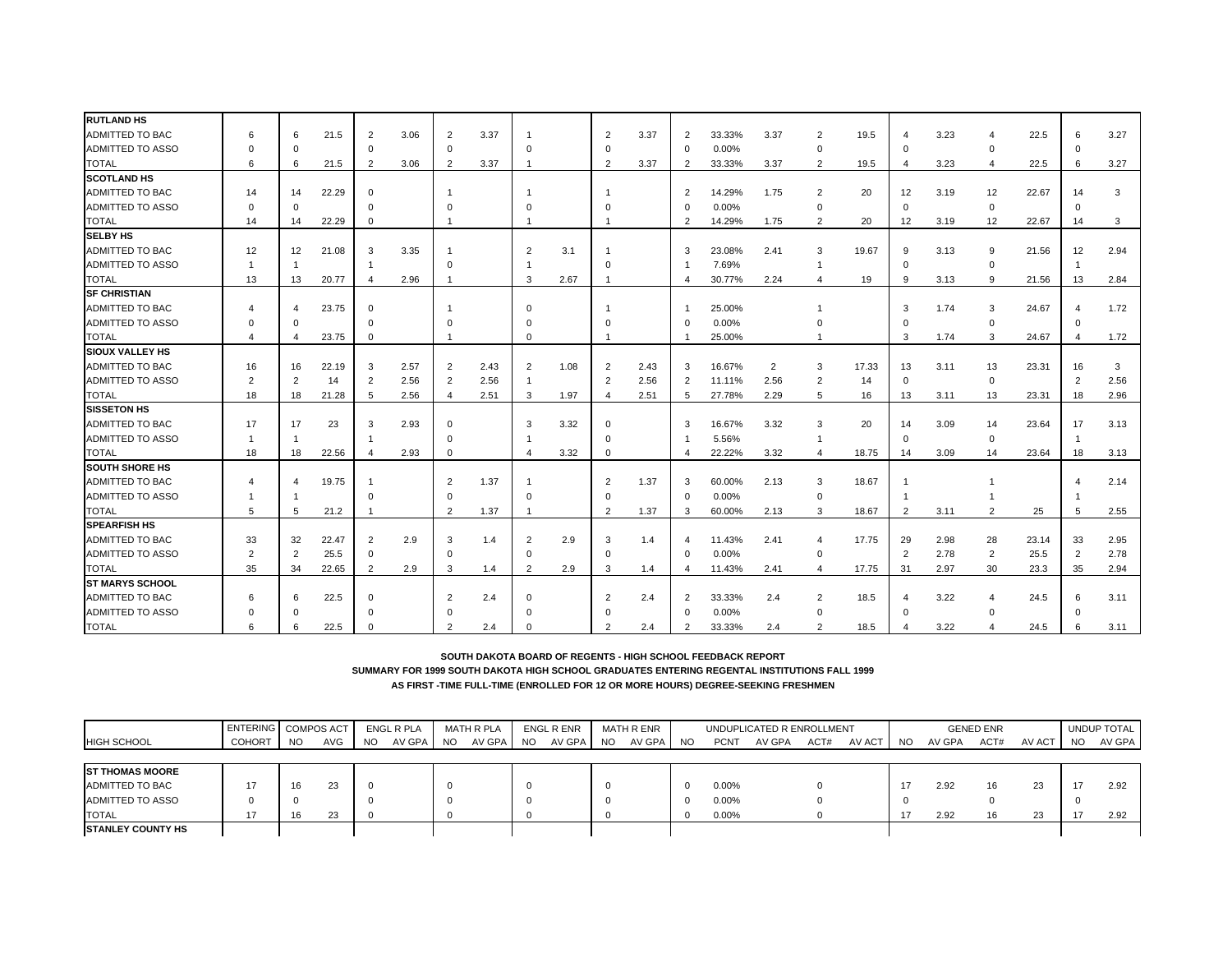| ADMITTED TO BAC          | 12       | 12                      | 19.92 | 3              | 2.69 | 3              | 1.41 |                |      | 3                       | 1.41 |                | 30.77% | 1.97 |                | 17.5  |                | 2.87 | 8              | 21.13 | 12                    | 2.68 |
|--------------------------|----------|-------------------------|-------|----------------|------|----------------|------|----------------|------|-------------------------|------|----------------|--------|------|----------------|-------|----------------|------|----------------|-------|-----------------------|------|
| <b>ADMITTED TO ASSO</b>  |          |                         |       | $\mathbf 0$    |      | $\mathbf 0$    |      | $\Omega$       |      |                         |      | $\Omega$       | 0.00%  |      | $\Omega$       |       |                |      |                |       | $\overline{1}$        |      |
| <b>TOTAL</b>             | 13       | 13                      | 19.69 | 3              | 2.69 | 3              | 1.41 |                |      | 3                       | 1.41 |                | 30.77% | 1.97 | 4              | 17.5  | 9              | 2.84 | 9              | 20.67 | 13                    | 2.67 |
| <b>STICKNEY HS</b>       |          |                         |       |                |      |                |      |                |      |                         |      |                |        |      |                |       |                |      |                |       |                       |      |
| ADMITTED TO BAC          | 6        | 6                       | 23.5  | $\overline{2}$ | 2.81 | $\overline{2}$ | 2.65 | 2              | 2.81 | 2                       | 2.65 | -3             | 50.00% | 2.83 | 3              | 22    | 3              | 3.66 | 3              | 25    | 6                     | 3.28 |
| ADMITTED TO ASSO         | U        | $\Omega$                |       | $\mathbf 0$    |      | $\mathbf 0$    |      | $\Omega$       |      | $\Omega$                |      | $\mathbf 0$    | 0.00%  |      | $\mathbf 0$    |       | $\Omega$       |      | $\Omega$       |       | $\Omega$              |      |
| <b>TOTAL</b>             | 6        | 6                       | 23.5  | 2              | 2.81 | $\overline{2}$ | 2.65 | 2              | 2.81 | 2                       | 2.65 | -3             | 50.00% | 2.83 | 3              | 22    | 3              | 3.66 | 3              | 25    | 6                     | 3.28 |
| <b>SULLY BUTTES HS</b>   |          |                         |       |                |      |                |      |                |      |                         |      |                |        |      |                |       |                |      |                |       |                       |      |
| ADMITTED TO BAC          | 15       | 15                      | 21.13 | $\Omega$       |      | 3              | 2.24 | $\Omega$       |      | 3                       | 2.24 | 3              | 18.75% | 2.24 | 3              | 20    | 12             | 2.59 | 12             | 21.42 | 15                    | 2.53 |
| ADMITTED TO ASSO         |          |                         |       | 0              |      |                |      | $\Omega$       |      |                         |      |                | 6.25%  |      | $\mathbf{1}$   |       | $\mathbf 0$    |      | 0              |       | $\overline{1}$        |      |
| <b>TOTAL</b>             | 16       | 16                      | 20.88 | $\mathbf 0$    |      |                | 1.95 | $\mathbf 0$    |      | $\overline{\mathbf{A}}$ | 1.95 |                | 25.00% | 1.95 | 4              | 19.25 | 12             | 2.59 | 12             | 21.42 | 16                    | 2.45 |
| <b>T F RIGGS SENIOR</b>  |          |                         |       |                |      |                |      |                |      |                         |      |                |        |      |                |       |                |      |                |       |                       |      |
| ADMITTED TO BAC          | 79       | 78                      | 22.29 | $\overline{4}$ | 2.83 | 5              | 3.1  | 2              | 2.82 | 5                       | 3.1  | 6              | 7.50%  | 2.95 | 6              | 17.67 | 73             | 2.74 | 72             | 22.68 | 79                    | 2.75 |
| ADMITTED TO ASSO         |          |                         |       | $\Omega$       |      |                |      | $\Omega$       |      |                         |      |                | 1.25%  |      |                |       | $\mathbf 0$    |      | 0              |       | $\overline{1}$        |      |
| <b>TOTAL</b>             | 80       | 79                      | 22.25 |                | 2.83 | 6              | 2.75 | $\overline{2}$ | 2.82 | 6                       | 2.75 |                | 8.75%  | 2.66 | $\overline{7}$ | 17.86 | 73             | 2.74 | 72             | 22.68 | 80                    | 2.74 |
| <b>TIMBER LAKE HS</b>    |          |                         |       |                |      |                |      |                |      |                         |      |                |        |      |                |       |                |      |                |       |                       |      |
| ADMITTED TO BAC          | 11       | 11                      | 21.45 | $\overline{1}$ |      |                | 1.62 | $\mathbf 0$    |      | $\overline{4}$          | 1.62 | Δ              | 36.36% | 1.62 | 4              | 18.5  | $\overline{7}$ | 3.1  | $\overline{7}$ | 23.14 | 11                    | 2.66 |
| ADMITTED TO ASSO         | $\Omega$ | $\Omega$                |       | $\Omega$       |      |                |      | $\Omega$       |      |                         |      | $\Omega$       | 0.00%  |      | $\Omega$       |       | $\mathbf 0$    |      | 0              |       | $\mathbf 0$           |      |
| <b>TOTAL</b>             | 11       | 11                      | 21.45 |                |      |                | 1.62 | $\mathbf 0$    |      | $\overline{A}$          | 1.62 |                | 36.36% | 1.62 | $\overline{4}$ | 18.5  | $\overline{7}$ | 3.1  | $\overline{7}$ | 23.14 | 11                    | 2.66 |
| <b>TODD COUNTY HS</b>    |          |                         |       |                |      |                |      |                |      |                         |      |                |        |      |                |       |                |      |                |       |                       |      |
| ADMITTED TO BAC          |          | 4                       | 19.5  | $\Omega$       |      |                |      | $\Omega$       |      |                         |      |                | 25.00% |      |                |       | 3              | 2.26 | 3              | 19.33 | $\boldsymbol{\Delta}$ | 1.94 |
| <b>ADMITTED TO ASSO</b>  | 0        | 0                       |       | $\Omega$       |      |                |      | O              |      |                         |      | $\Omega$       | 0.00%  |      |                |       | $\Omega$       |      | $^{\circ}$     |       | $\mathbf 0$           |      |
| <b>TOTAL</b>             |          | $\overline{\mathbf{4}}$ | 19.5  | 0              |      |                |      | $\Omega$       |      |                         |      |                | 25.00% |      |                |       | 3              | 2.26 | 3              | 19.33 |                       | 1.94 |
| <b>TRI-VALLEY SENIOR</b> |          |                         |       |                |      |                |      |                |      |                         |      |                |        |      |                |       |                |      |                |       |                       |      |
| ADMITTED TO BAC          | 19       | 19                      | 19.26 | 3              | 2.68 |                | 2.07 | 2              | 2.93 | 7                       | 2.07 | -8             | 40.00% | 2.23 | 8              | 18.63 | 11             | 2.78 | 11             | 19.73 | 19                    | 2.57 |
| ADMITTED TO ASSO         |          |                         |       | $\overline{1}$ |      |                |      |                |      | -1                      |      |                | 5.00%  |      | $\mathbf{1}$   |       | $\mathbf 0$    |      | 0              |       | $\mathbf{1}$          |      |
| <b>TOTAL</b>             | 20       | 20                      | 19.2  | $\overline{4}$ | 2.68 | 8              | 2.07 | 3              | 2.93 | 8                       | 2.07 | -9             | 45.00% | 2.23 | 9              | 18.56 | 11             | 2.78 | 11             | 19.73 | 20                    | 2.57 |
| <b>TRIPP HS</b>          |          |                         |       |                |      |                |      |                |      |                         |      |                |        |      |                |       |                |      |                |       |                       |      |
| ADMITTED TO BAC          | 9        | 9                       | 23.44 | $\Omega$       |      | $\Omega$       |      | $\Omega$       |      |                         |      | $\mathbf 0$    | 0.00%  |      | $\Omega$       |       | 9              | 2.86 | 9              | 23.44 | 9                     | 2.86 |
| ADMITTED TO ASSO         | U        | $\Omega$                |       | $\Omega$       |      | $\Omega$       |      | $\Omega$       |      |                         |      | - 0            | 0.00%  |      |                |       | $\Omega$       |      | $^{\circ}$     |       | $\Omega$              |      |
| <b>TOTAL</b>             | 9        | 9                       | 23.44 | 0              |      | $\mathbf 0$    |      | $\Omega$       |      |                         |      | $\Omega$       | 0.00%  |      | 0              |       | 9              | 2.86 | 9              | 23.44 | 9                     | 2.86 |
| <b>VERMILLION HS</b>     |          |                         |       |                |      |                |      |                |      |                         |      |                |        |      |                |       |                |      |                |       |                       |      |
| ADMITTED TO BAC          | 32       | 31                      | 21.1  | 3              | 2.24 | 2              | 2.03 | $\Omega$       |      | $\overline{2}$          | 2.03 | $\overline{2}$ | 6.67%  | 2.03 | 2              | 17.5  | 28             | 2.76 | 27             | 21.63 | 30                    | 2.73 |
| <b>ADMITTED TO ASSO</b>  | $\Omega$ | $\Omega$                |       | $\Omega$       |      | $\Omega$       |      | $\Omega$       |      |                         |      | - 0            | 0.00%  |      | $\mathbf 0$    |       | $\Omega$       |      | $\mathbf 0$    |       | $\mathbf 0$           |      |
| <b>TOTAL</b>             | 32       | 31                      | 21.1  | 3              | 2.24 | $\overline{2}$ | 2.03 | $\Omega$       |      |                         | 2.03 | 2              | 6.67%  | 2.03 | $\overline{2}$ | 17.5  | 28             | 2.76 | 27             | 21.63 | 30                    | 2.73 |

|                           | ENTERING   COMPOS ACT |           |           |           | ENGL R PLA |     | <b>MATH R PLA</b> |           | <b>ENGL R ENR</b> |           | MATH R ENR |           |             | UNDUPLICATED R ENROLLMENT |      |        |           |        | <b>GENED ENR</b> |        |           | UNDUP TOTAL |
|---------------------------|-----------------------|-----------|-----------|-----------|------------|-----|-------------------|-----------|-------------------|-----------|------------|-----------|-------------|---------------------------|------|--------|-----------|--------|------------------|--------|-----------|-------------|
| HIGH SCHOOL               | <b>COHORT</b>         | <b>NO</b> | AVG       | <b>NO</b> | AV GPA     | NO. | AV GPA            | <b>NO</b> | AV GPA            | <b>NO</b> | AV GPA     | <b>NO</b> | <b>PCNT</b> | AV GPA                    | ACT# | AV ACT | <b>NO</b> | AV GPA | ACT#             | AV ACT | <b>NO</b> | AV GPA      |
|                           |                       |           |           |           |            |     |                   |           |                   |           |            |           |             |                           |      |        |           |        |                  |        |           |             |
| <b>VIBORG HS</b>          |                       |           |           |           |            |     |                   |           |                   |           |            |           |             |                           |      |        |           |        |                  |        |           |             |
| ADMITTED TO BAC           |                       |           | ົາາ<br>∠∠ | - 0       |            |     |                   |           |                   |           |            |           | 9.09%       |                           |      |        | 10        | 2.34   |                  | 23.22  | 11        | 2.22        |
| ADMITTED TO ASSO          |                       |           |           |           |            |     |                   |           |                   |           |            |           | $0.00\%$    |                           |      |        |           |        |                  |        | -0        |             |
| <b>TOTAL</b>              | 12                    |           | 22        |           |            |     |                   |           |                   |           |            |           | 9.09%       |                           |      |        | 10        | 2.34   |                  | 23.22  | 11        | 2.22        |
| <b>WAGNER COMMUNITY S</b> |                       |           |           |           |            |     |                   |           |                   |           |            |           |             |                           |      |        |           |        |                  |        |           |             |
| ADMITTED TO BAC           | 14                    | 14        | 22.43     |           |            |     | 2.98              |           |                   |           | 2.98       |           | 20.00%      | 2.17                      |      | 19.33  |           | 2.75   | 11               | 23.27  | 14        | 2.63        |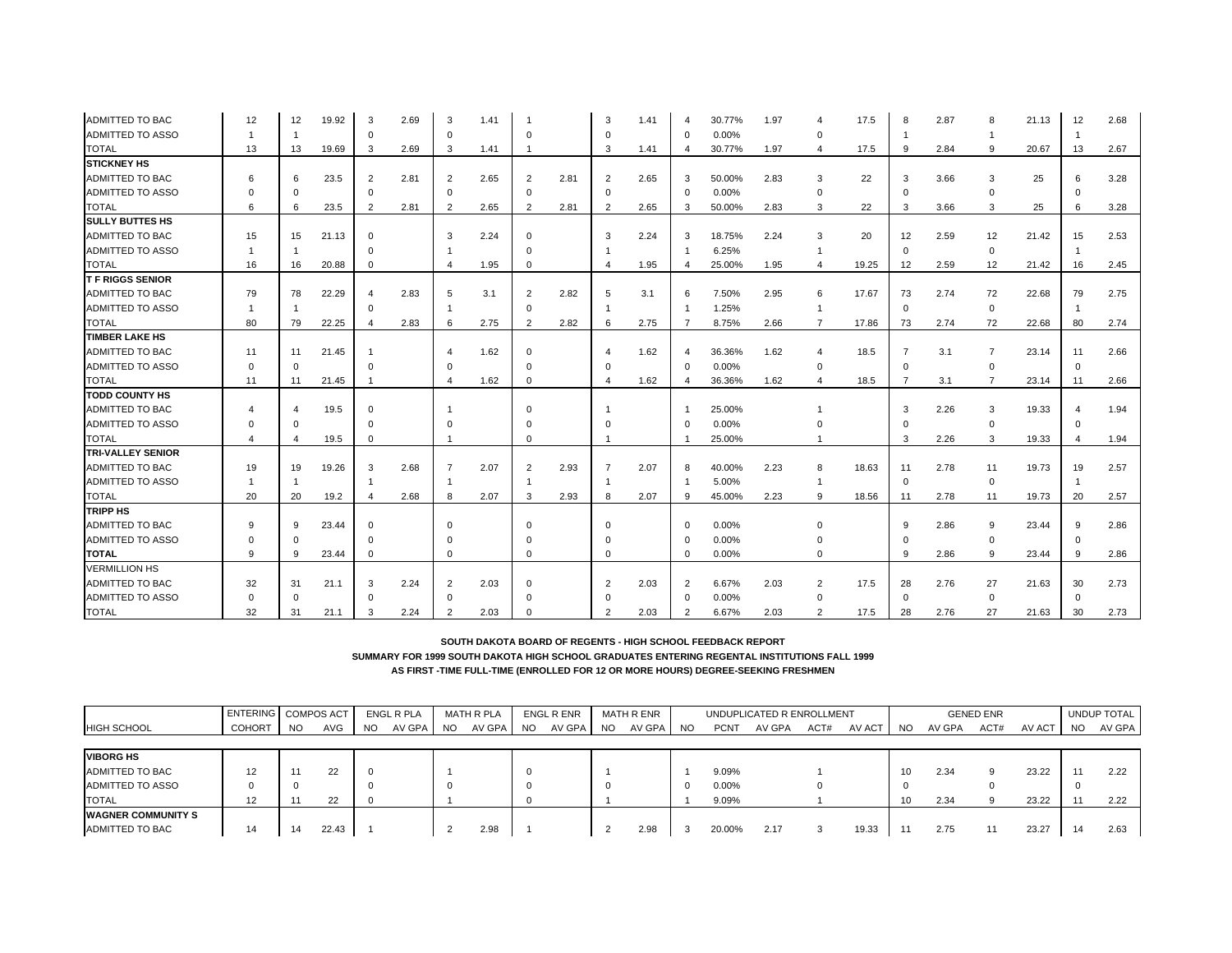| <b>ADMITTED TO ASSO</b> |          |          |       | $\Omega$       |      | O              |      | $\Omega$       |      |                |      | $\Omega$       | 0.00%  |      | $\Omega$                |       |                |      |                |       |             |      |
|-------------------------|----------|----------|-------|----------------|------|----------------|------|----------------|------|----------------|------|----------------|--------|------|-------------------------|-------|----------------|------|----------------|-------|-------------|------|
| <b>TOTAL</b>            | 15       | 15       | 22.13 |                |      | $\overline{2}$ | 2.98 |                |      | 2              | 2.98 | 3              | 20.00% | 2.17 | 3                       | 19.33 | 12             | 2.75 | 12             | 22.83 | 15          | 2.63 |
| <b>WAKONDA HS</b>       |          |          |       |                |      |                |      |                |      |                |      |                |        |      |                         |       |                |      |                |       |             |      |
| <b>ADMITTED TO BAC</b>  | 5        | 5        | 22.6  | $\Omega$       |      | 2              | 2.9  | $\Omega$       |      | 2              | 2.9  | $\overline{2}$ | 33.33% | 2.9  | 2                       | 20.5  | 3              | 3.4  | 3              | 24    | 5           | 3.25 |
| <b>ADMITTED TO ASSO</b> |          |          |       |                |      |                |      |                |      |                |      |                | 16.67% |      |                         |       | 0              |      | $\Omega$       |       |             |      |
| <b>TOTAL</b>            | 6        | 6        | 21.67 |                |      | $\overline{2}$ | 2.9  |                |      | $\overline{2}$ | 2.9  | 3              | 50.00% | 2.97 | 3                       | 19.33 | 3              | 3.4  | 3              | 24    | 6           | 3.22 |
| <b>WALL HS</b>          |          |          |       |                |      |                |      |                |      |                |      |                |        |      |                         |       |                |      |                |       |             |      |
| ADMITTED TO BAC         | 16       | 16       | 21.44 | $\overline{4}$ | 2.98 |                |      | 3              | 3.07 |                |      | $\overline{4}$ | 25.00% | 3.07 |                         | 20.25 | 12             | 2.98 | 12             | 21.83 | 16          | 3    |
| ADMITTED TO ASSO        | $\Omega$ | $\Omega$ |       | $\mathbf 0$    |      | $\Omega$       |      | $\Omega$       |      |                |      | C              | 0.00%  |      | $\Omega$                |       | $\mathbf 0$    |      | 0              |       | $\Omega$    |      |
| <b>TOTAL</b>            | 16       | 16       | 21.44 |                | 2.98 |                |      | 3              | 3.07 |                |      |                | 25.00% | 3.07 | $\overline{\mathbf{4}}$ | 20.25 | 12             | 2.98 | 12             | 21.83 | 16          | 3    |
| <b>WARNER HS</b>        |          |          |       |                |      |                |      |                |      |                |      |                |        |      |                         |       |                |      |                |       |             |      |
| <b>ADMITTED TO BAC</b>  | 13       | 13       | 23.08 |                |      |                |      |                |      |                |      | $\overline{2}$ | 15.38% | 2.27 | 2                       | 20.5  | 11             | 3.07 | 11             | 23.55 | 13          | 2.96 |
| ADMITTED TO ASSO        | $\Omega$ | $\Omega$ |       | $\Omega$       |      |                |      | O              |      |                |      | $\Omega$       | 0.00%  |      | $\Omega$                |       | $\mathbf 0$    |      | $\mathbf 0$    |       | $\mathbf 0$ |      |
| <b>TOTAL</b>            | 13       | 13       | 23.08 |                |      |                |      |                |      |                |      | $\overline{2}$ | 15.38% | 2.27 | 2                       | 20.5  | 11             | 3.07 | 11             | 23.55 | 13          | 2.96 |
| <b>WASHINGTON SR HS</b> |          |          |       |                |      |                |      |                |      |                |      |                |        |      |                         |       |                |      |                |       |             |      |
| <b>ADMITTED TO BAC</b>  | 75       | 73       | 20.74 | 9              | 2.27 | 16             | 1.97 | 3              | 2.37 | 16             | 1.97 | 19             | 25.33% | 2.05 | 19                      | 18.26 | 55             | 2.61 | 53             | 21.62 | 74          | 2.5  |
| <b>ADMITTED TO ASSO</b> |          |          |       | $\mathbf 0$    |      | $\Omega$       |      |                |      | $\Omega$       |      |                | 1.33%  |      | $\mathbf{1}$            |       | $\mathbf 0$    |      | 0              |       |             |      |
| <b>TOTAL</b>            | 76       | 74       | 20.65 | 9              | 2.27 | 16             | 1.97 |                | 2.37 | 16             | 1.97 | 20             | 26.67% | 2.05 | 20                      | 18.05 | 55             | 2.61 | 53             | 21.62 | 75          | 2.5  |
| <b>WATERTOWN SENIOR</b> |          |          |       |                |      |                |      |                |      |                |      |                |        |      |                         |       |                |      |                |       |             |      |
| <b>ADMITTED TO BAC</b>  | 64       | 64       | 22.41 | $\overline{4}$ | 2.16 | 6              | 2.19 | 3              | 2.12 | 6              | 2.19 | 8              | 10.96% | 2.23 | 8                       | 18.75 | 56             | 2.82 | 56             | 22.93 | 64          | 2.75 |
| ADMITTED TO ASSO        | 9        | 9        | 18    | 7              | 1.92 | -6             | 1.97 | 5              | 1.92 | 6              | 1.97 |                | 9.59%  | 2.1  | $\overline{7}$          | 17.71 | $\overline{2}$ |      | $\overline{2}$ | 19    | 9           | 2.1  |
| <b>TOTAL</b>            | 73       | 73       | 21.86 | 11             | 2.04 | 12             | 2.09 | 8              | 2.01 | 12             | 2.09 | 15             | 20.55% | 2.17 | 15                      | 18.27 | 58             | 2.82 | 58             | 22.79 | 73          | 2.7  |
| <b>WAUBAY HS</b>        |          |          |       |                |      |                |      |                |      |                |      |                |        |      |                         |       |                |      |                |       |             |      |
| <b>ADMITTED TO BAC</b>  | 9        | 9        | 19.89 | 2              | 1.42 | 2              | 1.42 | 2              | 1.42 | 2              | 1.42 | -3             | 33.33% | 1.52 | 3                       | 17.33 | 6              | 2.89 | 6              | 21.17 | 9           | 2.45 |
| ADMITTED TO ASSO        | $\Omega$ | $\Omega$ |       | 0              |      | $\mathbf 0$    |      | $\mathbf 0$    |      | $\Omega$       |      | 0              | 0.00%  |      | 0                       |       | 0              |      | 0              |       | $\mathbf 0$ |      |
| <b>TOTAL</b>            | 9        | 9        | 19.89 | $\overline{2}$ | 1.42 | $\overline{2}$ | 1.42 | $\overline{2}$ | 1.42 | $\overline{2}$ | 1.42 | 3              | 33.33% | 1.52 | 3                       | 17.33 | 6              | 2.89 | 6              | 21.17 | 9           | 2.45 |
| <b>WAVERLY HS</b>       |          |          |       |                |      |                |      |                |      |                |      |                |        |      |                         |       |                |      |                |       |             |      |
| <b>ADMITTED TO BAC</b>  | 5        | 5        | 23.2  | $\Omega$       |      |                |      | $\Omega$       |      |                |      |                | 20.00% |      |                         |       |                | 3.16 | 4              | 23.25 | 5           | 3.03 |
| <b>ADMITTED TO ASSO</b> |          | $\Omega$ |       | $\Omega$       |      |                |      | $\Omega$       |      |                |      |                | 0.00%  |      |                         |       | $\Omega$       |      | $\Omega$       |       | $\Omega$    |      |
| <b>TOTAL</b>            | 5        | 5        | 23.2  | $\Omega$       |      |                |      | $\Omega$       |      |                |      |                | 20.00% |      |                         |       |                | 3.16 |                | 23.25 | 5           | 3.03 |
| <b>WEBSTER HS</b>       |          |          |       |                |      |                |      |                |      |                |      |                |        |      |                         |       |                |      |                |       |             |      |
| <b>ADMITTED TO BAC</b>  | 14       | 14       | 21.21 | 5              | 2.46 |                | 2.83 | 3              | 2.05 | 4              | 2.83 | 5              | 35.71% | 2.48 | 5                       | 18.4  | 9              | 3.09 | 9              | 22.78 | 14          | 2.91 |
| <b>ADMITTED TO ASSO</b> |          |          |       | $\Omega$       |      |                |      | $\Omega$       |      |                |      |                | 0.00%  |      |                         |       | $\Omega$       |      |                |       | $\Omega$    |      |
| <b>TOTAL</b>            | 14       | 14       | 21.21 |                | 2.46 |                | 2.83 | 3              | 2.05 |                | 2.83 | 5              | 35.71% | 2.48 | 5                       | 18.4  | -9             | 3.09 | 9              | 22.78 | 14          | 2.91 |

|                           | ENTERING COMPOS ACT |           |            |           | ENGL R PLA |     | <b>MATH R PLA</b> |           | ENGL R ENR |     | MATH R ENR |           |             | UNDUPLICATED R ENROLLMENT |      |        |     |        | <b>GENED ENR</b> |        |           | UNDUP TOTAL |
|---------------------------|---------------------|-----------|------------|-----------|------------|-----|-------------------|-----------|------------|-----|------------|-----------|-------------|---------------------------|------|--------|-----|--------|------------------|--------|-----------|-------------|
| <b>HIGH SCHOOL</b>        | <b>COHORT</b>       | <b>NO</b> | <b>AVG</b> | <b>NO</b> | AV GPA     | NO. | AV GPA            | <b>NO</b> | AV GPA     | NO. | AV GPA     | <b>NO</b> | <b>PCNT</b> | AV GPA                    | ACT# | AV ACT | NO. | AV GPA | ACT#             | AV ACT | <b>NO</b> | AV GPA      |
|                           |                     |           |            |           |            |     |                   |           |            |     |            |           |             |                           |      |        |     |        |                  |        |           |             |
| <b>IWESSINGTON HS</b>     |                     |           |            |           |            |     |                   |           |            |     |            |           |             |                           |      |        |     |        |                  |        |           |             |
| <b>ADMITTED TO BAC</b>    |                     |           | 20.25      | - 0       |            |     |                   |           |            |     |            |           | 25.00%      |                           |      |        | 3   | 1.86   | 3                | 21     |           | 2.13        |
| <b>ADMITTED TO ASSO</b>   |                     |           |            |           |            |     |                   |           |            |     |            |           | $0.00\%$    |                           |      |        |     |        |                  |        |           |             |
| <b>TOTAL</b>              |                     |           | 20.25      |           |            |     |                   |           |            |     |            |           | 25.00%      |                           |      |        |     | 1.86   | చ                | 21     |           | 2.13        |
| <b>WESSINGTON SPGS HS</b> |                     |           |            |           |            |     |                   |           |            |     |            |           |             |                           |      |        |     |        |                  |        |           |             |
| <b>ADMITTED TO BAC</b>    |                     |           | 21.22      |           | 2.72       |     |                   |           |            |     |            |           | 10.00%      |                           |      |        | 8   | 2.96   | 8                | 21.75  | 9.        | 2.96        |
| <b>ADMITTED TO ASSO</b>   |                     |           |            |           |            |     |                   |           |            |     |            |           | $0.00\%$    |                           |      |        |     |        |                  |        |           |             |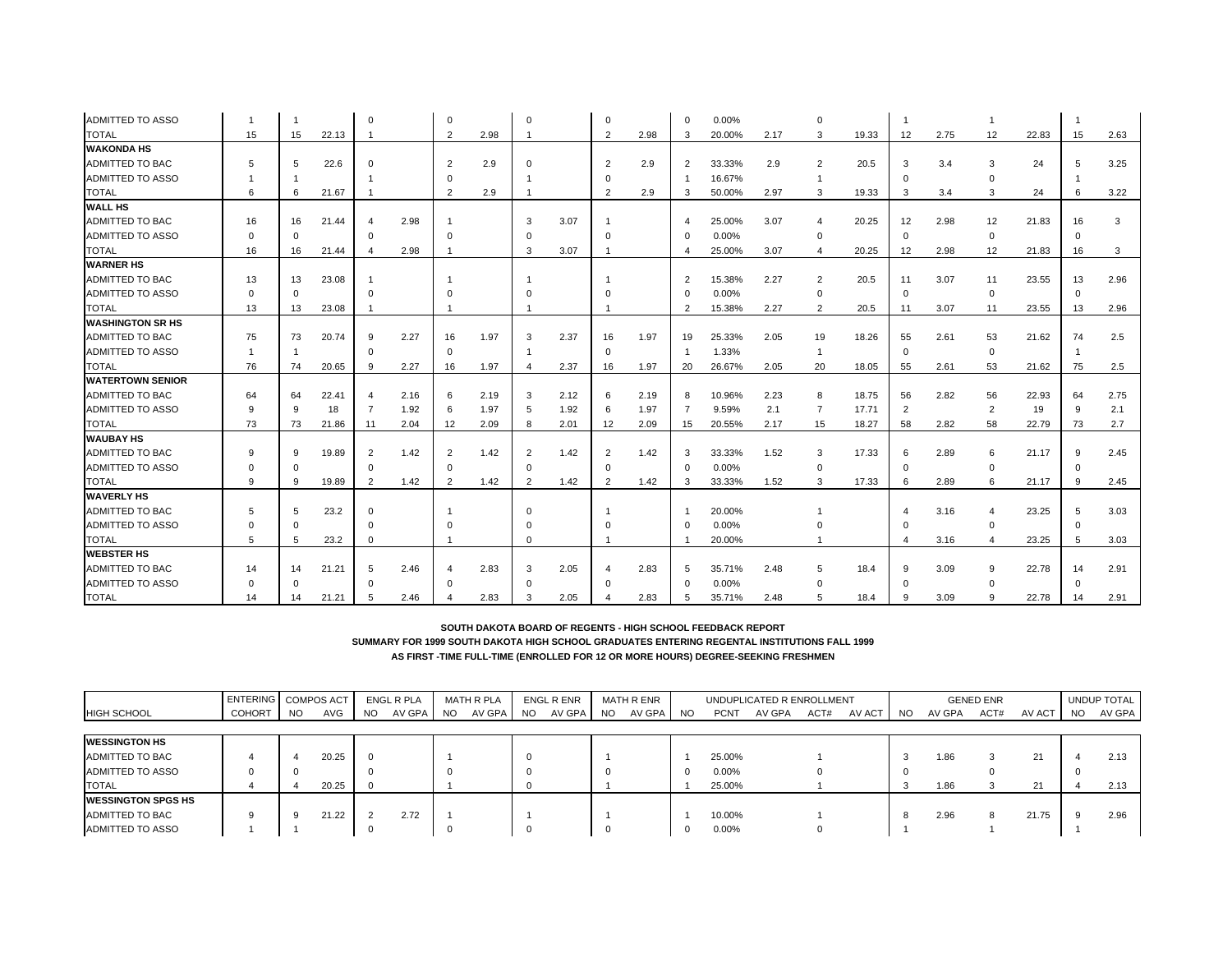| <b>TOTAL</b>            | 10             | 10             | 21    | $\overline{2}$         | 2.72 |                |      |                |      |                |      |                | 10.00% |      |                |       | 9              | 3.06 | 9              | 21.44 | 10             | 3.05 |
|-------------------------|----------------|----------------|-------|------------------------|------|----------------|------|----------------|------|----------------|------|----------------|--------|------|----------------|-------|----------------|------|----------------|-------|----------------|------|
| <b>WEST CENTRAL HS</b>  |                |                |       |                        |      |                |      |                |      |                |      |                |        |      |                |       |                |      |                |       |                |      |
| ADMITTED TO BAC         | 20             | 20             | 23.55 | 3                      | 2.84 |                |      | $\overline{2}$ | 3.36 |                |      | 3              | 15.00% | 2.86 | 3              | 21    | 17             | 2.77 | 17             | 24    | 20             | 2.78 |
| <b>ADMITTED TO ASSO</b> | $\Omega$       | 0              |       | 0                      |      | $\Omega$       |      | n              |      | $\Omega$       |      | $\Omega$       | 0.00%  |      | $\mathbf 0$    |       | $\mathbf 0$    |      | $\mathbf 0$    |       | $\mathbf 0$    |      |
| <b>TOTAL</b>            | 20             | 20             | 23.55 | 3                      | 2.84 |                |      | $\overline{2}$ | 3.36 |                |      | 3              | 15.00% | 2.86 | 3              | 21    | 17             | 2.77 | 17             | 24    | 20             | 2.78 |
| <b>WHITE RIVER HS</b>   |                |                |       |                        |      |                |      |                |      |                |      |                |        |      |                |       |                |      |                |       |                |      |
| ADMITTED TO BAC         | 5              | 5              | 19.6  | $\overline{2}$         | 0.93 |                | 2.33 | $\overline{2}$ | 0.93 | $\overline{2}$ | 2.33 | 3              | 75.00% | 1.87 | 3              | 19    |                |      |                |       | 4              | 2.66 |
| <b>ADMITTED TO ASSO</b> |                | $\Omega$       |       | $\Omega$               |      | $\Omega$       |      | $\Omega$       |      | $\Omega$       |      | $\Omega$       | 0.00%  |      | $\Omega$       |       | $\Omega$       |      |                |       |                |      |
| <b>TOTAL</b>            | 5              | 5              | 19.6  | $\overline{2}$         | 0.93 |                | 2.33 | $\overline{2}$ | 0.93 | 2              | 2.33 | 3              | 75.00% | 1.87 | 3              | 19    |                | 3.9  |                |       |                | 2.66 |
| <b>WILLOW LAKE HS</b>   |                |                |       |                        |      |                |      |                |      |                |      |                |        |      |                |       |                |      |                |       |                |      |
| ADMITTED TO BAC         | 5              | 5              | 23.8  | $\mathbf 0$            |      |                |      |                |      |                |      | $\overline{2}$ | 28.57% | 2.12 | 2              | 18.5  | 3              | 3.58 | 3              | 27.33 | 5              | 3.21 |
| ADMITTED TO ASSO        |                | $\overline{2}$ | 25    | $\mathbf 0$            |      |                |      |                |      |                |      | $\Omega$       | 0.00%  |      | 0              |       | $\overline{2}$ | 3.53 | $\overline{2}$ | 25    | $\overline{2}$ | 3.53 |
| <b>TOTAL</b>            |                | $\overline{7}$ | 24.14 | 0                      |      |                |      |                |      |                |      | $\overline{2}$ | 28.57% | 2.12 | $\overline{2}$ | 18.5  | 5              | 3.56 | 5              | 26.4  | $\overline{7}$ | 3.31 |
| <b>WILMOT HS</b>        |                |                |       |                        |      |                |      |                |      |                |      |                |        |      |                |       |                |      |                |       |                |      |
| ADMITTED TO BAC         | 2              | 2              | 23    | $\mathbf 0$            |      |                |      | $\Omega$       |      | $\Omega$       |      | $\mathbf 0$    | 0.00%  |      |                |       | $\overline{2}$ | 2.98 | $\overline{2}$ | 23    | $\overline{2}$ | 2.98 |
| ADMITTED TO ASSO        |                |                |       | $\Omega$               |      |                |      |                |      |                |      |                | 33.33% |      |                |       | $\Omega$       |      | $\mathbf 0$    |       |                |      |
| <b>TOTAL</b>            | 3              | 3              | 21    | $\mathbf 0$            |      |                |      | $\Omega$       |      |                |      |                | 33.33% |      |                |       | 2              | 2.98 | 2              | 23    | 3              | 2.79 |
| <b>WINNER HS</b>        |                |                |       |                        |      |                |      |                |      |                |      |                |        |      |                |       |                |      |                |       |                |      |
| ADMITTED TO BAC         | 19             | 19             | 22.11 | 2                      | 3.71 | $\overline{2}$ | 2.11 |                |      | 2              | 2.11 | 3              | 15.00% | 2.11 | 3              | 19.67 | 16             | 2.88 | 16             | 22.56 | 19             | 2.81 |
| <b>ADMITTED TO ASSO</b> |                | -1             |       | -1                     |      |                |      | $\Omega$       |      |                |      |                | 5.00%  |      |                |       | $\mathbf 0$    |      | $\mathbf 0$    |       |                |      |
| <b>TOTAL</b>            | 20             | 20             | 21.95 | 3                      | 3.1  | 3              | 2.19 |                |      | 3              | 2.19 |                | 20.00% | 2.19 | 4              | 19.5  | 16             | 2.88 | 16             | 22.56 | 20             | 2.79 |
| <b>WOLSEY HS</b>        |                |                |       |                        |      |                |      |                |      |                |      |                |        |      |                |       |                |      |                |       |                |      |
| ADMITTED TO BAC         | 8              | 8              | 23.88 |                        |      |                |      |                |      | $\Omega$       |      |                | 12.50% |      |                |       |                | 3.33 | $\overline{7}$ | 24.43 | 8              | 3.16 |
| ADMITTED TO ASSO        |                | $\Omega$       |       | $\Omega$               |      |                |      |                |      | $\Omega$       |      | $\Omega$       | 0.00%  |      |                |       | $\Omega$       |      | $\mathbf 0$    |       | $\Omega$       |      |
| <b>TOTAL</b>            | 8              | 8              | 23.88 |                        |      | $\Omega$       |      |                |      | $\Omega$       |      |                | 12.50% |      |                |       | $\overline{7}$ | 3.33 | $\overline{7}$ | 24.43 | 8              | 3.16 |
| <b>WOONSOCKET HS</b>    |                |                |       |                        |      |                |      |                |      |                |      |                |        |      |                |       |                |      |                |       |                |      |
| ADMITTED TO BAC         | 6              | 6              | 20.5  | 2                      | 1.77 | 2              | 2.33 | $\overline{2}$ | 1.77 | 2              | 2.33 | -3             | 42.86% | 1.98 | 3              | 18.33 | 3              | 1.87 | 3              | 22.67 | 6              | 1.92 |
| ADMITTED TO ASSO        |                |                |       | $\mathbf 0$            |      |                |      | $\Omega$       |      |                |      | - 1            | 14.29% |      |                |       | $\Omega$       |      | $\mathbf 0$    |       |                |      |
| <b>TOTAL</b>            | $\overline{7}$ | $\overline{7}$ | 20.14 | 2                      | 1.77 | 3              | 2.33 | $\overline{2}$ | 1.77 | 3              | 2.33 |                | 57.14% | 1.98 |                | 18.25 | 3              | 1.87 | 3              | 22.67 | $\overline{7}$ | 1.92 |
| YANKTON HS              |                |                |       |                        |      |                |      |                |      |                |      |                |        |      |                |       |                |      |                |       |                |      |
| ADMITTED TO BAC         | 63             | 62             | 21.94 | $\boldsymbol{\Lambda}$ | 1.78 | 5              | 2.61 |                |      | 5              | 2.61 | -6             | 8.82%  | 2.54 | 6              | 19.5  | 57             | 2.79 | 56             | 22.2  | 63             | 2.77 |
| ADMITTED TO ASSO        | 5              | 5              | 16.4  |                        |      |                |      |                |      |                |      |                | 1.47%  |      |                |       | $\overline{4}$ | 1.31 | $\overline{4}$ | 16.5  | 5              | 1.74 |
| <b>TOTAL</b>            | 68             | 67             | 21.52 | 5                      | 1.78 | 6              | 2.66 |                |      |                | 2.66 |                | 10.29% | 2.59 |                | 19    | 61             | 2.73 | 60             | 21.82 | 68             | 2.72 |

|                         | <b>ENTERING</b> | <b>COMPOS ACT</b> |       | ENGL R PLA |        | MATH R PLA |        | <b>ENGL R ENR</b> |        | MATH R ENR |        | UNDUPLICATED R ENROLLMENT |                  |        |      | <b>GENED ENR</b> |           |        |      | UNDUP TOTAL |           |        |
|-------------------------|-----------------|-------------------|-------|------------|--------|------------|--------|-------------------|--------|------------|--------|---------------------------|------------------|--------|------|------------------|-----------|--------|------|-------------|-----------|--------|
| <b>HIGH SCHOOL</b>      | <b>COHORT</b>   | <b>NO</b>         | AVG   | NO         | AV GPA | NO.        | AV GPA | NO                | AV GPA | NO         | AV GPA | NO                        | PCN <sub>1</sub> | AV GPA | ACT# | AV ACT           | <b>NO</b> | AV GPA | ACT# | AV ACT      | <b>NO</b> | AV GPA |
|                         |                 |                   |       |            |        |            |        |                   |        |            |        |                           |                  |        |      |                  |           |        |      |             |           |        |
| <b>SOUTH DAKOTA HS</b>  |                 |                   |       |            |        |            |        |                   |        |            |        |                           |                  |        |      |                  |           |        |      |             |           |        |
| <b>ADMITTED TO BAC</b>  | 2496            | 247'              | 22.05 | 258        | 2.45   | 296        | 2.27   | 171               | 2.35   | 296        | 2.27   | 422                       | 16.27%           | 2.3    | 421  | 19.24            | 2052      | 2.84   | 2029 | 22.65       | 2474      | 2.76   |
| <b>ADMITTED TO ASSO</b> | 122             | 118               | 18.14 | -51        | 2.14   | 53         | 2.2    | 43                | 2.04   | 53         | 2.2    |                           | 2.82%            | 2.16   | 73   | 17.51            | 46        | 2.42   | 42   | 19.45       | 119       | 2.26   |
| <b>SD HS TOTAL</b>      | 2618            | 2589              | 21.87 | 309        | 2.41   | 349        | 2.26   | 214               | 2.3    | 349        | 2.26   | 495                       | 19.09%           | 2.29   | 494  | 18.98            | 2098      | 2.83   | 2071 | 22.58       | 2593      | 2.74   |